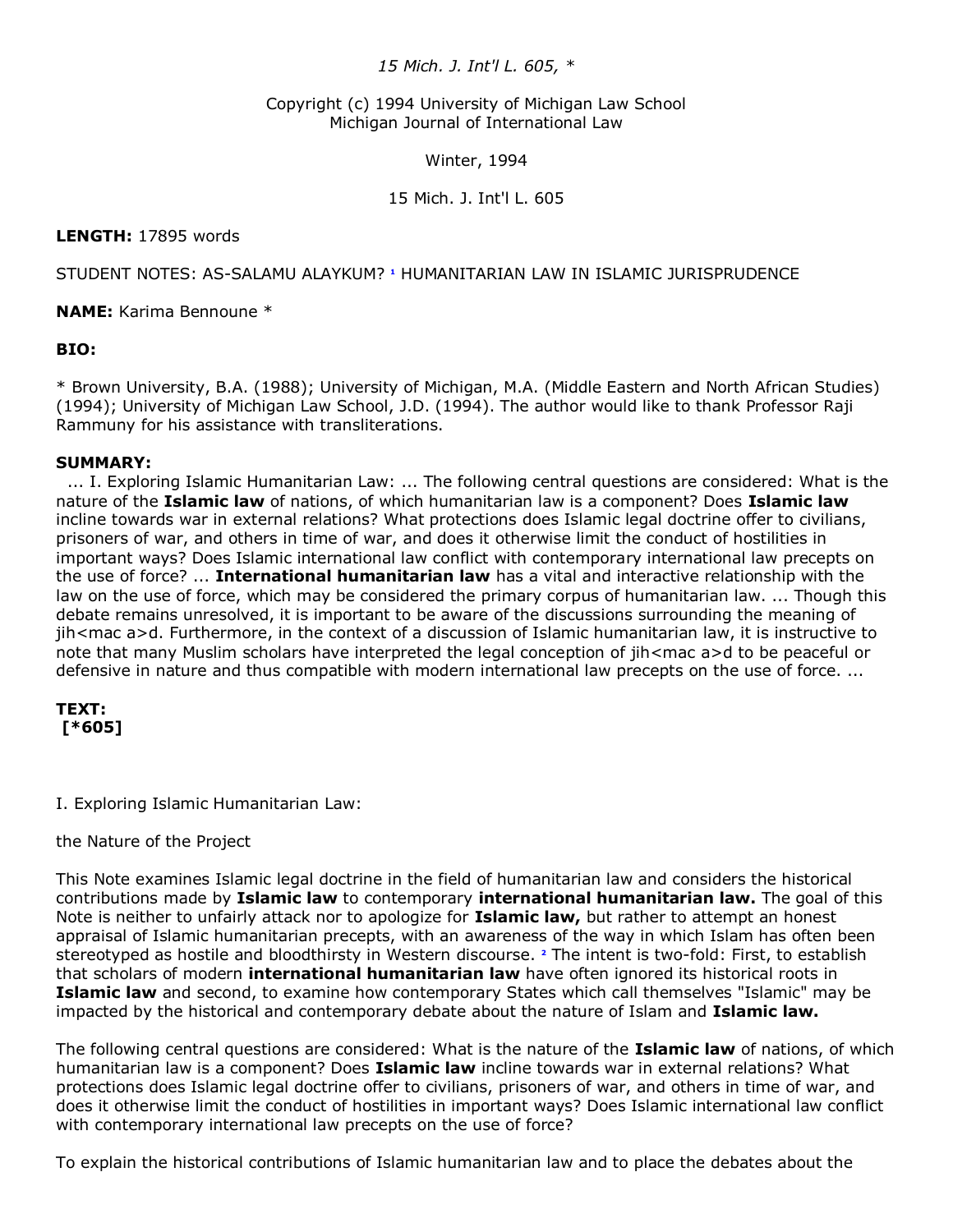nature of **Islamic law** within their contemporary context, Part II provides an outline of contemporary **international humanitarian law.** The parameters of both contemporary and Islamic humanitarian law are defined so that comparisons may be made between them. **[\*606]**

In Part III, the sources of Islamic international law are discussed. In Part IV, these sources are explored for the rules they expound concerning the conduct of warfare. In this section, interpretations of numerous scholars in the field are reviewed to provide an outline of the debate concerning the law on the use of force within Islamic legal theory. This is followed, in Part V, by an examination of the system of rules governing the manner in which hostilities must be conducted according to **Islamic law.**

In Part VI, some general comparisons will be made between Islamic humanitarian law and its contemporary international counterpart.**<sup>3</sup>** Finally, Part VII investigates the historical impact of Islamic humanitarian law and argues that the history of contemporary **international humanitarian law** must be revised to include the contributions made by Islamic civilization.

As commonly written, the history of contemporary **international humanitarian law** is a relatively short one, drawing only on the last several centuries of European international legal theory, with the primary source considered to be the work of Grotius. This body of law is often viewed as a product only of the Christian tradition (sometimes expanded to the Judeo-Christian tradition) and of European experience.**<sup>4</sup> [\*607]** Such an official history excludes the experiences and teachings of nonEuropean peoples, whose traditions have also made great contributions to the development of modern humanitarian concepts.**<sup>5</sup>**

It is ironic to note, for example, that in a volume entitled The International Dimensions of Humanitarian Law, despite the presence of numerous chapters explaining various cultural interpretations and versions of humanitarian law, the chapter entitled "The Development of **International Humanitarian Law**" makes no references to nonEuropean sources or experiences as relevant to the topic. Instead, this "history" is restricted to Rousseau, Grotius, and various European and American wars.**<sup>6</sup>** It is a goal of this Note to demonstrate how such a concept of the history of contemporary **international humanitarian law** must be rethought and broadened to include the contributions of other legal and cultural traditions, the example here being the Islamic system.

II. The Fundamentals of Contemporary

### **International Humanitarian Law**

Before examining Islamic **international humanitarian law,** it is important to be precise about what is meant by the term humanitarian law.**<sup>7</sup>** Given the goals of this Note, discussed above, the study of Islamic precepts can be best examined using the basic tenets of contemporary **international humanitarian law** as a backdrop.

The International Committee of the Red Cross (ICRC) has defined **international humanitarian law** applicable in armed conflict as:

international rules, established by treaties or custom, which are specifically intended to solve humanitarian problems directly arising from international or non-international armed conflicts and **[\*608]** which, for humanitarian reasons, limit the right of parties to a conflict to use the methods and means of warfare of their choice or protect persons and property that are, or may be, affected by conflict. **[8](http://www.lexis.com/research/retrieve?_m=47973e549231c520dbe09e2cd0971a2c&docnum=1&_fmtstr=FULL&_startdoc=1&wchp=dGLbVzz-zSkAA&_md5=0f232df1e532c2bc94176067a855cfb4&focBudTerms=&focBudSel=all#n8#n8)**

The basic goals of humanitarian law are: First, to place some humane restrictions on the ways in which hostilities are conducted and, second, to create specific categories of protected persons (and more recently the environment) which are considered hors de combat**<sup>9</sup>** and entitled to specific kinds of humane treatment. Thus, this body of law codifies "the rights of man in time of war" **[10](http://www.lexis.com/research/retrieve?_m=47973e549231c520dbe09e2cd0971a2c&docnum=1&_fmtstr=FULL&_startdoc=1&wchp=dGLbVzz-zSkAA&_md5=0f232df1e532c2bc94176067a855cfb4&focBudTerms=&focBudSel=all#n10#n10)** and constitutes "the human rights component of the law of war." **[11](http://www.lexis.com/research/retrieve?_m=47973e549231c520dbe09e2cd0971a2c&docnum=1&_fmtstr=FULL&_startdoc=1&wchp=dGLbVzz-zSkAA&_md5=0f232df1e532c2bc94176067a855cfb4&focBudTerms=&focBudSel=all#n11#n11)** The basic philosophy of modern **international humanitarian law** has been summarized by the Swiss jurist Jean Pictet as "do to others what you would have done to yourself." **[12](http://www.lexis.com/research/retrieve?_m=47973e549231c520dbe09e2cd0971a2c&docnum=1&_fmtstr=FULL&_startdoc=1&wchp=dGLbVzz-zSkAA&_md5=0f232df1e532c2bc94176067a855cfb4&focBudTerms=&focBudSel=all#n12#n12)**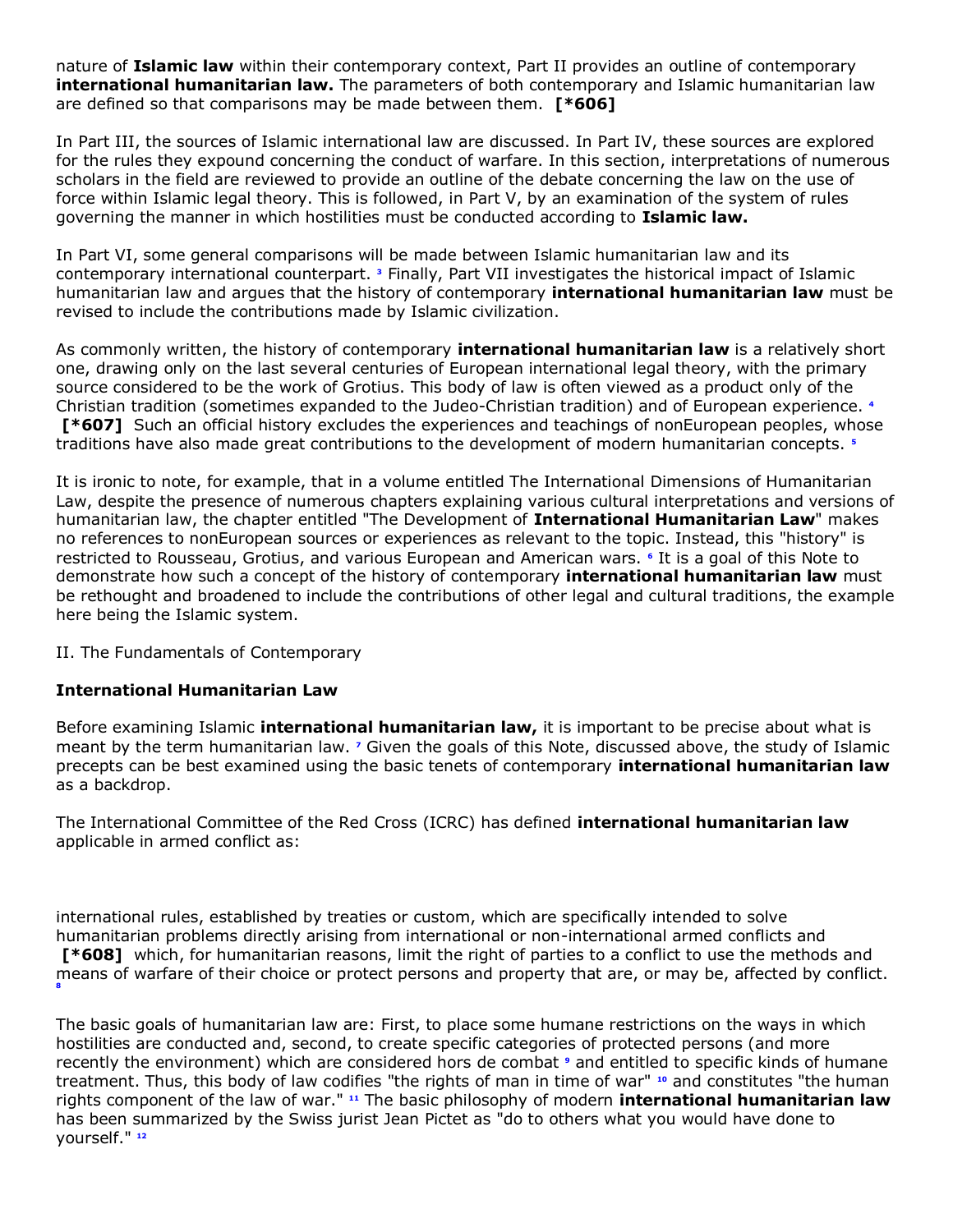Currently, the principal sources of humanitarian law at the international level are the four Geneva Conventions of 1949 **[13](http://www.lexis.com/research/retrieve?_m=47973e549231c520dbe09e2cd0971a2c&docnum=1&_fmtstr=FULL&_startdoc=1&wchp=dGLbVzz-zSkAA&_md5=0f232df1e532c2bc94176067a855cfb4&focBudTerms=&focBudSel=all#n13#n13)** and the two 1977 Additional Protocols **[14](http://www.lexis.com/research/retrieve?_m=47973e549231c520dbe09e2cd0971a2c&docnum=1&_fmtstr=FULL&_startdoc=1&wchp=dGLbVzz-zSkAA&_md5=0f232df1e532c2bc94176067a855cfb4&focBudTerms=&focBudSel=all#n14#n14)** to those treaties which regulate the **[\*609]** treatment of particular groups of war victims, including prisoners of war and civilians. There are several other sources which limit the means and methods of warfare including the earlier Hague Conventions, **[15](http://www.lexis.com/research/retrieve?_m=47973e549231c520dbe09e2cd0971a2c&docnum=1&_fmtstr=FULL&_startdoc=1&wchp=dGLbVzz-zSkAA&_md5=0f232df1e532c2bc94176067a855cfb4&focBudTerms=&focBudSel=all#n15#n15)** and international conventions on specific types of weaponry, **[16](http://www.lexis.com/research/retrieve?_m=47973e549231c520dbe09e2cd0971a2c&docnum=1&_fmtstr=FULL&_startdoc=1&wchp=dGLbVzz-zSkAA&_md5=0f232df1e532c2bc94176067a855cfb4&focBudTerms=&focBudSel=all#n16#n16)** as well as the rules of customary international law. **[17](http://www.lexis.com/research/retrieve?_m=47973e549231c520dbe09e2cd0971a2c&docnum=1&_fmtstr=FULL&_startdoc=1&wchp=dGLbVzz-zSkAA&_md5=0f232df1e532c2bc94176067a855cfb4&focBudTerms=&focBudSel=all#n17#n17)** However, the Geneva Conventions and their Additional Protocols remain the preeminent source materials and the most widely known codes in this area of law. **[18](http://www.lexis.com/research/retrieve?_m=47973e549231c520dbe09e2cd0971a2c&docnum=1&_fmtstr=FULL&_startdoc=1&wchp=dGLbVzz-zSkAA&_md5=0f232df1e532c2bc94176067a855cfb4&focBudTerms=&focBudSel=all#n18#n18)**

The ICRC summarizes the Conventions in the Basic Rules of the Geneva Conventions and Their Additional Protocols, and distills them into seven basic principles applicable in armed conflicts. **[19](http://www.lexis.com/research/retrieve?_m=47973e549231c520dbe09e2cd0971a2c&docnum=1&_fmtstr=FULL&_startdoc=1&wchp=dGLbVzz-zSkAA&_md5=0f232df1e532c2bc94176067a855cfb4&focBudTerms=&focBudSel=all#n19#n19)** These fundamental concepts may be summarized as follows: 1) Those who do not take direct part in the hostilities should never be harmed, but rather must be actively protected; 2) An enemy who is either sick or injured, or surrenders, and becomes hors de combat, cannot be harmed or killed; 3) The wounded and sick are always the responsibility of the party in whose power they are located, and they must be collected and cared for. Medical personnel, transport, and equipment involved in the care of the sick and wounded are also protected from attack and are to be distinguished by the emblems of the red cross or crescent; 4) Captured combatants, or prisoners of war (P.O.W.s), have certain basic rights and they must be adequately provided for and allowed to correspond with their families. They cannot be attacked or be the objects of reprisal; 5) No one should be subjected to torture or other cruel and unusual treatment and no one shall be held responsible for an act which he or she has not committed. No one shall be denied basic judicial guarantees; 6) The choices of methods of warfare are limited and those means which cause "unnecessary losses or excessive suffering" are absolutely prohibited; and 7) Distinctions must always be made between civilian and military **[\*610]** populations and property, and only military targets can be subjected to attack. **[20](http://www.lexis.com/research/retrieve?_m=47973e549231c520dbe09e2cd0971a2c&docnum=1&_fmtstr=FULL&_startdoc=1&wchp=dGLbVzz-zSkAA&_md5=0f232df1e532c2bc94176067a855cfb4&focBudTerms=&focBudSel=all#n20#n20)**

The Fourth Geneva Convention establishes a thorough set of rules for parties that occupy territory after the cessation of hostilities and sets standards for the treatment of civilians in that territory. **[21](http://www.lexis.com/research/retrieve?_m=47973e549231c520dbe09e2cd0971a2c&docnum=1&_fmtstr=FULL&_startdoc=1&wchp=dGLbVzz-zSkAA&_md5=0f232df1e532c2bc94176067a855cfb4&focBudTerms=&focBudSel=all#n21#n21)** A civilian is defined by Additional Protocol I as any person not a combatant. **[22](http://www.lexis.com/research/retrieve?_m=47973e549231c520dbe09e2cd0971a2c&docnum=1&_fmtstr=FULL&_startdoc=1&wchp=dGLbVzz-zSkAA&_md5=0f232df1e532c2bc94176067a855cfb4&focBudTerms=&focBudSel=all#n22#n22)** In case of confusion about an individual's status, she is to be presumed a civilian. **[23](http://www.lexis.com/research/retrieve?_m=47973e549231c520dbe09e2cd0971a2c&docnum=1&_fmtstr=FULL&_startdoc=1&wchp=dGLbVzz-zSkAA&_md5=0f232df1e532c2bc94176067a855cfb4&focBudTerms=&focBudSel=all#n23#n23)** The protections offered to civilians in occupied territory are more comprehensive than those available in other areas of humanitarian law. All collective punishments, mass forcible transfers, and the movement of people into or out of the occupied territories are absolutely prohibited. **[24](http://www.lexis.com/research/retrieve?_m=47973e549231c520dbe09e2cd0971a2c&docnum=1&_fmtstr=FULL&_startdoc=1&wchp=dGLbVzz-zSkAA&_md5=0f232df1e532c2bc94176067a855cfb4&focBudTerms=&focBudSel=all#n24#n24)**

Considerably less protection is offered to those caught in internal armed conflict. **[25](http://www.lexis.com/research/retrieve?_m=47973e549231c520dbe09e2cd0971a2c&docnum=1&_fmtstr=FULL&_startdoc=1&wchp=dGLbVzz-zSkAA&_md5=0f232df1e532c2bc94176067a855cfb4&focBudTerms=&focBudSel=all#n25#n25)** Such persons are shielded only by common article three of the four conventions and Protocol II. **[26](http://www.lexis.com/research/retrieve?_m=47973e549231c520dbe09e2cd0971a2c&docnum=1&_fmtstr=FULL&_startdoc=1&wchp=dGLbVzz-zSkAA&_md5=0f232df1e532c2bc94176067a855cfb4&focBudTerms=&focBudSel=all#n26#n26)** Common article three states that those who have laid down their weapons or are otherwise hors de combat are entitled to humane treatment, without distinction, at all times. Violence against such persons, including torture, **[27](http://www.lexis.com/research/retrieve?_m=47973e549231c520dbe09e2cd0971a2c&docnum=1&_fmtstr=FULL&_startdoc=1&wchp=dGLbVzz-zSkAA&_md5=0f232df1e532c2bc94176067a855cfb4&focBudTerms=&focBudSel=all#n27#n27)** is prohibited as is the taking of hostages, **[28](http://www.lexis.com/research/retrieve?_m=47973e549231c520dbe09e2cd0971a2c&docnum=1&_fmtstr=FULL&_startdoc=1&wchp=dGLbVzz-zSkAA&_md5=0f232df1e532c2bc94176067a855cfb4&focBudTerms=&focBudSel=all#n28#n28)** humiliating and degrading **[\*611]** treatment, **[29](http://www.lexis.com/research/retrieve?_m=47973e549231c520dbe09e2cd0971a2c&docnum=1&_fmtstr=FULL&_startdoc=1&wchp=dGLbVzz-zSkAA&_md5=0f232df1e532c2bc94176067a855cfb4&focBudTerms=&focBudSel=all#n29#n29)** and extrajudicial sentencing or executions. **[30](http://www.lexis.com/research/retrieve?_m=47973e549231c520dbe09e2cd0971a2c&docnum=1&_fmtstr=FULL&_startdoc=1&wchp=dGLbVzz-zSkAA&_md5=0f232df1e532c2bc94176067a855cfb4&focBudTerms=&focBudSel=all#n30#n30)** Finally, common article three and Additional Protocol II allow the ICRC to offer humanitarian help in cases of internal conflict. **[31](http://www.lexis.com/research/retrieve?_m=47973e549231c520dbe09e2cd0971a2c&docnum=1&_fmtstr=FULL&_startdoc=1&wchp=dGLbVzz-zSkAA&_md5=0f232df1e532c2bc94176067a855cfb4&focBudTerms=&focBudSel=all#n31#n31)**

Recognizing the vast limitations of the protections offered by the conventions to those caught in internal armed conflict, Protocol II provides for further guarantees, including the application of common article three, regardless of whether a state of war has actually been declared. **[32](http://www.lexis.com/research/retrieve?_m=47973e549231c520dbe09e2cd0971a2c&docnum=1&_fmtstr=FULL&_startdoc=1&wchp=dGLbVzz-zSkAA&_md5=0f232df1e532c2bc94176067a855cfb4&focBudTerms=&focBudSel=all#n32#n32)** Most importantly, Protocol II extends the Protocol I protections for civilians to situations of internal conflict and states that starvation of civilians is a prohibited method of internal warfare. **[33](http://www.lexis.com/research/retrieve?_m=47973e549231c520dbe09e2cd0971a2c&docnum=1&_fmtstr=FULL&_startdoc=1&wchp=dGLbVzz-zSkAA&_md5=0f232df1e532c2bc94176067a855cfb4&focBudTerms=&focBudSel=all#n33#n33)** It makes clear that "the civilian population as such, as well as individual civilians, shall not be the object of attack." **[34](http://www.lexis.com/research/retrieve?_m=47973e549231c520dbe09e2cd0971a2c&docnum=1&_fmtstr=FULL&_startdoc=1&wchp=dGLbVzz-zSkAA&_md5=0f232df1e532c2bc94176067a855cfb4&focBudTerms=&focBudSel=all#n34#n34)** However, this Protocol has been deemed to be frugal at best in what it offers to the victims of internal conflict. Malcolm Shaw has concluded that it "is in reality a fairly modest instrument which emphasizes in practice the importance of the distinction between international and non-international armed conflicts." **[35](http://www.lexis.com/research/retrieve?_m=47973e549231c520dbe09e2cd0971a2c&docnum=1&_fmtstr=FULL&_startdoc=1&wchp=dGLbVzz-zSkAA&_md5=0f232df1e532c2bc94176067a855cfb4&focBudTerms=&focBudSel=all#n35#n35)**

**International humanitarian law** offers little or no protection in the event of internal disturbance. **[36](http://www.lexis.com/research/retrieve?_m=47973e549231c520dbe09e2cd0971a2c&docnum=1&_fmtstr=FULL&_startdoc=1&wchp=dGLbVzz-zSkAA&_md5=0f232df1e532c2bc94176067a855cfb4&focBudTerms=&focBudSel=all#n36#n36)** To remedy this situation, the ICRC has **[\*612]** debated the possible adoption of a humanitarian declaration on internal strife. **[37](http://www.lexis.com/research/retrieve?_m=47973e549231c520dbe09e2cd0971a2c&docnum=1&_fmtstr=FULL&_startdoc=1&wchp=dGLbVzz-zSkAA&_md5=0f232df1e532c2bc94176067a855cfb4&focBudTerms=&focBudSel=all#n37#n37)**

**International humanitarian law** has a vital and interactive relationship with the law on the use of force, which may be considered the primary corpus of humanitarian law. **[38](http://www.lexis.com/research/retrieve?_m=47973e549231c520dbe09e2cd0971a2c&docnum=1&_fmtstr=FULL&_startdoc=1&wchp=dGLbVzz-zSkAA&_md5=0f232df1e532c2bc94176067a855cfb4&focBudTerms=&focBudSel=all#n38#n38)** In modern international law, as embodied in the United Nations Charter, force has been outlawed as a means of carrying out international relations or resolving disputes. **[39](http://www.lexis.com/research/retrieve?_m=47973e549231c520dbe09e2cd0971a2c&docnum=1&_fmtstr=FULL&_startdoc=1&wchp=dGLbVzz-zSkAA&_md5=0f232df1e532c2bc94176067a855cfb4&focBudTerms=&focBudSel=all#n39#n39)** The only exceptions to this are the Charter's article 51 **[40](http://www.lexis.com/research/retrieve?_m=47973e549231c520dbe09e2cd0971a2c&docnum=1&_fmtstr=FULL&_startdoc=1&wchp=dGLbVzz-zSkAA&_md5=0f232df1e532c2bc94176067a855cfb4&focBudTerms=&focBudSel=all#n40#n40)** authorization of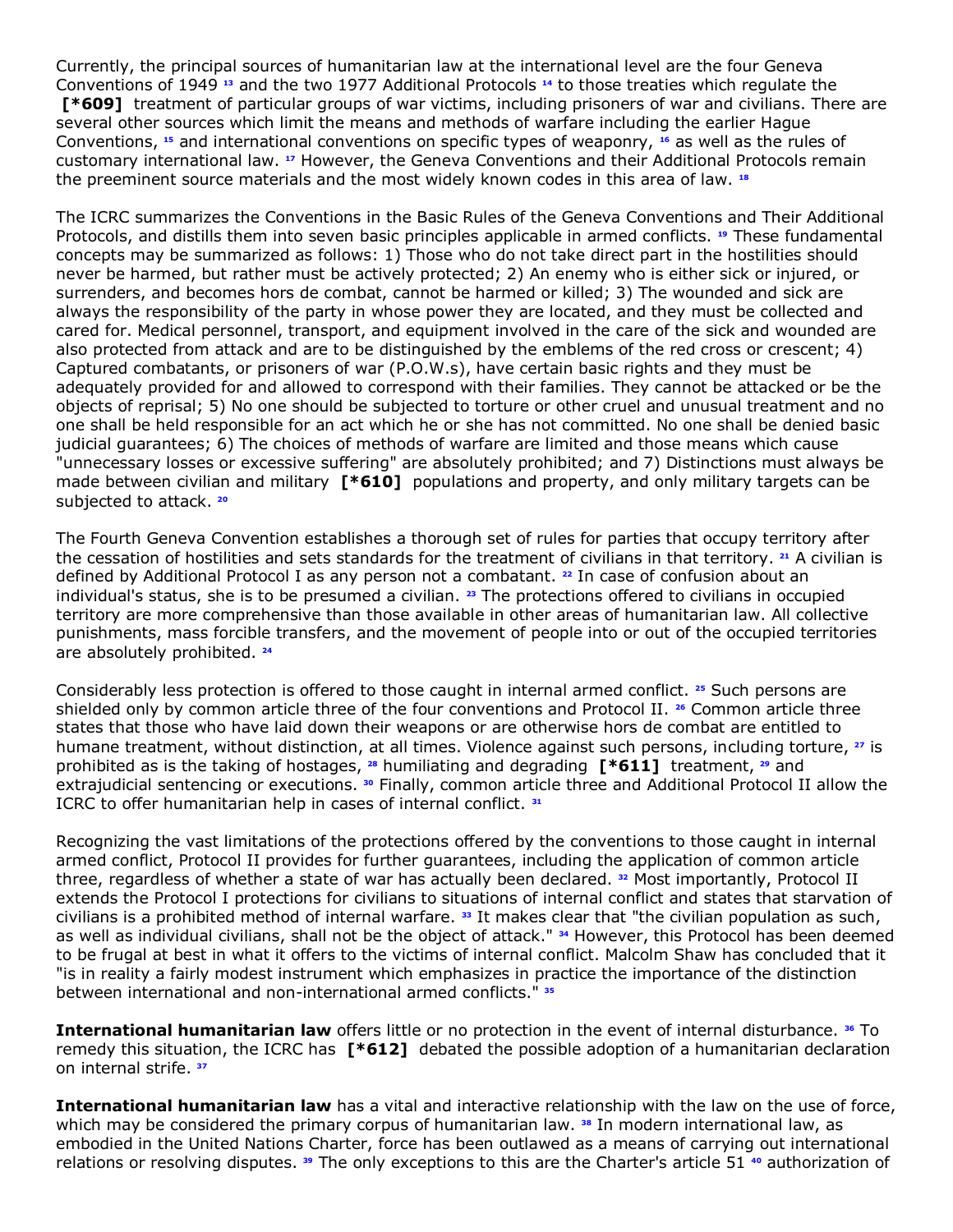individual and collective self-defense and chapter VII **[41](http://www.lexis.com/research/retrieve?_m=47973e549231c520dbe09e2cd0971a2c&docnum=1&_fmtstr=FULL&_startdoc=1&wchp=dGLbVzz-zSkAA&_md5=0f232df1e532c2bc94176067a855cfb4&focBudTerms=&focBudSel=all#n41#n41)** authorization of U.N. actions.

III. Sources of Islamic International Law

Islamic public international law is known by the term as-siyar. **[42](http://www.lexis.com/research/retrieve?_m=47973e549231c520dbe09e2cd0971a2c&docnum=1&_fmtstr=FULL&_startdoc=1&wchp=dGLbVzz-zSkAA&_md5=0f232df1e532c2bc94176067a855cfb4&focBudTerms=&focBudSel=all#n42#n42)** The entire conception of "international" law in the Islamic system differs from contemporary notions, as the **Islamic law** of nations was an integral part of **Islamic law,** rather than a separate body of law. **[43](http://www.lexis.com/research/retrieve?_m=47973e549231c520dbe09e2cd0971a2c&docnum=1&_fmtstr=FULL&_startdoc=1&wchp=dGLbVzz-zSkAA&_md5=0f232df1e532c2bc94176067a855cfb4&focBudTerms=&focBudSel=all#n43#n43)** In the **[\*613]** words of Majid Khadduri: "The siyar, if taken to mean the **Islamic law** of nations, is but a chapter in the Islamic corpus juris, binding upon all who believed in Islam as well as upon those who sought to protect their interests in accordance with Islamic justice." **[44](http://www.lexis.com/research/retrieve?_m=47973e549231c520dbe09e2cd0971a2c&docnum=1&_fmtstr=FULL&_startdoc=1&wchp=dGLbVzz-zSkAA&_md5=0f232df1e532c2bc94176067a855cfb4&focBudTerms=&focBudSel=all#n44#n44)**

The starting point for a discussion of Islamic humanitarian law is an enumeration of the sources of that law. **Islamic law,** generally, is derived from four main sources: the Holy Qur'<mac a>n, the Sunna, Ijm<mac a>", and Qiy<mac a>s. [45](http://www.lexis.com/research/retrieve?_m=47973e549231c520dbe09e2cd0971a2c&docnum=1&_fmtstr=FULL&_startdoc=1&wchp=dGLbVzz-zSkAA&_md5=0f232df1e532c2bc94176067a855cfb4&focBudTerms=&focBudSel=all#n45#n45) Comprised of the interpretation of these principle sources via a process known as fiqh, the Shar<OVERSTRIKE>"a is an all encompassing code of regulations for Muslims in all areas of their lives. **[46](http://www.lexis.com/research/retrieve?_m=47973e549231c520dbe09e2cd0971a2c&docnum=1&_fmtstr=FULL&_startdoc=1&wchp=dGLbVzz-zSkAA&_md5=0f232df1e532c2bc94176067a855cfb4&focBudTerms=&focBudSel=all#n46#n46)** Thus, in addition to the Qur'<mac a>n and the Sunna, the particular sources of Islamic international law include treaties made between Muslims, publicly issued orders to commanders in the field by the early Caliphs, **[47](http://www.lexis.com/research/retrieve?_m=47973e549231c520dbe09e2cd0971a2c&docnum=1&_fmtstr=FULL&_startdoc=1&wchp=dGLbVzz-zSkAA&_md5=0f232df1e532c2bc94176067a855cfb4&focBudTerms=&focBudSel=all#n47#n47)** and the opinions and interpretations of great Muslim jurists. **[48](http://www.lexis.com/research/retrieve?_m=47973e549231c520dbe09e2cd0971a2c&docnum=1&_fmtstr=FULL&_startdoc=1&wchp=dGLbVzz-zSkAA&_md5=0f232df1e532c2bc94176067a855cfb4&focBudTerms=&focBudSel=all#n48#n48)** This list corresponds neatly to the categories of sources which form the basis of contemporary international law: international agreements, custom, general principles, and scholarly opinions. **[49](http://www.lexis.com/research/retrieve?_m=47973e549231c520dbe09e2cd0971a2c&docnum=1&_fmtstr=FULL&_startdoc=1&wchp=dGLbVzz-zSkAA&_md5=0f232df1e532c2bc94176067a855cfb4&focBudTerms=&focBudSel=all#n49#n49) [\*614]**

Analyzed in terms of the modern law of nations, the sources of the Muslim law of nations conform to the same categories defined by modern jurists and the statute of the International Court of Justice, namely, agreement, custom, reason and authority. The Qu'ran and the true Muhammadan hadiths represent authority; the sunna, embodying the Arabian jus gentium is equivalent to custom; rules expressed in treaties with non-Muslims fall into the category of agreement; and the fatwas and juristic commentaries of text-writers as well as the utterances and opinions of the Caliphs in the interpretation and the application of the law, based on analogy and logical deductions from authoritative sources may be said to form reason. **[50](http://www.lexis.com/research/retrieve?_m=47973e549231c520dbe09e2cd0971a2c&docnum=1&_fmtstr=FULL&_startdoc=1&wchp=dGLbVzz-zSkAA&_md5=0f232df1e532c2bc94176067a855cfb4&focBudTerms=&focBudSel=all#n50#n50)**

In order to establish the contours of Islamic humanitarian law, these sources must be examined for what they have to say about the conduct of warfare.

IV. War and Jih<mac a>d in Islam

A. The Jih<mac a>d Debate

There is great debate within Islamic legal scholarship over the meaning of the term "jih<mac a>d," about what the duty of jih<mac a>d entails for Muslims, and when the use of force is authorized by **Islamic law. [51](http://www.lexis.com/research/retrieve?_m=47973e549231c520dbe09e2cd0971a2c&docnum=1&_fmtstr=FULL&_startdoc=1&wchp=dGLbVzz-zSkAA&_md5=0f232df1e532c2bc94176067a855cfb4&focBudTerms=&focBudSel=all#n51#n51)** This Note will not digress too far into the intricacies of the jih<mac a>d debate. But clearly, the jus ad bellum (law of war) is connected to the jus in bellum (law in war) in the architecture of the religiomilitary structure of **Islamic law** itself, as well as in contemporary international law. Simply put, a basic understanding of the way a society conceives of justified warfare is fundamental to a thorough analysis of its rules for the conduct of war. Thus, a general overview of jih<mac a>d is important to ground further discussion.

In the West, where the term is one of the few Arabic words which most people believe they understand, "jih<mac a>d" is often equated with the **[\*615]** use of force and is often inaccurately defined as "holy war." <sup>[52](http://www.lexis.com/research/retrieve?_m=47973e549231c520dbe09e2cd0971a2c&docnum=1&_fmtstr=FULL&_startdoc=1&wchp=dGLbVzz-zSkAA&_md5=0f232df1e532c2bc94176067a855cfb4&focBudTerms=&focBudSel=all#n52#n52)</sup> In reality, the term jih<mac a>d comes from the Arabic verb "j<mac a>hada," meaning to struggle or exert. **[53](http://www.lexis.com/research/retrieve?_m=47973e549231c520dbe09e2cd0971a2c&docnum=1&_fmtstr=FULL&_startdoc=1&wchp=dGLbVzz-zSkAA&_md5=0f232df1e532c2bc94176067a855cfb4&focBudTerms=&focBudSel=all#n53#n53)** The Prophet Muhammad is recorded in the sunna as stating that the exertion of force in battle is a minor jih<mac a>d, while "self-exertion in peaceful and personal compliance with the dictates of Islam [constitutes] the major or superior jih<mac a>d." **[54](http://www.lexis.com/research/retrieve?_m=47973e549231c520dbe09e2cd0971a2c&docnum=1&_fmtstr=FULL&_startdoc=1&wchp=dGLbVzz-zSkAA&_md5=0f232df1e532c2bc94176067a855cfb4&focBudTerms=&focBudSel=all#n54#n54)** He went on to state that "the best form of jih<mac a>d is to speak the truth in the face of an oppressive rule." **[55](http://www.lexis.com/research/retrieve?_m=47973e549231c520dbe09e2cd0971a2c&docnum=1&_fmtstr=FULL&_startdoc=1&wchp=dGLbVzz-zSkAA&_md5=0f232df1e532c2bc94176067a855cfb4&focBudTerms=&focBudSel=all#n55#n55)** Jih<mac a>d has also been defined as "exertion of one's power to the utmost of one's capacity." **[56](http://www.lexis.com/research/retrieve?_m=47973e549231c520dbe09e2cd0971a2c&docnum=1&_fmtstr=FULL&_startdoc=1&wchp=dGLbVzz-zSkAA&_md5=0f232df1e532c2bc94176067a855cfb4&focBudTerms=&focBudSel=all#n56#n56)**

Classical **[57](http://www.lexis.com/research/retrieve?_m=47973e549231c520dbe09e2cd0971a2c&docnum=1&_fmtstr=FULL&_startdoc=1&wchp=dGLbVzz-zSkAA&_md5=0f232df1e532c2bc94176067a855cfb4&focBudTerms=&focBudSel=all#n57#n57)** scholarship described **Islamic law** as dividing the world into two groups of territories, d<mac a>r al-harb**<sup>58</sup>** (the abode of war) and dar al-Isl<mac a>m (the abode of Islam), between which the only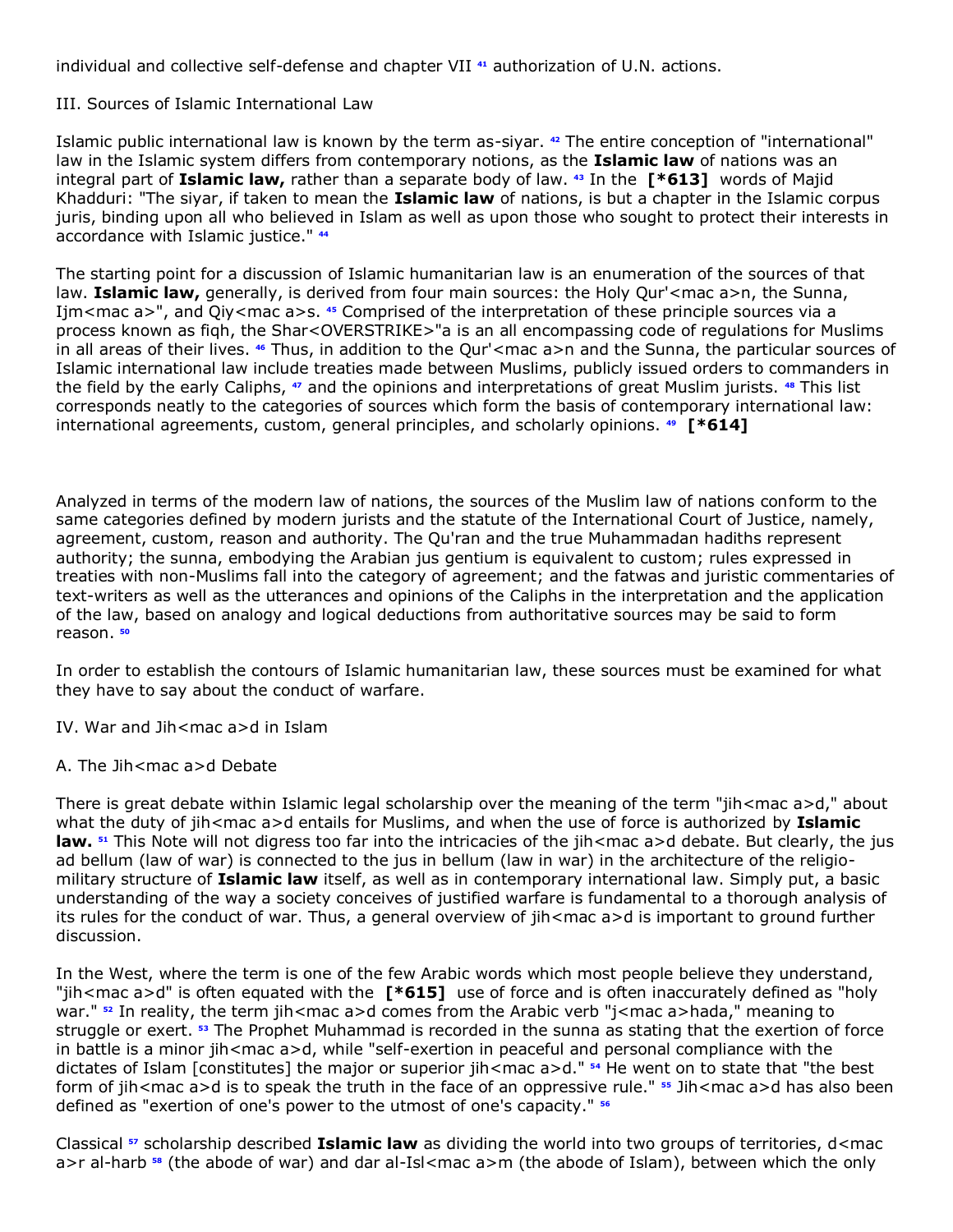possible relation was one of violent conflict. A permanent state of warfare existed **[\*616]** between Islam and the outside world, the world of war. **[59](http://www.lexis.com/research/retrieve?_m=47973e549231c520dbe09e2cd0971a2c&docnum=1&_fmtstr=FULL&_startdoc=1&wchp=dGLbVzz-zSkAA&_md5=0f232df1e532c2bc94176067a855cfb4&focBudTerms=&focBudSel=all#n59#n59)** These views were reemphasized in nuanced form by contemporary scholars whom Mustantir Mir classifies as the neoclassicists. **[60](http://www.lexis.com/research/retrieve?_m=47973e549231c520dbe09e2cd0971a2c&docnum=1&_fmtstr=FULL&_startdoc=1&wchp=dGLbVzz-zSkAA&_md5=0f232df1e532c2bc94176067a855cfb4&focBudTerms=&focBudSel=all#n60#n60)**

For example, Majid Khadduri, one of the preeminent scholars of **Islamic law** in the English-speaking world, states categorically that "no compromise is permitted with those who fail to believe in God [polytheists], they have either to accept Islam or fight." **[61](http://www.lexis.com/research/retrieve?_m=47973e549231c520dbe09e2cd0971a2c&docnum=1&_fmtstr=FULL&_startdoc=1&wchp=dGLbVzz-zSkAA&_md5=0f232df1e532c2bc94176067a855cfb4&focBudTerms=&focBudSel=all#n61#n61)** In addition to the polytheists, apostates, dissenters, deserters, and highway robbers are also to be subjected to a forceful jih<mac a>d. **[62](http://www.lexis.com/research/retrieve?_m=47973e549231c520dbe09e2cd0971a2c&docnum=1&_fmtstr=FULL&_startdoc=1&wchp=dGLbVzz-zSkAA&_md5=0f232df1e532c2bc94176067a855cfb4&focBudTerms=&focBudSel=all#n62#n62)** Khadduri sees the relationship with the "scripturaries" **[63](http://www.lexis.com/research/retrieve?_m=47973e549231c520dbe09e2cd0971a2c&docnum=1&_fmtstr=FULL&_startdoc=1&wchp=dGLbVzz-zSkAA&_md5=0f232df1e532c2bc94176067a855cfb4&focBudTerms=&focBudSel=all#n63#n63)** as essentially similar to that with all other nonMuslims, except that they are offered three choices: accepting Islam, a violent jih<mac a>d, or paying the poll tax called jizya. **[64](http://www.lexis.com/research/retrieve?_m=47973e549231c520dbe09e2cd0971a2c&docnum=1&_fmtstr=FULL&_startdoc=1&wchp=dGLbVzz-zSkAA&_md5=0f232df1e532c2bc94176067a855cfb4&focBudTerms=&focBudSel=all#n64#n64)**

While some prominent Islamic scholars also favor this interpretation, in the West this description has often gone hand in hand with the construction of Islam as a religion spread by the sword entirely. As Agha Shahi states, this constitutes an "indict[ment of] the historical role **[\*617]** of Islam as one of permanent belligerency towards the non-Muslim world." **[65](http://www.lexis.com/research/retrieve?_m=47973e549231c520dbe09e2cd0971a2c&docnum=1&_fmtstr=FULL&_startdoc=1&wchp=dGLbVzz-zSkAA&_md5=0f232df1e532c2bc94176067a855cfb4&focBudTerms=&focBudSel=all#n65#n65)**

Other Islamic scholars, classified as the modernists, have maintained that the jih<mac a>d does not include offensive warfare but only permits self-defense, and that the faith is not intended to be spread by force. **[66](http://www.lexis.com/research/retrieve?_m=47973e549231c520dbe09e2cd0971a2c&docnum=1&_fmtstr=FULL&_startdoc=1&wchp=dGLbVzz-zSkAA&_md5=0f232df1e532c2bc94176067a855cfb4&focBudTerms=&focBudSel=all#n66#n66)** Mir has concluded that the modernist position is the one most firmly established today and that it has the most supporters. **[67](http://www.lexis.com/research/retrieve?_m=47973e549231c520dbe09e2cd0971a2c&docnum=1&_fmtstr=FULL&_startdoc=1&wchp=dGLbVzz-zSkAA&_md5=0f232df1e532c2bc94176067a855cfb4&focBudTerms=&focBudSel=all#n67#n67)** For modernist scholars, the basis of international relations in **Islamic law** is peace, and force is only permissible in a "just war." **[68](http://www.lexis.com/research/retrieve?_m=47973e549231c520dbe09e2cd0971a2c&docnum=1&_fmtstr=FULL&_startdoc=1&wchp=dGLbVzz-zSkAA&_md5=0f232df1e532c2bc94176067a855cfb4&focBudTerms=&focBudSel=all#n68#n68)** As they see it:

The state is obliged to refrain from engaging in wars prompted by differences in religious belief or for exploitation of other people's resources... War is ... permitted to defend the faith, the territorial integrity of the state; to defend the oppressed and persecuted of the world, to protect the honour, dignity and freedom of man, and to preserve peace in the world. **[69](http://www.lexis.com/research/retrieve?_m=47973e549231c520dbe09e2cd0971a2c&docnum=1&_fmtstr=FULL&_startdoc=1&wchp=dGLbVzz-zSkAA&_md5=0f232df1e532c2bc94176067a855cfb4&focBudTerms=&focBudSel=all#n69#n69)**

Modernist scholars point to Qur'<mac a>nic verses which emphasize the importance of peace, such as 59:23 which states: "Allah is the source of peace and the bestower of security" **[70](http://www.lexis.com/research/retrieve?_m=47973e549231c520dbe09e2cd0971a2c&docnum=1&_fmtstr=FULL&_startdoc=1&wchp=dGLbVzz-zSkAA&_md5=0f232df1e532c2bc94176067a855cfb4&focBudTerms=&focBudSel=all#n70#n70)** and 7:56 which warns "do not promote disorder in the earth after peace has been established." **[71](http://www.lexis.com/research/retrieve?_m=47973e549231c520dbe09e2cd0971a2c&docnum=1&_fmtstr=FULL&_startdoc=1&wchp=dGLbVzz-zSkAA&_md5=0f232df1e532c2bc94176067a855cfb4&focBudTerms=&focBudSel=all#n71#n71)** They refer also to verses such as 109:6, which states, "unto you your religion and unto me my religion," **[72](http://www.lexis.com/research/retrieve?_m=47973e549231c520dbe09e2cd0971a2c&docnum=1&_fmtstr=FULL&_startdoc=1&wchp=dGLbVzz-zSkAA&_md5=0f232df1e532c2bc94176067a855cfb4&focBudTerms=&focBudSel=all#n72#n72)** arguing that force against nonMuslims is justified only when nonMuslims threaten Muslims or interfere with their religious practice. **[73](http://www.lexis.com/research/retrieve?_m=47973e549231c520dbe09e2cd0971a2c&docnum=1&_fmtstr=FULL&_startdoc=1&wchp=dGLbVzz-zSkAA&_md5=0f232df1e532c2bc94176067a855cfb4&focBudTerms=&focBudSel=all#n73#n73)**

In attempting to resolve the conflicting representations of jih<mac a>d, scholars have also pointed out that the orientation toward peace and the limits on the resort to war shifted after the death of the Prophet **[\*618]** Muhammad in response to the pressures of empire building and the dynamics of power. **[74](http://www.lexis.com/research/retrieve?_m=47973e549231c520dbe09e2cd0971a2c&docnum=1&_fmtstr=FULL&_startdoc=1&wchp=dGLbVzz-zSkAA&_md5=0f232df1e532c2bc94176067a855cfb4&focBudTerms=&focBudSel=all#n74#n74)** As Shahi analyzes this change, "later Muslim jurists found it expedient to legitimize the wars of expansion of the Muslim rulers." **[75](http://www.lexis.com/research/retrieve?_m=47973e549231c520dbe09e2cd0971a2c&docnum=1&_fmtstr=FULL&_startdoc=1&wchp=dGLbVzz-zSkAA&_md5=0f232df1e532c2bc94176067a855cfb4&focBudTerms=&focBudSel=all#n75#n75)** Where scholars such as Khadduri **[76](http://www.lexis.com/research/retrieve?_m=47973e549231c520dbe09e2cd0971a2c&docnum=1&_fmtstr=FULL&_startdoc=1&wchp=dGLbVzz-zSkAA&_md5=0f232df1e532c2bc94176067a855cfb4&focBudTerms=&focBudSel=all#n76#n76)** and Abdullahi Ahmed An-Na"im **[77](http://www.lexis.com/research/retrieve?_m=47973e549231c520dbe09e2cd0971a2c&docnum=1&_fmtstr=FULL&_startdoc=1&wchp=dGLbVzz-zSkAA&_md5=0f232df1e532c2bc94176067a855cfb4&focBudTerms=&focBudSel=all#n77#n77)** interpret the aggression of the later Caliphs as meaning that Islamic legal doctrine was inherently war-like, Shahi and other modernists place this phenomenon in what they see as its historical context and question the assumptions made about **Islamic law** on this basis:

Their theories [those of eighth and ninth century Muslim jurists] were the product of a historical epoch when the power of the Abbasid caliphate or the universal Islamic state, was at its zenith. But it is surprising that contemporary scholars should prefer to base their judgments on the rules of Islamic conduct of state not on those to be found in the Quran and the Sunnah, but on interpretations by jurists which reflected the ethos of a particular age of Islamic history. **[78](http://www.lexis.com/research/retrieve?_m=47973e549231c520dbe09e2cd0971a2c&docnum=1&_fmtstr=FULL&_startdoc=1&wchp=dGLbVzz-zSkAA&_md5=0f232df1e532c2bc94176067a855cfb4&focBudTerms=&focBudSel=all#n78#n78)**

Along the same lines, the famous scholar Muhammad Abduh (1842-1905) insisted on the defensive character of the jih<mac a>d. He argued that the Islamic conquests which occurred later were based on power rather than law, and not all of them were valid in Islam. **[79](http://www.lexis.com/research/retrieve?_m=47973e549231c520dbe09e2cd0971a2c&docnum=1&_fmtstr=FULL&_startdoc=1&wchp=dGLbVzz-zSkAA&_md5=0f232df1e532c2bc94176067a855cfb4&focBudTerms=&focBudSel=all#n79#n79)** Similarly, Hans Kruse explains this tension between the doctrinal Islamic jih<mac a>d and political realities as "attempts to maintain the appearance of political facts conforming with religio-legal demands ...." <sup>[80](http://www.lexis.com/research/retrieve?_m=47973e549231c520dbe09e2cd0971a2c&docnum=1&_fmtstr=FULL&_startdoc=1&wchp=dGLbVzz-zSkAA&_md5=0f232df1e532c2bc94176067a855cfb4&focBudTerms=&focBudSel=all#n80#n80)</sup> His explanation of this phenomenon is that the concept of jih<mac a>d was frequently used as an **[\*619]** excuse or disguise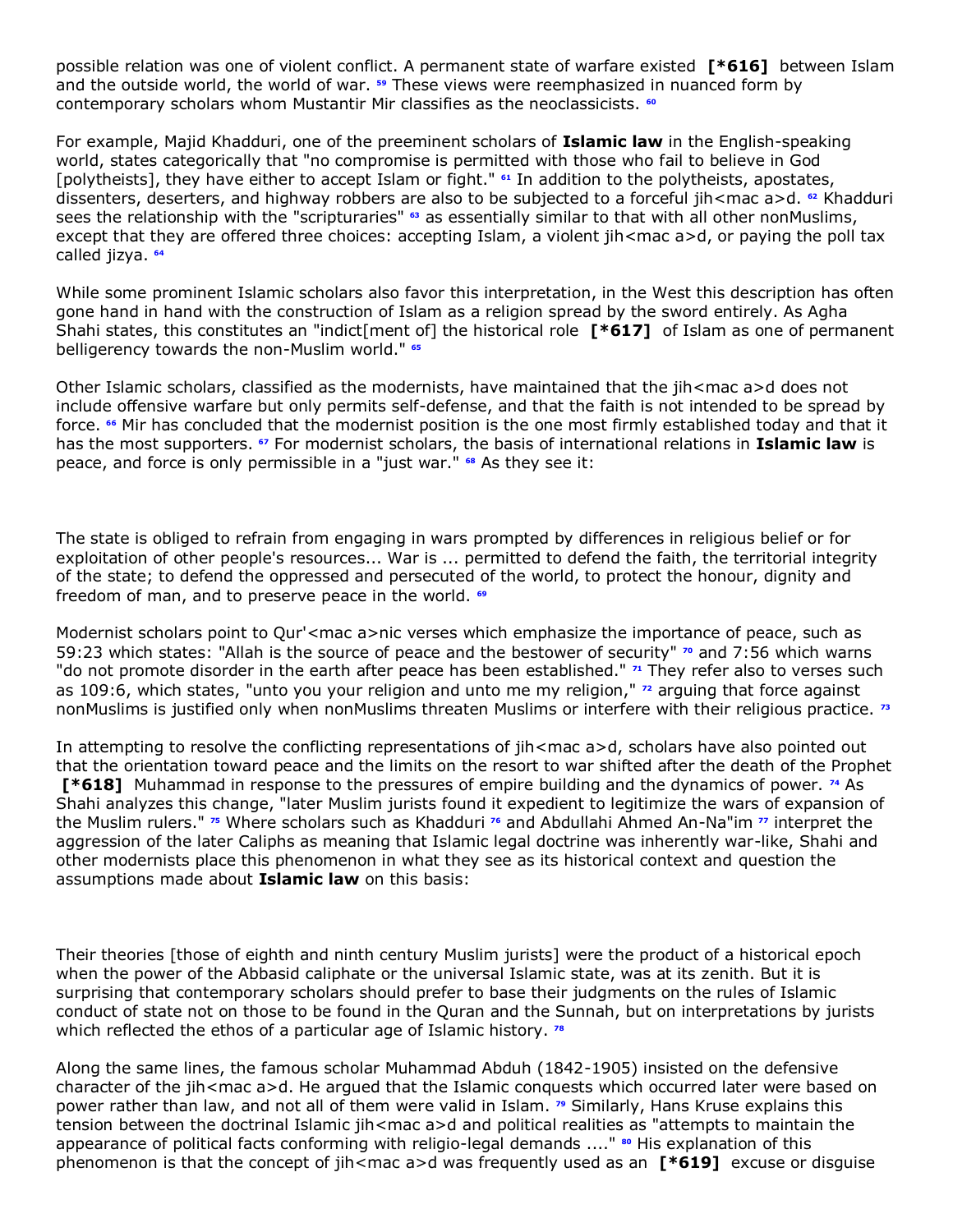for "imperialistic enterprises," a practice which caused a great deal of discomfort among clerics and religious scholars. **[81](http://www.lexis.com/research/retrieve?_m=47973e549231c520dbe09e2cd0971a2c&docnum=1&_fmtstr=FULL&_startdoc=1&wchp=dGLbVzz-zSkAA&_md5=0f232df1e532c2bc94176067a855cfb4&focBudTerms=&focBudSel=all#n81#n81)**

In stressing the originally pacifistic character of Islamic legal doctrine, modernist scholars look to the actions of the Prophet and early Muslim conduct of State. **[82](http://www.lexis.com/research/retrieve?_m=47973e549231c520dbe09e2cd0971a2c&docnum=1&_fmtstr=FULL&_startdoc=1&wchp=dGLbVzz-zSkAA&_md5=0f232df1e532c2bc94176067a855cfb4&focBudTerms=&focBudSel=all#n82#n82)** Shahi gives numerous examples of the Prophet acting as a peacemaker and concluding treaties. **[83](http://www.lexis.com/research/retrieve?_m=47973e549231c520dbe09e2cd0971a2c&docnum=1&_fmtstr=FULL&_startdoc=1&wchp=dGLbVzz-zSkAA&_md5=0f232df1e532c2bc94176067a855cfb4&focBudTerms=&focBudSel=all#n83#n83)** He also points to the fact that Islam and Eastern Christianity coexisted more or less peacefully for long periods of time. **[84](http://www.lexis.com/research/retrieve?_m=47973e549231c520dbe09e2cd0971a2c&docnum=1&_fmtstr=FULL&_startdoc=1&wchp=dGLbVzz-zSkAA&_md5=0f232df1e532c2bc94176067a855cfb4&focBudTerms=&focBudSel=all#n84#n84)** Waheed-uz-Zaman paints a picture of the Prophet as a diplomat committed to peace and offers as an example the Treaty of Hudaibiya, which the Prophet concluded with the Quraish tribe of Mecca in A.D. 628. **[85](http://www.lexis.com/research/retrieve?_m=47973e549231c520dbe09e2cd0971a2c&docnum=1&_fmtstr=FULL&_startdoc=1&wchp=dGLbVzz-zSkAA&_md5=0f232df1e532c2bc94176067a855cfb4&focBudTerms=&focBudSel=all#n85#n85)**

Along similar lines, scholars such as Kruse and Saed Banajah stress the various peaceful options available in Islam, outlining a third category beyond d<mac a>r al-sulh and d<mac a>r al-Isl<mac a>m called d<mac a>r al-sulh (the house of peace). **[86](http://www.lexis.com/research/retrieve?_m=47973e549231c520dbe09e2cd0971a2c&docnum=1&_fmtstr=FULL&_startdoc=1&wchp=dGLbVzz-zSkAA&_md5=0f232df1e532c2bc94176067a855cfb4&focBudTerms=&focBudSel=all#n86#n86)** D<mac a>r al-harb included three key Islamic institutions which offered security for "unbelievers." They were the promise of security or aman, **[87](http://www.lexis.com/research/retrieve?_m=47973e549231c520dbe09e2cd0971a2c&docnum=1&_fmtstr=FULL&_startdoc=1&wchp=dGLbVzz-zSkAA&_md5=0f232df1e532c2bc94176067a855cfb4&focBudTerms=&focBudSel=all#n87#n87)** which must be met unconditionally; dhimmi **[88](http://www.lexis.com/research/retrieve?_m=47973e549231c520dbe09e2cd0971a2c&docnum=1&_fmtstr=FULL&_startdoc=1&wchp=dGLbVzz-zSkAA&_md5=0f232df1e532c2bc94176067a855cfb4&focBudTerms=&focBudSel=all#n88#n88)** status which made Christians and Jews (and occasionally others who could be deemed "scripturaries") protected semicitizens with certain rights and subject to taxation; and the muw<mac a>da"ah, **[89](http://www.lexis.com/research/retrieve?_m=47973e549231c520dbe09e2cd0971a2c&docnum=1&_fmtstr=FULL&_startdoc=1&wchp=dGLbVzz-zSkAA&_md5=0f232df1e532c2bc94176067a855cfb4&focBudTerms=&focBudSel=all#n89#n89)** an international treaty which could only **[\*620]** be revoked with notice. **[90](http://www.lexis.com/research/retrieve?_m=47973e549231c520dbe09e2cd0971a2c&docnum=1&_fmtstr=FULL&_startdoc=1&wchp=dGLbVzz-zSkAA&_md5=0f232df1e532c2bc94176067a855cfb4&focBudTerms=&focBudSel=all#n90#n90)** These options provide the foundation for peaceful international relations and contradict the notion of a mandatory, constant, and violent jih<mac a>d with the nonMuslim world. **[91](http://www.lexis.com/research/retrieve?_m=47973e549231c520dbe09e2cd0971a2c&docnum=1&_fmtstr=FULL&_startdoc=1&wchp=dGLbVzz-zSkAA&_md5=0f232df1e532c2bc94176067a855cfb4&focBudTerms=&focBudSel=all#n91#n91)**

Though this debate remains unresolved, it is important to be aware of the discussions surrounding the meaning of jih<mac a>d. Furthermore, in the context of a discussion of Islamic humanitarian law, it is instructive to note that many Muslim scholars have interpreted the legal conception of jih<mac a>d to be peaceful or defensive in nature and thus compatible with modern international law precepts on the use of force. **[92](http://www.lexis.com/research/retrieve?_m=47973e549231c520dbe09e2cd0971a2c&docnum=1&_fmtstr=FULL&_startdoc=1&wchp=dGLbVzz-zSkAA&_md5=0f232df1e532c2bc94176067a855cfb4&focBudTerms=&focBudSel=all#n92#n92)**

#### B. The Islamic Legal Philosophy of Warfare

Through the concept of jih<mac a>d, warfare was brought under control and subjected to law as it had not been in preIslamic Arabia. "The jurist-theologians consciously formulated law subordinating all personal considerations to raison d'etat, based on religious sanction." **[93](http://www.lexis.com/research/retrieve?_m=47973e549231c520dbe09e2cd0971a2c&docnum=1&_fmtstr=FULL&_startdoc=1&wchp=dGLbVzz-zSkAA&_md5=0f232df1e532c2bc94176067a855cfb4&focBudTerms=&focBudSel=all#n93#n93)** Islam thereby outlawed all war except the jih<mac a>d. This philosophy may be compared to the framework of the modern law of force, under which the permissible use of force is limited to certain specific authorized categories. This development had a significant impact on the application of humanitarian principles to warfare.

By using this word [jih<mac a>d] to denote war, by further limiting it by means of fi sab<OVERSTRIKE>l All<mac a>h [in the way of God] and by laying down an elaborate set of rules for the conduct of war in all its stages, Islam presents a new understanding of war... All this gives to jihad an ideological-cum-ethical dimension that is obviously missing from the pre-Islamic practice of war. **[94](http://www.lexis.com/research/retrieve?_m=47973e549231c520dbe09e2cd0971a2c&docnum=1&_fmtstr=FULL&_startdoc=1&wchp=dGLbVzz-zSkAA&_md5=0f232df1e532c2bc94176067a855cfb4&focBudTerms=&focBudSel=all#n94#n94)**

The Qur'<mac a>n's statements on fighting have been read to mean that "while according sanction to fighting in self-defence ... [it] enjoins concurrently, humanitarian rules of warfare to mitigate the human **[\*621]** suffering it inflicts." **[95](http://www.lexis.com/research/retrieve?_m=47973e549231c520dbe09e2cd0971a2c&docnum=1&_fmtstr=FULL&_startdoc=1&wchp=dGLbVzz-zSkAA&_md5=0f232df1e532c2bc94176067a855cfb4&focBudTerms=&focBudSel=all#n95#n95)** Ahmed Yamani goes so far as to state that respecting Islamic humanitarian precepts is a basic pillar of Islam after the five original pillars. **[96](http://www.lexis.com/research/retrieve?_m=47973e549231c520dbe09e2cd0971a2c&docnum=1&_fmtstr=FULL&_startdoc=1&wchp=dGLbVzz-zSkAA&_md5=0f232df1e532c2bc94176067a855cfb4&focBudTerms=&focBudSel=all#n96#n96)** The centrality of humanitarian concerns within the Islamic legal conception of warfare is thus established.

This early Islamic concern with humanitarian principles stands in sharp contrast to the Western conception of "Holy War," which associates the concept with backwardness and barbarity. In Islamic history, the spiritualization of conflict, in fact, constituted a move toward a more enlightened and less brutal model of warfare. *<sup>[97](http://www.lexis.com/research/retrieve?_m=47973e549231c520dbe09e2cd0971a2c&docnum=1&_fmtstr=FULL&_startdoc=1&wchp=dGLbVzz-zSkAA&_md5=0f232df1e532c2bc94176067a855cfb4&focBudTerms=&focBudSel=all#n97#n97)</sup>* Even An-Na"im, who concludes that jih<mac a>d is inherently aggressive, recognizes the original development of the concept as a positive phenomenon:

Historically, jihad was a positive phenomenon because it humanized the practice of warfare in the Middle Ages. First, Shar<OVERSTRIKE>"a prohibited the prevalent practice of using war for material gain or revenge. Second, the Prophet and his companions, acting in accordance with the Qur'an and Sunna, laid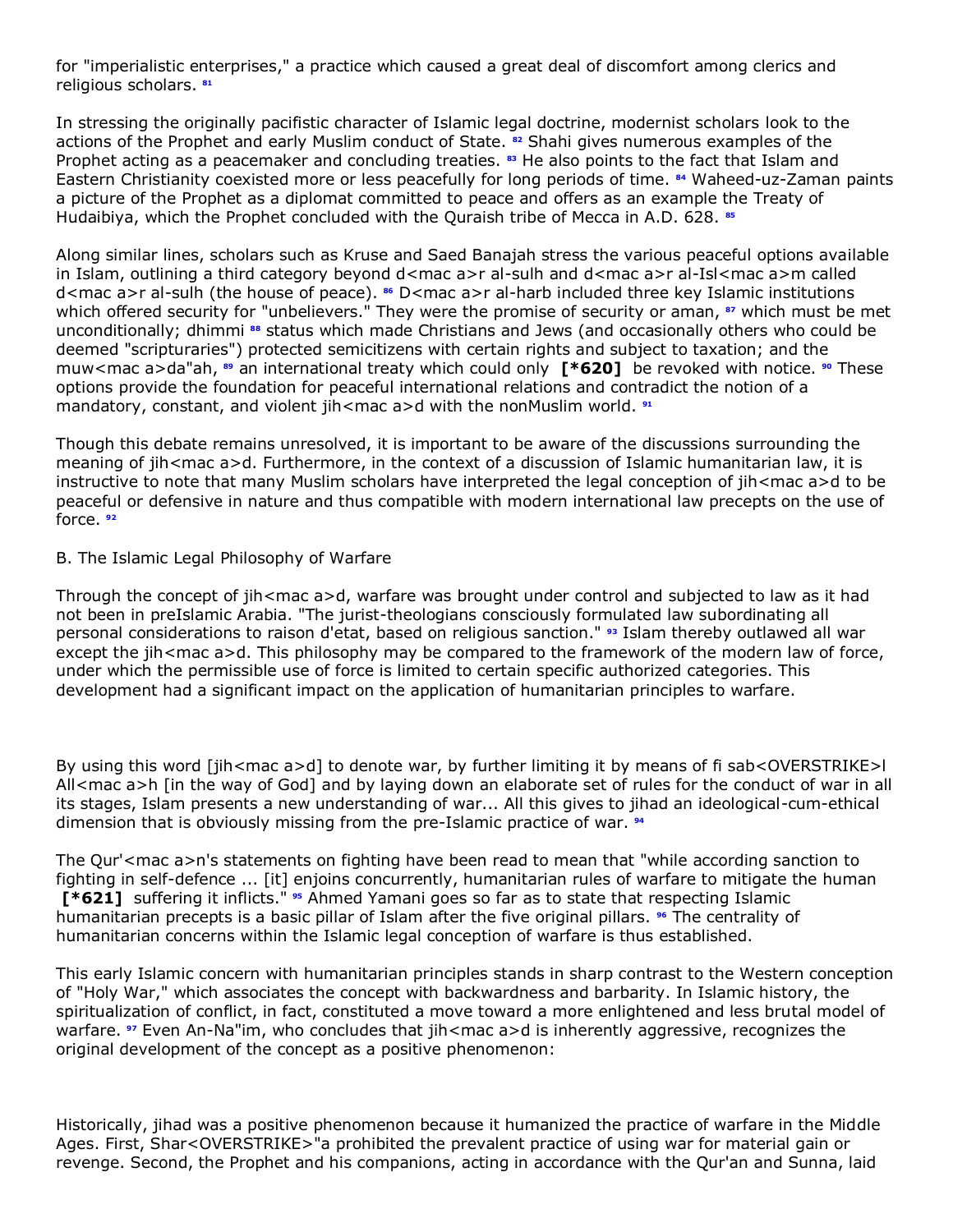down very specific and strict rules for honorable combat. **[98](http://www.lexis.com/research/retrieve?_m=47973e549231c520dbe09e2cd0971a2c&docnum=1&_fmtstr=FULL&_startdoc=1&wchp=dGLbVzz-zSkAA&_md5=0f232df1e532c2bc94176067a855cfb4&focBudTerms=&focBudSel=all#n98#n98)**

As Islamic legal doctrine subsumed warfare into religion, humanitarian considerations were built into the concept of permissible war itself. Thus, the construction of the Islamic rules of war is permeated by the basic Islamic conception that the religion's teachings are as much **[\*622]** about the relations between human beings as between the individual person and Allah. **[99](http://www.lexis.com/research/retrieve?_m=47973e549231c520dbe09e2cd0971a2c&docnum=1&_fmtstr=FULL&_startdoc=1&wchp=dGLbVzz-zSkAA&_md5=0f232df1e532c2bc94176067a855cfb4&focBudTerms=&focBudSel=all#n99#n99)** Since warfare was theoretically restricted to those types of conflicts and settings permitted by Islam, it should always be ruled by these Islamic precepts about human interrelationships. If a particular conflict failed to meet these standards, i.e., if humanitarian precepts were violated during the alleged jih<mac a>d, the conflict no longer qualified as permissible warfare because it was no longer Islamic. **[100](http://www.lexis.com/research/retrieve?_m=47973e549231c520dbe09e2cd0971a2c&docnum=1&_fmtstr=FULL&_startdoc=1&wchp=dGLbVzz-zSkAA&_md5=0f232df1e532c2bc94176067a855cfb4&focBudTerms=&focBudSel=all#n100#n100)** This conception also had consequences for individual participants in the jih<mac a>d, since for Muslims, the war component of jih<mac a>d was

conceived as an act of worship [and had] also to follow certain hard and fast rules which may be called the war-ritual. Transgressing these ritual rules of war would deprive this act of its character as an act of worship and would decrease the transcendental value and merits of the participants. **[101](http://www.lexis.com/research/retrieve?_m=47973e549231c520dbe09e2cd0971a2c&docnum=1&_fmtstr=FULL&_startdoc=1&wchp=dGLbVzz-zSkAA&_md5=0f232df1e532c2bc94176067a855cfb4&focBudTerms=&focBudSel=all#n101#n101)**

Furthermore, there is an absolute quality to these humanitarian provisions in the **Islamic law** of war. These provisions are "based on divine commands and the precepts of the Prophet and constitute inviolable norms. They are not based on reciprocity or expedience. The Islamic injunctions prescribe ehsan [benevolence and excellence] in human relations." **[102](http://www.lexis.com/research/retrieve?_m=47973e549231c520dbe09e2cd0971a2c&docnum=1&_fmtstr=FULL&_startdoc=1&wchp=dGLbVzz-zSkAA&_md5=0f232df1e532c2bc94176067a855cfb4&focBudTerms=&focBudSel=all#n102#n102)** This conception applies also to the human interaction with property and the environment. Since, in the Islamic system, all wealth is supposed to be a trust from God, it is considered a serious trespass to destroy it without cause. **[103](http://www.lexis.com/research/retrieve?_m=47973e549231c520dbe09e2cd0971a2c&docnum=1&_fmtstr=FULL&_startdoc=1&wchp=dGLbVzz-zSkAA&_md5=0f232df1e532c2bc94176067a855cfb4&focBudTerms=&focBudSel=all#n103#n103)** Muhammad Chapra cites a Qur'<mac a>nic verse to the effect that "destroying both life and property has been declared ... to be equivalent to spreading mischief and corruption in the world." **[104](http://www.lexis.com/research/retrieve?_m=47973e549231c520dbe09e2cd0971a2c&docnum=1&_fmtstr=FULL&_startdoc=1&wchp=dGLbVzz-zSkAA&_md5=0f232df1e532c2bc94176067a855cfb4&focBudTerms=&focBudSel=all#n104#n104)** According to Chapra, this is the spirit which imbued **[\*623]** the Caliphs' orders to their commanders regarding their conduct in battle. **[105](http://www.lexis.com/research/retrieve?_m=47973e549231c520dbe09e2cd0971a2c&docnum=1&_fmtstr=FULL&_startdoc=1&wchp=dGLbVzz-zSkAA&_md5=0f232df1e532c2bc94176067a855cfb4&focBudTerms=&focBudSel=all#n105#n105)**

V. Islamic Humanitarian Principles: Methods and

Targets of Warfare

Fight in the way of Allah with those who fight with you, and do not exceed the limits, surely Allah does not love those who exceed the limits. **[106](http://www.lexis.com/research/retrieve?_m=47973e549231c520dbe09e2cd0971a2c&docnum=1&_fmtstr=FULL&_startdoc=1&wchp=dGLbVzz-zSkAA&_md5=0f232df1e532c2bc94176067a855cfb4&focBudTerms=&focBudSel=all#n106#n106)**

As we examine Islamic humanitarian rules, it is important to keep in mind the outline of contemporary humanitarian law provided above, in Part II. It is crucial to note that more than a millennium before the codification of the Geneva Conventions, most of the fundamental categories of protection which the Conventions offer could be found, in a basic form, in Islamic teachings. **[107](http://www.lexis.com/research/retrieve?_m=47973e549231c520dbe09e2cd0971a2c&docnum=1&_fmtstr=FULL&_startdoc=1&wchp=dGLbVzz-zSkAA&_md5=0f232df1e532c2bc94176067a855cfb4&focBudTerms=&focBudSel=all#n107#n107)**

In Islamic jurisprudence, as we have seen, the only type of permissible force was the jih<mac a>d. The jih<mac a>d functioned as a primary limitation on violence. In addition to the jih<mac a>d, the use of force was subjected to a second set of limitations - humanitarian considerations.

The specific prohibitions on the methods of warfare were first elaborated in detailed instructions given by the Prophet, and later by the first Caliphs, to Muslim warriors as they were being sent into battle. Though methods of warfare employed in the seventh and eighth centuries differ greatly from contemporary methods, the principles established in earlier times are equally relevant today. Women, children, and other noncombatants were recognized as a separate category of persons entitled to various degrees of immunity from attack, a development which may be seen as the birth of the "civilian." **[108](http://www.lexis.com/research/retrieve?_m=47973e549231c520dbe09e2cd0971a2c&docnum=1&_fmtstr=FULL&_startdoc=1&wchp=dGLbVzz-zSkAA&_md5=0f232df1e532c2bc94176067a855cfb4&focBudTerms=&focBudSel=all#n108#n108)** Prisoners of war were not to be executed and elaborate instructions for their care were developed. Fighters who committed "war crimes" were subject to punishment. Even the environment **[109](http://www.lexis.com/research/retrieve?_m=47973e549231c520dbe09e2cd0971a2c&docnum=1&_fmtstr=FULL&_startdoc=1&wchp=dGLbVzz-zSkAA&_md5=0f232df1e532c2bc94176067a855cfb4&focBudTerms=&focBudSel=all#n109#n109)** was not to be subjected to unlimited onslaught. **[\*624]**

The Islamic view seems to differ from the Christian-inspired "do to others what you would have done to yourself" view of humanitarian law, cited above. In Islam, these rules are supposed to apply not merely because of reciprocity concerns, but also because they are just and because acting in conformity with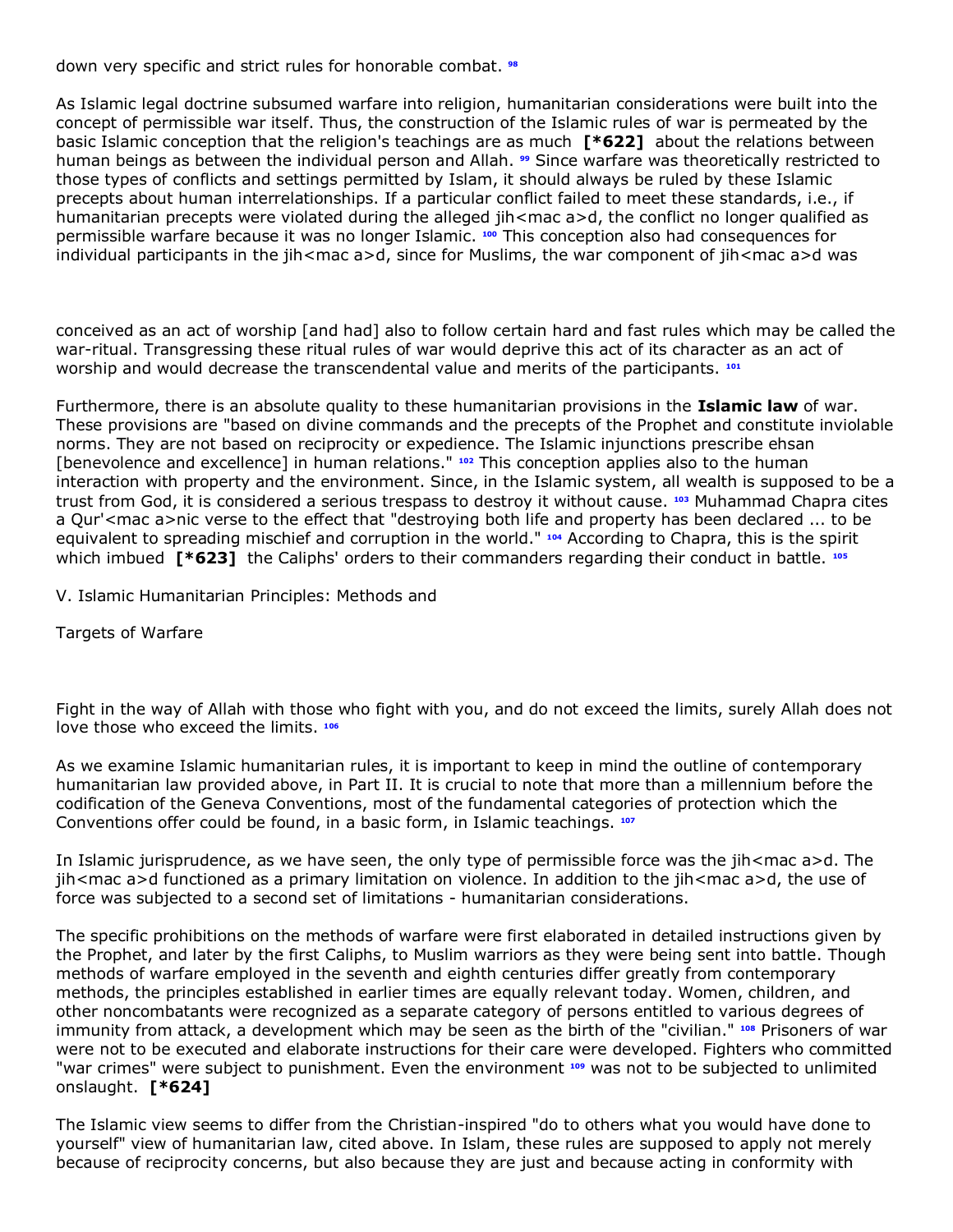them is required by Allah. This principle is reflected in the orders of the Prophet Muhammad and the Caliphs. In the words of Khadduri:

The binding force of the siyar was not based essentially on reciprocity or mutual consent, unless non-Muslims desired to avail themselves of Islamic justice, but was a self-imposed system of law, the sanctions of which were moral or religious and binding on its adherents, even though the rules might run counter to their interests. **[110](http://www.lexis.com/research/retrieve?_m=47973e549231c520dbe09e2cd0971a2c&docnum=1&_fmtstr=FULL&_startdoc=1&wchp=dGLbVzz-zSkAA&_md5=0f232df1e532c2bc94176067a855cfb4&focBudTerms=&focBudSel=all#n110#n110)**

### A. Humanitarian Principles Found in Military Orders

The Prophet instructed "Abdur-Rahm<mac a>n-ibn-"Awf (d. A.H. 31/A.D. 652), **[111](http://www.lexis.com/research/retrieve?_m=47973e549231c520dbe09e2cd0971a2c&docnum=1&_fmtstr=FULL&_startdoc=1&wchp=dGLbVzz-zSkAA&_md5=0f232df1e532c2bc94176067a855cfb4&focBudTerms=&focBudSel=all#n111#n111)** an early Quraishite convert to Islam and military commander, to "never commit breach of trust nor treachery nor mutilate anybody nor kill any minor or woman. This is the pact of God and the conduct of His messenger for your guidance." **[112](http://www.lexis.com/research/retrieve?_m=47973e549231c520dbe09e2cd0971a2c&docnum=1&_fmtstr=FULL&_startdoc=1&wchp=dGLbVzz-zSkAA&_md5=0f232df1e532c2bc94176067a855cfb4&focBudTerms=&focBudSel=all#n112#n112)** Furthermore, the Prophet instructed the Muslim troops dispatched against the advancing Byzantine army in language that foreshadows modern humanitarian rules and concerns:

In avenging the injuries inflicted upon us molest not the harmless inmates of domestic seclusion; spare the weakness of the female sex; injure not the infants at the breast or those who are ill in bed. Refrain from demolishing the houses of the unresisting inhabitants; destroy not the means of their subsistence, nor their fruit-trees and touch not the palm ... and do not mutilate bodies and do not kill children. **[113](http://www.lexis.com/research/retrieve?_m=47973e549231c520dbe09e2cd0971a2c&docnum=1&_fmtstr=FULL&_startdoc=1&wchp=dGLbVzz-zSkAA&_md5=0f232df1e532c2bc94176067a855cfb4&focBudTerms=&focBudSel=all#n113#n113)**

Other restrictions the Prophet imposed include the prohibition of burning or drowning to kill the enemy, as these methods inflicted unnecessary suffering. **[114](http://www.lexis.com/research/retrieve?_m=47973e549231c520dbe09e2cd0971a2c&docnum=1&_fmtstr=FULL&_startdoc=1&wchp=dGLbVzz-zSkAA&_md5=0f232df1e532c2bc94176067a855cfb4&focBudTerms=&focBudSel=all#n114#n114)** However, some scholars have claimed that such **[\*625]** methods were permissible if the Muslims could not otherwise obtain victory. **[115](http://www.lexis.com/research/retrieve?_m=47973e549231c520dbe09e2cd0971a2c&docnum=1&_fmtstr=FULL&_startdoc=1&wchp=dGLbVzz-zSkAA&_md5=0f232df1e532c2bc94176067a855cfb4&focBudTerms=&focBudSel=all#n115#n115)** Khadduri also states that the Prophet opposed "treacherous killing and mutilation" but that he allowed Muslims to retaliate in kind against such practices. **[116](http://www.lexis.com/research/retrieve?_m=47973e549231c520dbe09e2cd0971a2c&docnum=1&_fmtstr=FULL&_startdoc=1&wchp=dGLbVzz-zSkAA&_md5=0f232df1e532c2bc94176067a855cfb4&focBudTerms=&focBudSel=all#n116#n116)** On the other hand, there is a theoretical current which suggests that the Prophet disavowed cruel and unusual treatment as a fairly general rule. Hisham ibn al-H<mac a>kim (d. A.H. 179/A.D. 795), a Shi ite jurist, testified that he had "heard God's messenger say that God will torture those who torture people on earth." **[117](http://www.lexis.com/research/retrieve?_m=47973e549231c520dbe09e2cd0971a2c&docnum=1&_fmtstr=FULL&_startdoc=1&wchp=dGLbVzz-zSkAA&_md5=0f232df1e532c2bc94176067a855cfb4&focBudTerms=&focBudSel=all#n117#n117)**

Muhammad is reported to have permitted some devious tactics in battle, having described war as a ruse, and to have stated that "ruse is invaluable in war." **[118](http://www.lexis.com/research/retrieve?_m=47973e549231c520dbe09e2cd0971a2c&docnum=1&_fmtstr=FULL&_startdoc=1&wchp=dGLbVzz-zSkAA&_md5=0f232df1e532c2bc94176067a855cfb4&focBudTerms=&focBudSel=all#n118#n118)** The types of tricks permitted involve various deceptive practices such as lying and spreading false rumors to demoralize the enemy camp. **[119](http://www.lexis.com/research/retrieve?_m=47973e549231c520dbe09e2cd0971a2c&docnum=1&_fmtstr=FULL&_startdoc=1&wchp=dGLbVzz-zSkAA&_md5=0f232df1e532c2bc94176067a855cfb4&focBudTerms=&focBudSel=all#n119#n119)**

However, in Islamic doctrine, breaking one's promise or reneging on an oath were absolutely forbidden. **[120](http://www.lexis.com/research/retrieve?_m=47973e549231c520dbe09e2cd0971a2c&docnum=1&_fmtstr=FULL&_startdoc=1&wchp=dGLbVzz-zSkAA&_md5=0f232df1e532c2bc94176067a855cfb4&focBudTerms=&focBudSel=all#n120#n120)** According to the renowned Shafi"i jurist, an-Nawawi (d. A.H. 676/A.D. 127), there is a consensus among Islamic scholars that allows for tricks in war against unbelievers, unless they have been given a promise or guarantee. The Qur'<mac a>n clearly states that one should "not break the oaths after making them fast." **[121](http://www.lexis.com/research/retrieve?_m=47973e549231c520dbe09e2cd0971a2c&docnum=1&_fmtstr=FULL&_startdoc=1&wchp=dGLbVzz-zSkAA&_md5=0f232df1e532c2bc94176067a855cfb4&focBudTerms=&focBudSel=all#n121#n121)**

Furthermore, there is evidence that Muslim leaders actually enforced this teaching. The second Caliph, Umar ibn al-Khattab (d. A.H. 35/A.D. 656) **[122](http://www.lexis.com/research/retrieve?_m=47973e549231c520dbe09e2cd0971a2c&docnum=1&_fmtstr=FULL&_startdoc=1&wchp=dGLbVzz-zSkAA&_md5=0f232df1e532c2bc94176067a855cfb4&focBudTerms=&focBudSel=all#n122#n122)** was informed of the conduct of a Muslim fighter who told a Persian soldier not to fear him and then proceeded to kill the Persian. Umar warned the commander, saying "as God is my witness, if I hear anyone has done this I shall cut his neck." **[123](http://www.lexis.com/research/retrieve?_m=47973e549231c520dbe09e2cd0971a2c&docnum=1&_fmtstr=FULL&_startdoc=1&wchp=dGLbVzz-zSkAA&_md5=0f232df1e532c2bc94176067a855cfb4&focBudTerms=&focBudSel=all#n123#n123)** Again, this philosophy is a precursor of contemporary principles codified in the Geneva Conventions which prohibit the killing, injuring, or capture of an adversary by **[\*626]** resort to perfidy, and mandate punishment for the commitment of such war crimes. **[124](http://www.lexis.com/research/retrieve?_m=47973e549231c520dbe09e2cd0971a2c&docnum=1&_fmtstr=FULL&_startdoc=1&wchp=dGLbVzz-zSkAA&_md5=0f232df1e532c2bc94176067a855cfb4&focBudTerms=&focBudSel=all#n124#n124)**

Further detailed criteria for the conduct of war were offered by the early Caliphs in a number of celebrated addresses to Muslim soldiers being sent into battle. In a famous speech to warriors departing on the first Syrian expedition, the first Caliph, Abu Bakr as-Sidd<OVERSTRIKE>q (d. A.H. 13/A.D. 634), **[125](http://www.lexis.com/research/retrieve?_m=47973e549231c520dbe09e2cd0971a2c&docnum=1&_fmtstr=FULL&_startdoc=1&wchp=dGLbVzz-zSkAA&_md5=0f232df1e532c2bc94176067a855cfb4&focBudTerms=&focBudSel=all#n125#n125)** enumerated a list of principles which also created protected categories of noncombatants and prohibited unnecessary attacks on the environment. He instructed the warriors: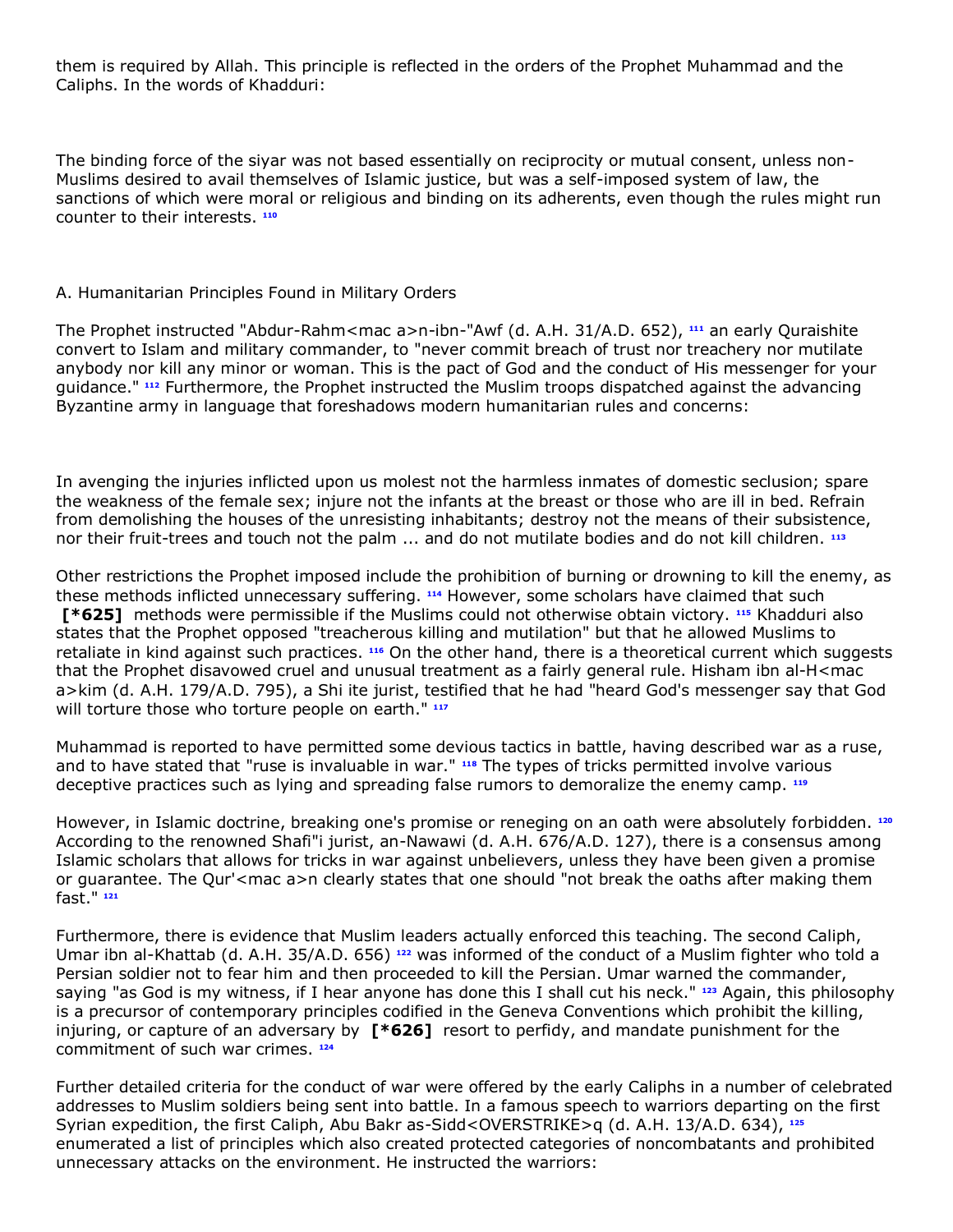Stop O people, that I may give you ten rules to keep by heart! Do not commit treachery, nor depart from the right path. You must not mutilate, neither a child or aged man or woman. Do not destroy a palm-tree, nor burn it with fire and do not cut any fruitful tree. You must not slay any of the flock or the herds or the camels, save for your subsistence. **[126](http://www.lexis.com/research/retrieve?_m=47973e549231c520dbe09e2cd0971a2c&docnum=1&_fmtstr=FULL&_startdoc=1&wchp=dGLbVzz-zSkAA&_md5=0f232df1e532c2bc94176067a855cfb4&focBudTerms=&focBudSel=all#n126#n126)**

An alternative rendition of this passage has Abu Bakr ordering the Muslims in more detail as follows:

When you meet your enemies in the fight, behave yourself as befits good Muslims, and remember to prove yourselves the true descendants of Ismail ... If Allah gives you victory, do not abuse your advantages and beware not to stain your swords with the blood of one who yields, neither you touch the children, the women, nor the infirm also men whom you may find among your enemies. In your march through the enemy territory, do not cut down the palm, or other fruit-trees, destroy not the products of the earth, ravage no fields, burn no houses... Let no destruction be made without necessity ... Do not disturb the quiet of the monks and the hermits, and destroy not their abodes ... **[127](http://www.lexis.com/research/retrieve?_m=47973e549231c520dbe09e2cd0971a2c&docnum=1&_fmtstr=FULL&_startdoc=1&wchp=dGLbVzz-zSkAA&_md5=0f232df1e532c2bc94176067a855cfb4&focBudTerms=&focBudSel=all#n127#n127)**

Caliph Umar is reported to have had standard instructions that he issued to his departing armies, which temporally extended the pro-tections given to noncombatants and warned about abuses of military power as follows:

Do not mutilate when you have power to do so. Do not commit excess when you triumph. Do not kill an old man or a woman or a **[\*627]** minor, but try to avoid them at the time of the encounter of the two armies, and at the time of the heat of victory, and at the time of expected attacks. **[128](http://www.lexis.com/research/retrieve?_m=47973e549231c520dbe09e2cd0971a2c&docnum=1&_fmtstr=FULL&_startdoc=1&wchp=dGLbVzz-zSkAA&_md5=0f232df1e532c2bc94176067a855cfb4&focBudTerms=&focBudSel=all#n128#n128)**

Umar is reported to have actually enforced these orders and went so far as to remove Khalid Ibn al-Wal<OVERSTRIKE>d (d. A.H. 21/A.D. 641-2), his military commander, because Khalid was overzealous in slaughtering the enemy. Omar is reported to have said, "Khalid's sword is indeed violent." **[129](http://www.lexis.com/research/retrieve?_m=47973e549231c520dbe09e2cd0971a2c&docnum=1&_fmtstr=FULL&_startdoc=1&wchp=dGLbVzz-zSkAA&_md5=0f232df1e532c2bc94176067a855cfb4&focBudTerms=&focBudSel=all#n129#n129)** The Caliph, in fact, replaced Khalid with Amr-ibn-al-As (d. A.H. 42/A.D. 636) specifically because the latter man was less bloody and fought what the Caliph called, "a lenient war." **[130](http://www.lexis.com/research/retrieve?_m=47973e549231c520dbe09e2cd0971a2c&docnum=1&_fmtstr=FULL&_startdoc=1&wchp=dGLbVzz-zSkAA&_md5=0f232df1e532c2bc94176067a855cfb4&focBudTerms=&focBudSel=all#n130#n130)**

Regulations on fighting were also applied to the early Islamic equivalent of noninternational military engagements, conflicts among Muslims. The fourth Caliph "Ali ibn Abu-Talib (d. A.H. 41/A.D. 661) ordered his soldiers during the internal Muslim conflict with Mu'awiyah **[131](http://www.lexis.com/research/retrieve?_m=47973e549231c520dbe09e2cd0971a2c&docnum=1&_fmtstr=FULL&_startdoc=1&wchp=dGLbVzz-zSkAA&_md5=0f232df1e532c2bc94176067a855cfb4&focBudTerms=&focBudSel=all#n131#n131)** as follows:

If you defeat them, do not kill a man in flight, do not finish off a wounded man, do not uncover a pudendum, or mutilate the dead, do not rip open a curtain or enter a house without permission, do not take any of their property, and do not torture or harm their women even though they may insult your leaders, and remember God, mayhap you will have knowledge. **[132](http://www.lexis.com/research/retrieve?_m=47973e549231c520dbe09e2cd0971a2c&docnum=1&_fmtstr=FULL&_startdoc=1&wchp=dGLbVzz-zSkAA&_md5=0f232df1e532c2bc94176067a855cfb4&focBudTerms=&focBudSel=all#n132#n132)**

Caliph "Ali is also reported to have forcefully forbidden Muslim fighters from killing those who had fled from the battlefield. He is believed to have ordered soldiers neither to pursue fugitives from the fighting for a distance of more than a mile, nor to continue sieges for overly long periods of time. **[133](http://www.lexis.com/research/retrieve?_m=47973e549231c520dbe09e2cd0971a2c&docnum=1&_fmtstr=FULL&_startdoc=1&wchp=dGLbVzz-zSkAA&_md5=0f232df1e532c2bc94176067a855cfb4&focBudTerms=&focBudSel=all#n133#n133)**

The Qur'<mac a>n may further be read to support the cessation of hostilities against a retreating or surrendering combatant in the following **[\*628]** verse: "If they incline to peace, incline thou to it, and set thy trust upon Allah. If then they withdraw from you and do not fight against you, but offer you peace, Allah has not opened for you a way against them." **[134](http://www.lexis.com/research/retrieve?_m=47973e549231c520dbe09e2cd0971a2c&docnum=1&_fmtstr=FULL&_startdoc=1&wchp=dGLbVzz-zSkAA&_md5=0f232df1e532c2bc94176067a855cfb4&focBudTerms=&focBudSel=all#n134#n134)** Allowing the possibility of surrender is an important aspect of humanitarian law, which prohibits total war to the death. **[135](http://www.lexis.com/research/retrieve?_m=47973e549231c520dbe09e2cd0971a2c&docnum=1&_fmtstr=FULL&_startdoc=1&wchp=dGLbVzz-zSkAA&_md5=0f232df1e532c2bc94176067a855cfb4&focBudTerms=&focBudSel=all#n135#n135)** Herein, **Islamic law** again seems to augur this development.

In a further foreshadowing of modern law, some early Muslim jurists **[136](http://www.lexis.com/research/retrieve?_m=47973e549231c520dbe09e2cd0971a2c&docnum=1&_fmtstr=FULL&_startdoc=1&wchp=dGLbVzz-zSkAA&_md5=0f232df1e532c2bc94176067a855cfb4&focBudTerms=&focBudSel=all#n136#n136)** made specific prohibitions of types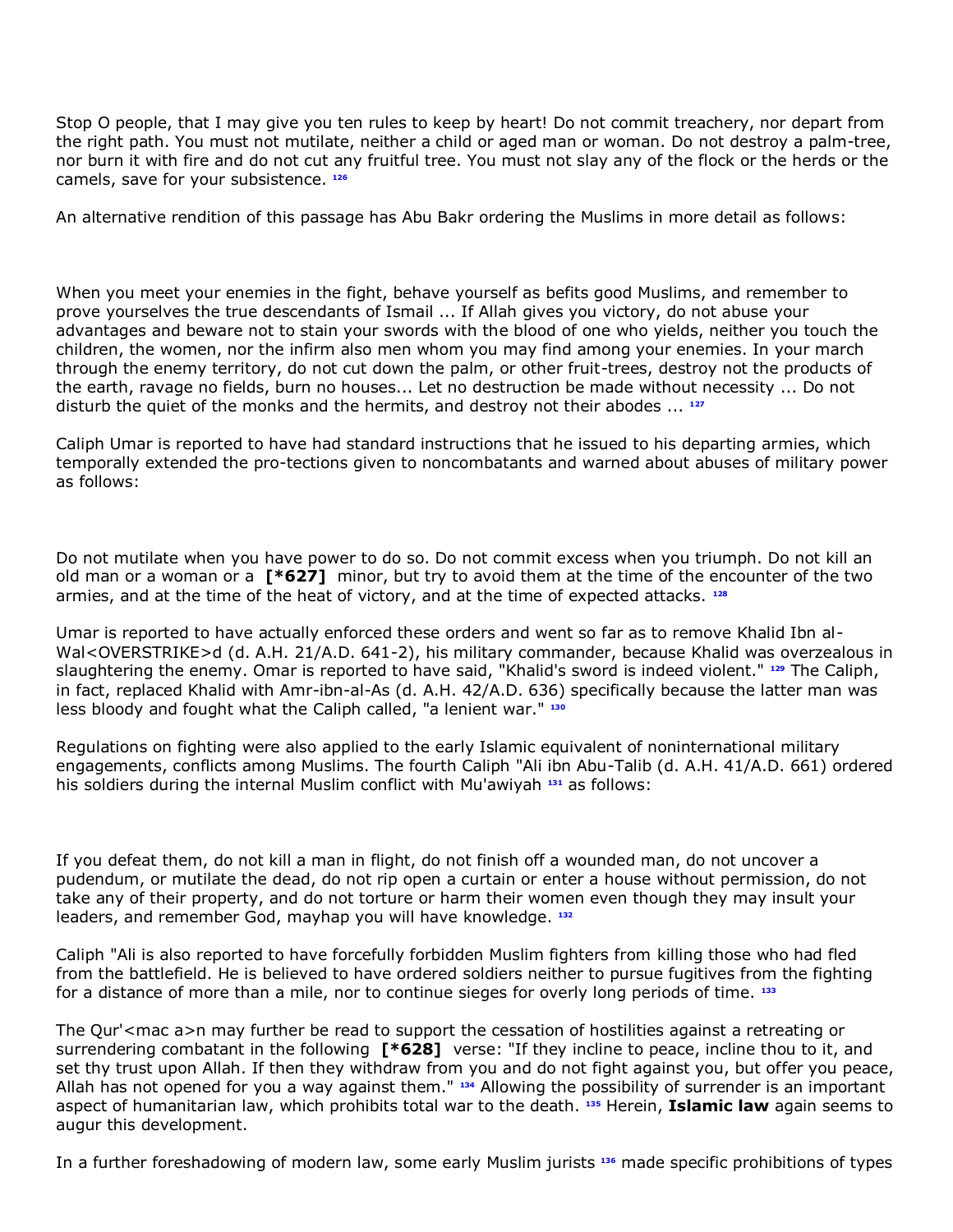of weaponry and strategies considered particularly cruel. For example, the Maliki jurist, Khalil ibn Ish<mac  $a>q$  (b. A.D. 1365) believed that poisoned arrows should not be used, in part because the suffering they inflicted far exceeded the potential gain. **[137](http://www.lexis.com/research/retrieve?_m=47973e549231c520dbe09e2cd0971a2c&docnum=1&_fmtstr=FULL&_startdoc=1&wchp=dGLbVzz-zSkAA&_md5=0f232df1e532c2bc94176067a855cfb4&focBudTerms=&focBudSel=all#n137#n137)** However, Hilli (A.D. 1250-1325), a Shi ite jurist, went as far as completely prohibiting the use of poisoned arrows in any form against any enemy. **[138](http://www.lexis.com/research/retrieve?_m=47973e549231c520dbe09e2cd0971a2c&docnum=1&_fmtstr=FULL&_startdoc=1&wchp=dGLbVzz-zSkAA&_md5=0f232df1e532c2bc94176067a855cfb4&focBudTerms=&focBudSel=all#n138#n138)** Some modern Muslim legal scholars have interpreted this collection of principles in the contemporary world absolutely to forbid the use of nuclear weapons. **[139](http://www.lexis.com/research/retrieve?_m=47973e549231c520dbe09e2cd0971a2c&docnum=1&_fmtstr=FULL&_startdoc=1&wchp=dGLbVzz-zSkAA&_md5=0f232df1e532c2bc94176067a855cfb4&focBudTerms=&focBudSel=all#n139#n139)**

## B. Noncombatants

There is some controversy in Islamic scholarship over the proper definition of combatants. Some, like Yamani, argue that any able-bodied man is a combatant, whether or not he is actually a participant in the hostilities. **[140](http://www.lexis.com/research/retrieve?_m=47973e549231c520dbe09e2cd0971a2c&docnum=1&_fmtstr=FULL&_startdoc=1&wchp=dGLbVzz-zSkAA&_md5=0f232df1e532c2bc94176067a855cfb4&focBudTerms=&focBudSel=all#n140#n140)** Others argue that both the elderly and monks, who were normally protected, could be killed if they were even indirectly involved **[\*629]** in supporting the enemy cause. For example, in the battle of Hunayn, **[141](http://www.lexis.com/research/retrieve?_m=47973e549231c520dbe09e2cd0971a2c&docnum=1&_fmtstr=FULL&_startdoc=1&wchp=dGLbVzz-zSkAA&_md5=0f232df1e532c2bc94176067a855cfb4&focBudTerms=&focBudSel=all#n141#n141)** Muslim fighters are reported to have killed a man who was over one hundred years old, in the presence of the Prophet Muhammad. The Muslim fighters killed the aged man allegedly because he provided helpful advice during battle. **[142](http://www.lexis.com/research/retrieve?_m=47973e549231c520dbe09e2cd0971a2c&docnum=1&_fmtstr=FULL&_startdoc=1&wchp=dGLbVzz-zSkAA&_md5=0f232df1e532c2bc94176067a855cfb4&focBudTerms=&focBudSel=all#n142#n142)** However, as a counterpoint to this, one may cite, as representative of the concept of forgiveness in the Islamic conduct of warfare, the general amnesty granted by the Prophet to the inhabitants of Mecca after the city's fall. **[143](http://www.lexis.com/research/retrieve?_m=47973e549231c520dbe09e2cd0971a2c&docnum=1&_fmtstr=FULL&_startdoc=1&wchp=dGLbVzz-zSkAA&_md5=0f232df1e532c2bc94176067a855cfb4&focBudTerms=&focBudSel=all#n143#n143)**

Some early Islamic legal scholars, in elaborating their interpretations of proper procedures for Islamic warfare, seem to have overlooked the prior instructions by the Prophet and the Caliphs. The dichotomy between their views and the earlier idealistic articulations echoes the theory that the conception of jih<mac a>d shifted for reasons of political expediency. <sup>[144](http://www.lexis.com/research/retrieve?_m=47973e549231c520dbe09e2cd0971a2c&docnum=1&_fmtstr=FULL&_startdoc=1&wchp=dGLbVzz-zSkAA&_md5=0f232df1e532c2bc94176067a855cfb4&focBudTerms=&focBudSel=all#n144#n144)</sup>

For example, Abu H<mac a>nifa concluded that everything which the jih<mac a>dists could not conquer should be destroyed, including homes, churches, trees, and livestock. **[145](http://www.lexis.com/research/retrieve?_m=47973e549231c520dbe09e2cd0971a2c&docnum=1&_fmtstr=FULL&_startdoc=1&wchp=dGLbVzz-zSkAA&_md5=0f232df1e532c2bc94176067a855cfb4&focBudTerms=&focBudSel=all#n145#n145)** Shafi held that all lifeless things, such as trees, could be destroyed but that living creatures, such as animals, could be killed only if the Muslim fighters believed that the creatures' continued existence would strengthen their enemies. **[146](http://www.lexis.com/research/retrieve?_m=47973e549231c520dbe09e2cd0971a2c&docnum=1&_fmtstr=FULL&_startdoc=1&wchp=dGLbVzz-zSkAA&_md5=0f232df1e532c2bc94176067a855cfb4&focBudTerms=&focBudSel=all#n146#n146)** Furthermore, the followers of N<mac a>fi" ibn al Azraq, a Kh<mac a>riji jurist, argued that, among polytheists, women and children were as guilty as adult men of polytheism and should also be killed. **[147](http://www.lexis.com/research/retrieve?_m=47973e549231c520dbe09e2cd0971a2c&docnum=1&_fmtstr=FULL&_startdoc=1&wchp=dGLbVzz-zSkAA&_md5=0f232df1e532c2bc94176067a855cfb4&focBudTerms=&focBudSel=all#n147#n147)**

Still, as a precedent to today's international consensus, most Muslim "jurists agreed that noncombatants who do not take part in the fighting [such as women, children, monks and hermits, the aged, the blind, and the insane] were excluded from molestation." **[148](http://www.lexis.com/research/retrieve?_m=47973e549231c520dbe09e2cd0971a2c&docnum=1&_fmtstr=FULL&_startdoc=1&wchp=dGLbVzz-zSkAA&_md5=0f232df1e532c2bc94176067a855cfb4&focBudTerms=&focBudSel=all#n148#n148)** Shafi strongly maintained that catapults could not be directed against inhabited houses, but only against fortresses, unless the homes were located very close to **[\*630]** fortresses. **[149](http://www.lexis.com/research/retrieve?_m=47973e549231c520dbe09e2cd0971a2c&docnum=1&_fmtstr=FULL&_startdoc=1&wchp=dGLbVzz-zSkAA&_md5=0f232df1e532c2bc94176067a855cfb4&focBudTerms=&focBudSel=all#n149#n149)** Some Hanafi and Shafi"i jurists did not even rule out attacks on peasants and merchants who were not active in the hostilities. **[150](http://www.lexis.com/research/retrieve?_m=47973e549231c520dbe09e2cd0971a2c&docnum=1&_fmtstr=FULL&_startdoc=1&wchp=dGLbVzz-zSkAA&_md5=0f232df1e532c2bc94176067a855cfb4&focBudTerms=&focBudSel=all#n150#n150)** In this view, combatants and noncombatants were to be carefully distinguished and treated according to their particular legal status. **[151](http://www.lexis.com/research/retrieve?_m=47973e549231c520dbe09e2cd0971a2c&docnum=1&_fmtstr=FULL&_startdoc=1&wchp=dGLbVzz-zSkAA&_md5=0f232df1e532c2bc94176067a855cfb4&focBudTerms=&focBudSel=all#n151#n151)** However, Khadduri also states that "once the unbelievers in the dar al-harb had been invited to adopt Islam and refused to accept one of the alternatives ... the jih<mac a>dists were allowed, in principle, to kill any one of them, combatants or non-combatants, provided they were not killed treacherously and with mutilation." **[152](http://www.lexis.com/research/retrieve?_m=47973e549231c520dbe09e2cd0971a2c&docnum=1&_fmtstr=FULL&_startdoc=1&wchp=dGLbVzz-zSkAA&_md5=0f232df1e532c2bc94176067a855cfb4&focBudTerms=&focBudSel=all#n152#n152)** These interpretations clearly conflict with those cited above, and demonstrate the tension in Islamic legal scholarship regarding the categorization of noncombatants. However, the bulk of the evidence, particularly if one pays careful attention to the military orders of the early Caliphs and commanders, seems to support an interpretation of the law that requires noncombatants to be shielded from harm.

This tradition of protecting civilians goes back to the Prophet. **[153](http://www.lexis.com/research/retrieve?_m=47973e549231c520dbe09e2cd0971a2c&docnum=1&_fmtstr=FULL&_startdoc=1&wchp=dGLbVzz-zSkAA&_md5=0f232df1e532c2bc94176067a855cfb4&focBudTerms=&focBudSel=all#n153#n153)** His active concern with protecting civilians is also shown by the following examples. When a man told the Prophet that a woman had been killed, the Prophet replied "she certainly could not have been fighting." Later when a number of children were killed, the Prophet grew angry and cried, "why is it that some people are so aggressive today as to kill progeny?" **[154](http://www.lexis.com/research/retrieve?_m=47973e549231c520dbe09e2cd0971a2c&docnum=1&_fmtstr=FULL&_startdoc=1&wchp=dGLbVzz-zSkAA&_md5=0f232df1e532c2bc94176067a855cfb4&focBudTerms=&focBudSel=all#n154#n154)** These quotes clearly indicate that, as early as the time of the Prophet, **Islamic law** distinguished between combatants and noncombatants, and censured the random use of weapons against combatants and noncombatants alike. **[155](http://www.lexis.com/research/retrieve?_m=47973e549231c520dbe09e2cd0971a2c&docnum=1&_fmtstr=FULL&_startdoc=1&wchp=dGLbVzz-zSkAA&_md5=0f232df1e532c2bc94176067a855cfb4&focBudTerms=&focBudSel=all#n155#n155)**

Many Muslim scholars' statements and views concur with such an assessment. M<mac a>lik is said to have gone so far as to warn against killing women and children who take active part in the hostilities. **[156](http://www.lexis.com/research/retrieve?_m=47973e549231c520dbe09e2cd0971a2c&docnum=1&_fmtstr=FULL&_startdoc=1&wchp=dGLbVzz-zSkAA&_md5=0f232df1e532c2bc94176067a855cfb4&focBudTerms=&focBudSel=all#n156#n156)** Al-Awza"i believed that women and children could be killed for taking part in the fighting or supporting the war effort against Muslims, but only if it was proven that they had actually done so. This sentence could not be **[\*631]** carried out based simply on suspicion or likelihood, but rather the women and children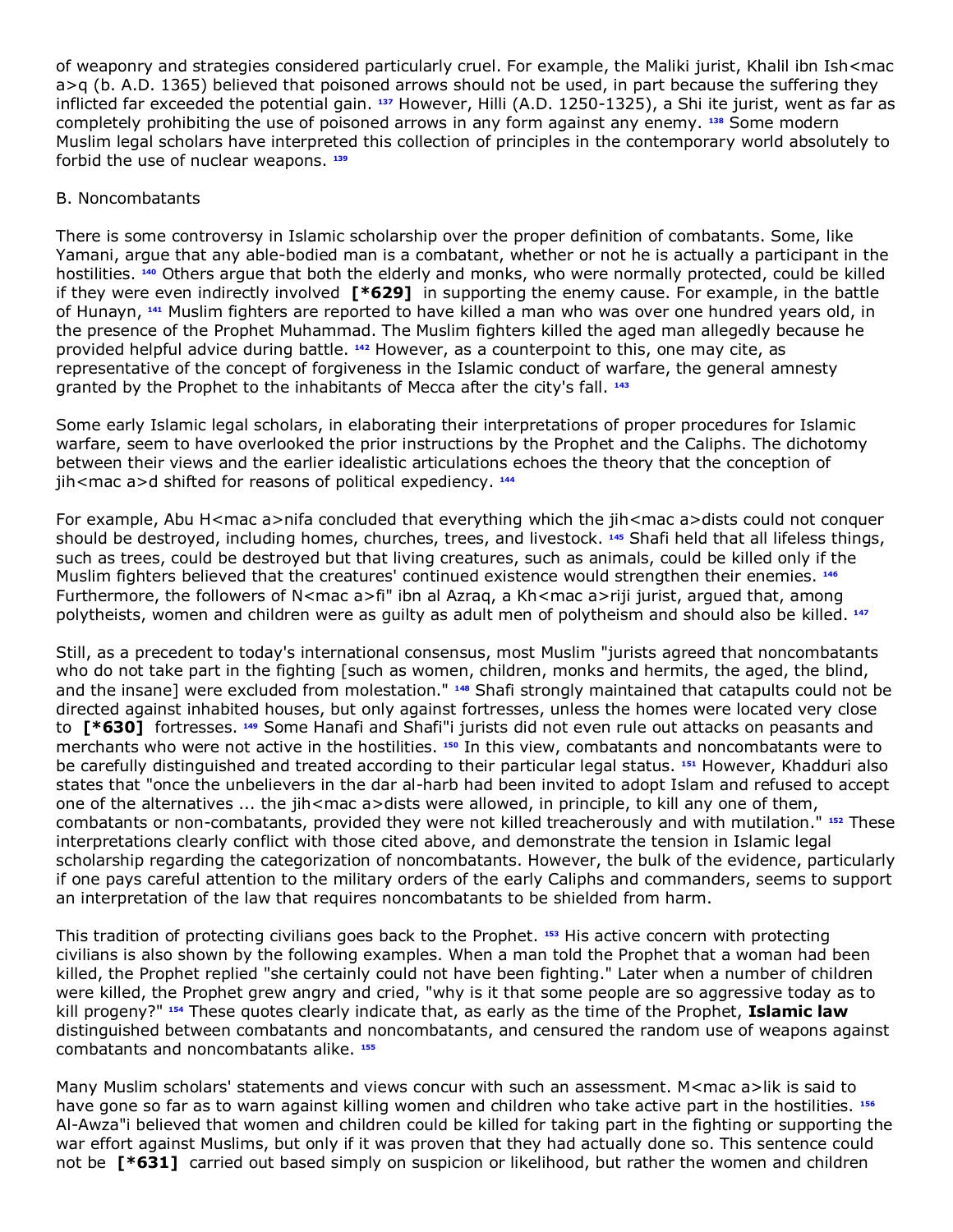must have actually served as combatants or guides. **[157](http://www.lexis.com/research/retrieve?_m=47973e549231c520dbe09e2cd0971a2c&docnum=1&_fmtstr=FULL&_startdoc=1&wchp=dGLbVzz-zSkAA&_md5=0f232df1e532c2bc94176067a855cfb4&focBudTerms=&focBudSel=all#n157#n157)**

Furthermore, the Prophet Muhammad is reported to have opposed the use of starvation as a weapon. In the war with the Meccans, a blockade of cereal exports to Mecca was ordered by a Bani Han<OVERSTRIKE>fa noble. When the Prophet was informed of this blockade by the Meccans themselves, he immediately ordered that it be lifted. **[158](http://www.lexis.com/research/retrieve?_m=47973e549231c520dbe09e2cd0971a2c&docnum=1&_fmtstr=FULL&_startdoc=1&wchp=dGLbVzz-zSkAA&_md5=0f232df1e532c2bc94176067a855cfb4&focBudTerms=&focBudSel=all#n158#n158)**

In modern humanitarian law, a key development is the wearing of special uniforms and badges to denote combatants and noncombatants, so that they may be distinguished during hostilities. **[159](http://www.lexis.com/research/retrieve?_m=47973e549231c520dbe09e2cd0971a2c&docnum=1&_fmtstr=FULL&_startdoc=1&wchp=dGLbVzz-zSkAA&_md5=0f232df1e532c2bc94176067a855cfb4&focBudTerms=&focBudSel=all#n159#n159)** Yamani suggests that the Prophet may have engaged in a rough form of this practice by wearing a special robe during military marches. In the Battle of Badr (A.D. 624), **[160](http://www.lexis.com/research/retrieve?_m=47973e549231c520dbe09e2cd0971a2c&docnum=1&_fmtstr=FULL&_startdoc=1&wchp=dGLbVzz-zSkAA&_md5=0f232df1e532c2bc94176067a855cfb4&focBudTerms=&focBudSel=all#n160#n160)** it is recorded that the Muslim fighters wore for the first time, a special sign made out of wool. However, there is no further proof that during the time of the Prophet any attempt was made to officially provide Muslim fighters with uniforms. **[161](http://www.lexis.com/research/retrieve?_m=47973e549231c520dbe09e2cd0971a2c&docnum=1&_fmtstr=FULL&_startdoc=1&wchp=dGLbVzz-zSkAA&_md5=0f232df1e532c2bc94176067a855cfb4&focBudTerms=&focBudSel=all#n161#n161)**

As shown above, Islamic legal rules which first developed in the seventh and eighth centuries foreshadow contemporary humanitarian tenets in many ways. However, Islamic legal protections offered to those under Muslim occupation seem to differ the most from contemporary provisions. **[162](http://www.lexis.com/research/retrieve?_m=47973e549231c520dbe09e2cd0971a2c&docnum=1&_fmtstr=FULL&_startdoc=1&wchp=dGLbVzz-zSkAA&_md5=0f232df1e532c2bc94176067a855cfb4&focBudTerms=&focBudSel=all#n162#n162)** Conquered enemy persons under Muslim military occupation were given one year to become dhimmis (protected semicitizens subjected to taxation) or leave the territory. **[163](http://www.lexis.com/research/retrieve?_m=47973e549231c520dbe09e2cd0971a2c&docnum=1&_fmtstr=FULL&_startdoc=1&wchp=dGLbVzz-zSkAA&_md5=0f232df1e532c2bc94176067a855cfb4&focBudTerms=&focBudSel=all#n163#n163)** The owners of land in occupied enemy territory could maintain their ownership but **[\*632]** had to submit to taxation. **[164](http://www.lexis.com/research/retrieve?_m=47973e549231c520dbe09e2cd0971a2c&docnum=1&_fmtstr=FULL&_startdoc=1&wchp=dGLbVzz-zSkAA&_md5=0f232df1e532c2bc94176067a855cfb4&focBudTerms=&focBudSel=all#n164#n164)** However, Muhammad Qutb points to what he considers the generous tradition of Islamic treatment of conquered peoples. To this effect, he cites the decision of Caliph Umar to whip the son of Amr ibn al-"As, the victorious general and renowned governor of Egypt, because the son had beaten an Egyptian Coptic subject with no legal justification. **[165](http://www.lexis.com/research/retrieve?_m=47973e549231c520dbe09e2cd0971a2c&docnum=1&_fmtstr=FULL&_startdoc=1&wchp=dGLbVzz-zSkAA&_md5=0f232df1e532c2bc94176067a855cfb4&focBudTerms=&focBudSel=all#n165#n165)** According to Qutb, the general himself was almost the target of the Caliph's whip. **[166](http://www.lexis.com/research/retrieve?_m=47973e549231c520dbe09e2cd0971a2c&docnum=1&_fmtstr=FULL&_startdoc=1&wchp=dGLbVzz-zSkAA&_md5=0f232df1e532c2bc94176067a855cfb4&focBudTerms=&focBudSel=all#n166#n166)** This presages the modern practice of holding violators of humanitarian law responsible for their actions.

Furthermore, in accordance with modern international law, Islam has been held to completely forbid the levying of any collective punishments, with reference to the Qur'<mac a>nic injunction that "no burden bearer bears the burden of another." **[167](http://www.lexis.com/research/retrieve?_m=47973e549231c520dbe09e2cd0971a2c&docnum=1&_fmtstr=FULL&_startdoc=1&wchp=dGLbVzz-zSkAA&_md5=0f232df1e532c2bc94176067a855cfb4&focBudTerms=&focBudSel=all#n167#n167)** Yamani relates a story of Abu Hurayrah, in which Hurayrah reported that the Prophet told some Muslim soldiers the following parable: "An ant bit a Prophet whereupon he ordered the ant hill to be burnt. Then God said to him, "If an ant bites you, would you burn a whole community of ants who sing the praises of God?' " **[168](http://www.lexis.com/research/retrieve?_m=47973e549231c520dbe09e2cd0971a2c&docnum=1&_fmtstr=FULL&_startdoc=1&wchp=dGLbVzz-zSkAA&_md5=0f232df1e532c2bc94176067a855cfb4&focBudTerms=&focBudSel=all#n168#n168)**

### C. Prisoners of War

Although captured women and children (sabi) were generally distinguished from combatants and not killed, they were considered part of the spoils of war (ghanima), and they could be divided and enslaved. **[169](http://www.lexis.com/research/retrieve?_m=47973e549231c520dbe09e2cd0971a2c&docnum=1&_fmtstr=FULL&_startdoc=1&wchp=dGLbVzz-zSkAA&_md5=0f232df1e532c2bc94176067a855cfb4&focBudTerms=&focBudSel=all#n169#n169)** While a better alternative than execution, enslavement was still discouraged by the Prophet and was subjected by him to the absolute edict that captive mothers and children were not to be separated. **[170](http://www.lexis.com/research/retrieve?_m=47973e549231c520dbe09e2cd0971a2c&docnum=1&_fmtstr=FULL&_startdoc=1&wchp=dGLbVzz-zSkAA&_md5=0f232df1e532c2bc94176067a855cfb4&focBudTerms=&focBudSel=all#n170#n170)**

Prisoners of war ("asr<mac a>) were also considered part of the spoils of war. **[171](http://www.lexis.com/research/retrieve?_m=47973e549231c520dbe09e2cd0971a2c&docnum=1&_fmtstr=FULL&_startdoc=1&wchp=dGLbVzz-zSkAA&_md5=0f232df1e532c2bc94176067a855cfb4&focBudTerms=&focBudSel=all#n171#n171)** There are wide-ranging opinions on the rules governing their treatment. However, there is a general scholarly consensus that Islamic teachings resolved the problem of how prisoners of war were to be **[\*633]** treated in a most enlightened fashion in an era when prisoners could be executed at will. **[172](http://www.lexis.com/research/retrieve?_m=47973e549231c520dbe09e2cd0971a2c&docnum=1&_fmtstr=FULL&_startdoc=1&wchp=dGLbVzz-zSkAA&_md5=0f232df1e532c2bc94176067a855cfb4&focBudTerms=&focBudSel=all#n172#n172)** On the subject of prisoners of war, the Prophet is reported to have stated:

They are your brothers. Allah has put them in your hands; so whosoever has his brother in his hands, let him give food to eat out of what he himself eats and let him give him clothes to wear out of what he himself wears, and do not impose on them a work they are not able to do themselves. If at all you give them such work, help them to carry it out. **[173](http://www.lexis.com/research/retrieve?_m=47973e549231c520dbe09e2cd0971a2c&docnum=1&_fmtstr=FULL&_startdoc=1&wchp=dGLbVzz-zSkAA&_md5=0f232df1e532c2bc94176067a855cfb4&focBudTerms=&focBudSel=all#n173#n173)**

Caliph Abu Bakr said of prisoners of war: "Treat the prisoners and he who renders himself to your mercy with pity, as Allah shall do to you in your need; but trample down the proud and those who rebel." **[174](http://www.lexis.com/research/retrieve?_m=47973e549231c520dbe09e2cd0971a2c&docnum=1&_fmtstr=FULL&_startdoc=1&wchp=dGLbVzz-zSkAA&_md5=0f232df1e532c2bc94176067a855cfb4&focBudTerms=&focBudSel=all#n174#n174)** In fact, Muslim tradition sometimes went as far as feeding prisoners before feeding soldiers and releasing prisoners when food was not available for them. **[175](http://www.lexis.com/research/retrieve?_m=47973e549231c520dbe09e2cd0971a2c&docnum=1&_fmtstr=FULL&_startdoc=1&wchp=dGLbVzz-zSkAA&_md5=0f232df1e532c2bc94176067a855cfb4&focBudTerms=&focBudSel=all#n175#n175)**

It has also been reported that early Islamic practice permitted representatives of the enemy to visit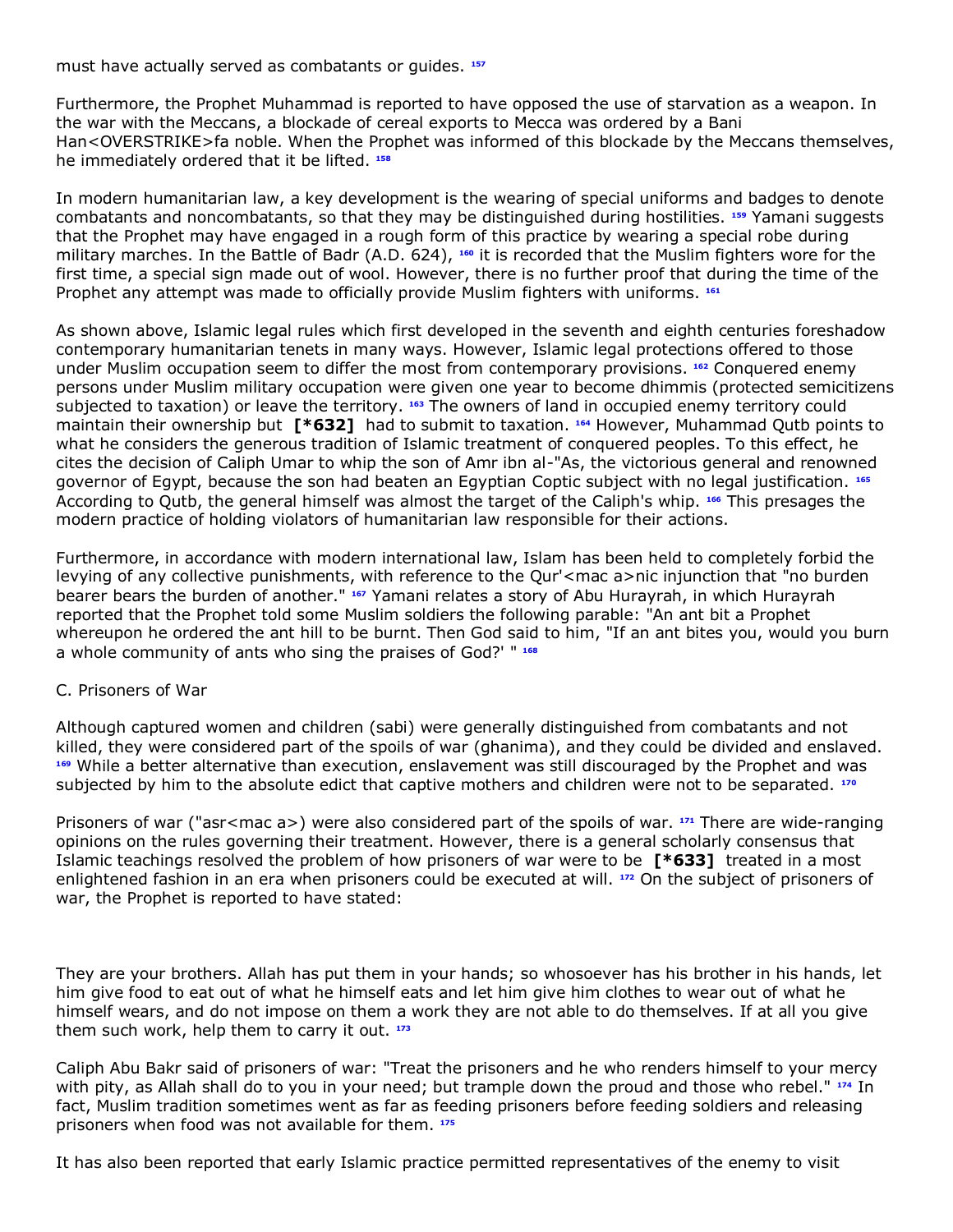prisoners of war for the purpose of counting them. **[176](http://www.lexis.com/research/retrieve?_m=47973e549231c520dbe09e2cd0971a2c&docnum=1&_fmtstr=FULL&_startdoc=1&wchp=dGLbVzz-zSkAA&_md5=0f232df1e532c2bc94176067a855cfb4&focBudTerms=&focBudSel=all#n176#n176)** This nascent practice foreshadows the contemporary custom of allowing representatives of the International Committee of the Red Cross (ICRC) to visit prisoners of war. **[177](http://www.lexis.com/research/retrieve?_m=47973e549231c520dbe09e2cd0971a2c&docnum=1&_fmtstr=FULL&_startdoc=1&wchp=dGLbVzz-zSkAA&_md5=0f232df1e532c2bc94176067a855cfb4&focBudTerms=&focBudSel=all#n177#n177)**

A Qur'<mac a>nic verse on the subject of prisoners of war orders as follows:

So when you meet in battle those who disbelieve, then smite the necks until when you have overcome them, then make [them] prisoners, and afterwards either set them free as a favor or let them ransom [themselves] until the war terminates. That [shall be so]; and if Allah had pleased He would certainly have exacted what is **[\*634]** due from them, but that He may try some of you by means of others ... **[178](http://www.lexis.com/research/retrieve?_m=47973e549231c520dbe09e2cd0971a2c&docnum=1&_fmtstr=FULL&_startdoc=1&wchp=dGLbVzz-zSkAA&_md5=0f232df1e532c2bc94176067a855cfb4&focBudTerms=&focBudSel=all#n178#n178)**

Thus, prisoners of war held by Muslims were either to be released without conditions, ransomed, or exchanged for Muslim prisoners held by the enemy, or under some circumstances, enslaved. **[179](http://www.lexis.com/research/retrieve?_m=47973e549231c520dbe09e2cd0971a2c&docnum=1&_fmtstr=FULL&_startdoc=1&wchp=dGLbVzz-zSkAA&_md5=0f232df1e532c2bc94176067a855cfb4&focBudTerms=&focBudSel=all#n179#n179)** However, Mir has emphasized the extraordinary nature of permissible enslavement. **[180](http://www.lexis.com/research/retrieve?_m=47973e549231c520dbe09e2cd0971a2c&docnum=1&_fmtstr=FULL&_startdoc=1&wchp=dGLbVzz-zSkAA&_md5=0f232df1e532c2bc94176067a855cfb4&focBudTerms=&focBudSel=all#n180#n180)**

According to Khadduri, a decision as to the treatment of prisoners of war was left to the im<mac a>m who could order their execution in special circumstances, or order them released, ransomed, exchanged, or enslaved. **[181](http://www.lexis.com/research/retrieve?_m=47973e549231c520dbe09e2cd0971a2c&docnum=1&_fmtstr=FULL&_startdoc=1&wchp=dGLbVzz-zSkAA&_md5=0f232df1e532c2bc94176067a855cfb4&focBudTerms=&focBudSel=all#n181#n181)** Although, prisoners of war were sometimes enslaved, the Qur'<mac a>n did not comment on the permissibility of this practice. **[182](http://www.lexis.com/research/retrieve?_m=47973e549231c520dbe09e2cd0971a2c&docnum=1&_fmtstr=FULL&_startdoc=1&wchp=dGLbVzz-zSkAA&_md5=0f232df1e532c2bc94176067a855cfb4&focBudTerms=&focBudSel=all#n182#n182)** Khadduri claims that the Prophet himself enslaved captives, as did the first Caliph Abu Bakr, but that Caliph Umar was against the practice. **[183](http://www.lexis.com/research/retrieve?_m=47973e549231c520dbe09e2cd0971a2c&docnum=1&_fmtstr=FULL&_startdoc=1&wchp=dGLbVzz-zSkAA&_md5=0f232df1e532c2bc94176067a855cfb4&focBudTerms=&focBudSel=all#n183#n183)**

The most noble course of action was considered to be the unconditional release of prisoners. The Prophet is reported to have often engaged in this course of conduct. Following the Battle of Badr, the Prophet reportedly released seventy prisoners with the only condition being that they must teach some illiterate Muslims to read and write. **[184](http://www.lexis.com/research/retrieve?_m=47973e549231c520dbe09e2cd0971a2c&docnum=1&_fmtstr=FULL&_startdoc=1&wchp=dGLbVzz-zSkAA&_md5=0f232df1e532c2bc94176067a855cfb4&focBudTerms=&focBudSel=all#n184#n184)** Bukhari also records that after the Battle of Hunayn (A.D. 631), 6000 prisoners taken from the Hawazin tribe were simply set free by the Prophet with neither conditions nor ransom. **[185](http://www.lexis.com/research/retrieve?_m=47973e549231c520dbe09e2cd0971a2c&docnum=1&_fmtstr=FULL&_startdoc=1&wchp=dGLbVzz-zSkAA&_md5=0f232df1e532c2bc94176067a855cfb4&focBudTerms=&focBudSel=all#n185#n185)** The historian Al-Tabari also reports that over one hundred families of the Bani Mustaliq tribe were taken prisoner, but were set free without ransom by the Prophet. **[186](http://www.lexis.com/research/retrieve?_m=47973e549231c520dbe09e2cd0971a2c&docnum=1&_fmtstr=FULL&_startdoc=1&wchp=dGLbVzz-zSkAA&_md5=0f232df1e532c2bc94176067a855cfb4&focBudTerms=&focBudSel=all#n186#n186)**

The execution of prisoners was forbidden except in exceptional circumstances. When Khalid ibn al Wal<OVERSTRIKE>d killed captives from the Jadhimah tribe, the Prophet is reported to have said, "O Lord I register **[\*635]** to you my displeasure at what Khalid has done." **[187](http://www.lexis.com/research/retrieve?_m=47973e549231c520dbe09e2cd0971a2c&docnum=1&_fmtstr=FULL&_startdoc=1&wchp=dGLbVzz-zSkAA&_md5=0f232df1e532c2bc94176067a855cfb4&focBudTerms=&focBudSel=all#n187#n187)** However, it has been said that the Prophet himself killed prisoners. It has also been argued that the Prophet only did so if the specific prisoner was considered to have committed a crime before the hostilities, rather than merely having participated in the fighting. Yamani points to the execution of "Uqbah ibn Abu Mu"ayt, a prisoner of war, who had sometime earlier attacked Muhammad while he was praying. He argues that it would be possible to construe this as analogous to executions permitted by modern law based on crimes committed outside of the scope of hostilities or as a result of grave violations of humanitarian law, above and beyond mere participation in the hostilities as an enemy combatant. **[188](http://www.lexis.com/research/retrieve?_m=47973e549231c520dbe09e2cd0971a2c&docnum=1&_fmtstr=FULL&_startdoc=1&wchp=dGLbVzz-zSkAA&_md5=0f232df1e532c2bc94176067a855cfb4&focBudTerms=&focBudSel=all#n188#n188)**

### VI. Islamic Humanitarian Law and **International**

# **Humanitarian Law:** Some Comparisons

Given popular wisdom about the origins of humanitarian law and the supposed brutal nature of Islamic doctrine, it is instructive to view **Islamic law** in light of the current state of the law of war. **[189](http://www.lexis.com/research/retrieve?_m=47973e549231c520dbe09e2cd0971a2c&docnum=1&_fmtstr=FULL&_startdoc=1&wchp=dGLbVzz-zSkAA&_md5=0f232df1e532c2bc94176067a855cfb4&focBudTerms=&focBudSel=all#n189#n189)** Thus, one discovers a legal system neither inherently warlike nor bloodthirsty, but rather one which constitutes one of the earliest attempts to institutionalize humanitarian limitations on the conduct of military conflict. The Islamic system, though developed some thirteen centuries before the codification of modern **international humanitarian law,** foreshadows its development, and contains the kernel of its most important protections. Clearly, any comparisons between **Islamic law** and contemporary international law are closely related to the jih<mac a>d debate, discussed above. <sup>[190](http://www.lexis.com/research/retrieve?_m=47973e549231c520dbe09e2cd0971a2c&docnum=1&_fmtstr=FULL&_startdoc=1&wchp=dGLbVzz-zSkAA&_md5=0f232df1e532c2bc94176067a855cfb4&focBudTerms=&focBudSel=all#n190#n190)</sup> Scholars who hold to a more neoclassical view of the **Islamic law** of war are most likely to find unresolvable differences with contemporary international law. As Mohammed Draz argues, if such an interpretation is correct, then international law has no sense in Islam because, as a result, nonMuslims would be deprived of rights to life and liberty. **[191](http://www.lexis.com/research/retrieve?_m=47973e549231c520dbe09e2cd0971a2c&docnum=1&_fmtstr=FULL&_startdoc=1&wchp=dGLbVzz-zSkAA&_md5=0f232df1e532c2bc94176067a855cfb4&focBudTerms=&focBudSel=all#n191#n191)** For example, An-Na"im has written that Islamic Shar<OVERSTRIKE>"a and contemporary international law are inherently irreconcilable. **[\*636]**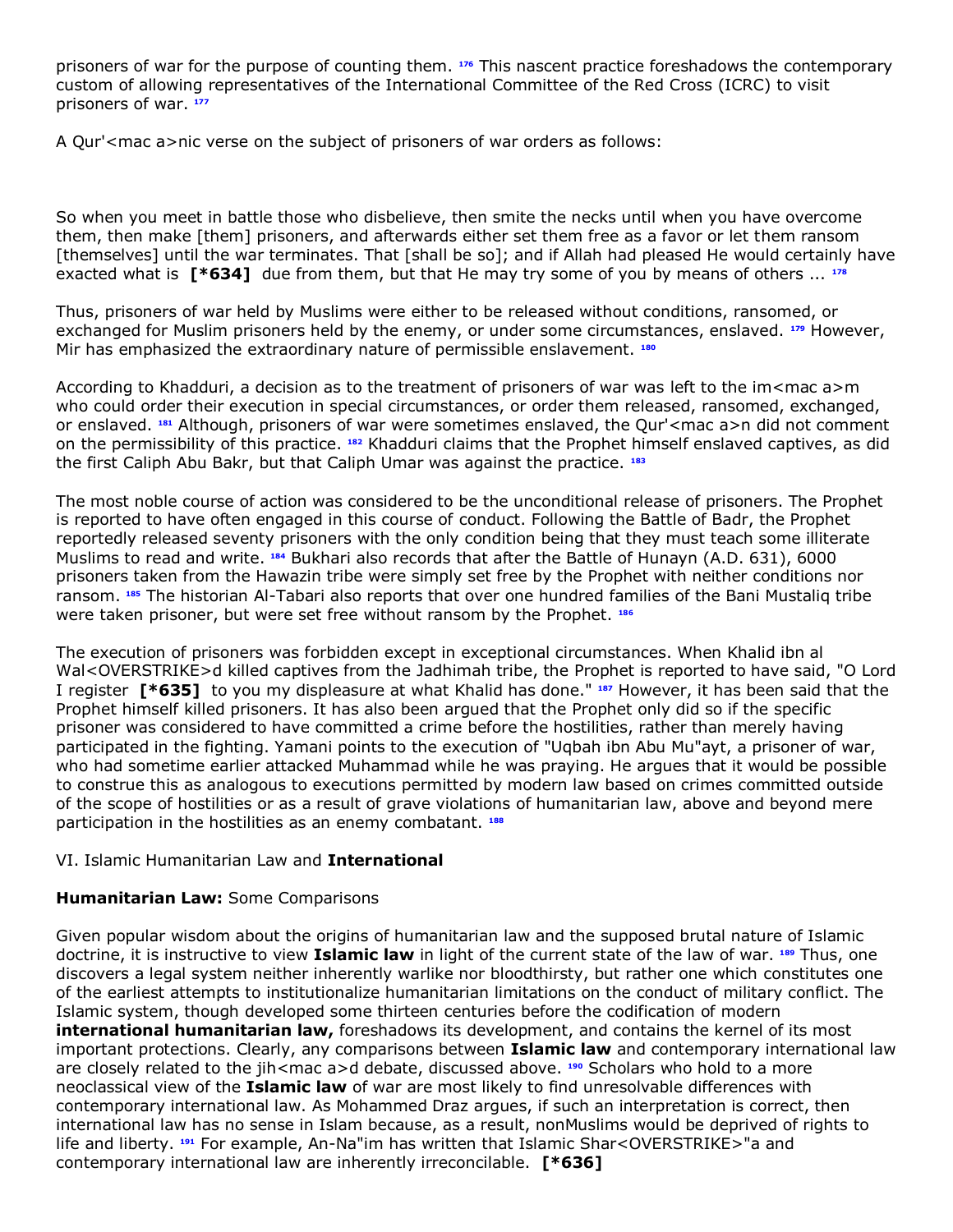Shari'a is in direct conflict with the Charter of the United Nations because, whereas that charter prohibits the use of force in international relations except in self-defense, Shari'a sanctions the use of force to propagate Islam or to uphold its integrity in another Muslim country. Moreover, Shari'a's underlying theme of a permanent state of war with, and nonrecognition of, non-Muslim states repudiates the entire basis of modern international law. **[192](http://www.lexis.com/research/retrieve?_m=47973e549231c520dbe09e2cd0971a2c&docnum=1&_fmtstr=FULL&_startdoc=1&wchp=dGLbVzz-zSkAA&_md5=0f232df1e532c2bc94176067a855cfb4&focBudTerms=&focBudSel=all#n192#n192)**

He concludes that this very nature of jih<mac a>d makes the Shar<OVERSTRIKE>"a system incompatible with contemporary international law and that this impacts the foreign policy of Islamic countries today.

First, the Islamic nations must reassess the validity of jih<mac a>d and whether the aggressive propagation of Islam by violence is viable in the modern world. Second, Muslims must question whether non-recognition of sovereign non-Muslim states and classification of them as dar al-harb, territories of war, can continue when peaceful coexistence is imperative. Given these aspects of public Shari'a, it is arguable that this system is both morally indefensible and practically untenable today. **[193](http://www.lexis.com/research/retrieve?_m=47973e549231c520dbe09e2cd0971a2c&docnum=1&_fmtstr=FULL&_startdoc=1&wchp=dGLbVzz-zSkAA&_md5=0f232df1e532c2bc94176067a855cfb4&focBudTerms=&focBudSel=all#n193#n193)**

One could question whether or not this is an accurate portrayal of the international relations of modern Muslim states. As An-Na"im himself notes, all modern Muslim countries are members of the United Nations and are bound by the U.N. Charter. **[194](http://www.lexis.com/research/retrieve?_m=47973e549231c520dbe09e2cd0971a2c&docnum=1&_fmtstr=FULL&_startdoc=1&wchp=dGLbVzz-zSkAA&_md5=0f232df1e532c2bc94176067a855cfb4&focBudTerms=&focBudSel=all#n194#n194)**

Conversely, a modernist interpretation, which as noted above is the most prevalent view today, leads to a determination of potential harmony with international law, since force is permitted only in self-defense and, in some cases, for the protection of human rights. **[195](http://www.lexis.com/research/retrieve?_m=47973e549231c520dbe09e2cd0971a2c&docnum=1&_fmtstr=FULL&_startdoc=1&wchp=dGLbVzz-zSkAA&_md5=0f232df1e532c2bc94176067a855cfb4&focBudTerms=&focBudSel=all#n195#n195)** For example, Agha Shahi absolutely disagrees with An-Na"<OVERSTRIKE>m's assessment, **[\*637]** holding that there is a basic compatibility between international law, including the U.N. Charter, and **Islamic law.** Similarly, Louis Gardet has concluded, regarding the **Islamic laws** of war, that "nothing would seem to indicate that they [the **Islamic laws** of war] are not in conformity with modern international law." **[196](http://www.lexis.com/research/retrieve?_m=47973e549231c520dbe09e2cd0971a2c&docnum=1&_fmtstr=FULL&_startdoc=1&wchp=dGLbVzz-zSkAA&_md5=0f232df1e532c2bc94176067a855cfb4&focBudTerms=&focBudSel=all#n196#n196)** Even Khadduri who viewed the relations between the Islamic and nonIslamic world as necessarily hostile, articulates that "in Islamic legal theory, the ultimate objective ... was not war per se but the ultimate establishment of peace." **[197](http://www.lexis.com/research/retrieve?_m=47973e549231c520dbe09e2cd0971a2c&docnum=1&_fmtstr=FULL&_startdoc=1&wchp=dGLbVzz-zSkAA&_md5=0f232df1e532c2bc94176067a855cfb4&focBudTerms=&focBudSel=all#n197#n197)**

International cooperation is entirely possible within the modernist framework. For example, Mir writes that whether Islamic international law is compatible with participation in international organizations, such as the United Nations, depends upon which theoretical framework one adopts. He argues that the modernist view (which he claims is the most popular today) would not raise obstacles to such participation. **[198](http://www.lexis.com/research/retrieve?_m=47973e549231c520dbe09e2cd0971a2c&docnum=1&_fmtstr=FULL&_startdoc=1&wchp=dGLbVzz-zSkAA&_md5=0f232df1e532c2bc94176067a855cfb4&focBudTerms=&focBudSel=all#n198#n198)**

As for **international humanitarian law, Islamic law** contains many of the requisite protections in the basic categories. Distinction is made between combatants and noncombatants. Prisoners of war are to be well-treated, and only in exceptional cases are they to be subjected to execution. Property is protected, as is the environment, which is only now emerging as an important protected category in contemporary international law. **[199](http://www.lexis.com/research/retrieve?_m=47973e549231c520dbe09e2cd0971a2c&docnum=1&_fmtstr=FULL&_startdoc=1&wchp=dGLbVzz-zSkAA&_md5=0f232df1e532c2bc94176067a855cfb4&focBudTerms=&focBudSel=all#n199#n199)** There are also clear standards of responsibility and punishment for those who commit war crimes, and the principle of not following illegal orders is established. **[200](http://www.lexis.com/research/retrieve?_m=47973e549231c520dbe09e2cd0971a2c&docnum=1&_fmtstr=FULL&_startdoc=1&wchp=dGLbVzz-zSkAA&_md5=0f232df1e532c2bc94176067a855cfb4&focBudTerms=&focBudSel=all#n200#n200)** Yamani takes the position that in matters of humanitarian law, the guarantees provided by **Islamic law** are not only compatible with contemporary international law, but actually surpass it, particularly in the field of internal armed conflict. **[201](http://www.lexis.com/research/retrieve?_m=47973e549231c520dbe09e2cd0971a2c&docnum=1&_fmtstr=FULL&_startdoc=1&wchp=dGLbVzz-zSkAA&_md5=0f232df1e532c2bc94176067a855cfb4&focBudTerms=&focBudSel=all#n201#n201)**

Certain negative aspects of **Islamic law,** as discussed above, must also be recognized. Prisoners could be enslaved under certain limited circumstances, a practice which in the contemporary world is recognized as abhorrent. Not all jurists believed that noncombatants were to be **[\*638]** spared, and the definition of combatants was less generous than the modern definition. However, the above examination of Islamic humanitarian precepts does show that the major categories of protected persons and restricted acts were present in **Islamic law,** at least in a nascent form. Furthermore, compared to policies exemplified by later Christian practice, such as the Reconquista and the Crusades, the unfolding of Islamic humanitarian concepts is clearly recognizable as a progressive and historically significant phenomenon. **[202](http://www.lexis.com/research/retrieve?_m=47973e549231c520dbe09e2cd0971a2c&docnum=1&_fmtstr=FULL&_startdoc=1&wchp=dGLbVzz-zSkAA&_md5=0f232df1e532c2bc94176067a855cfb4&focBudTerms=&focBudSel=all#n202#n202)**

Finally, if one looks at the praxis of warfare by governments claiming to be "Islamic" or claiming to abide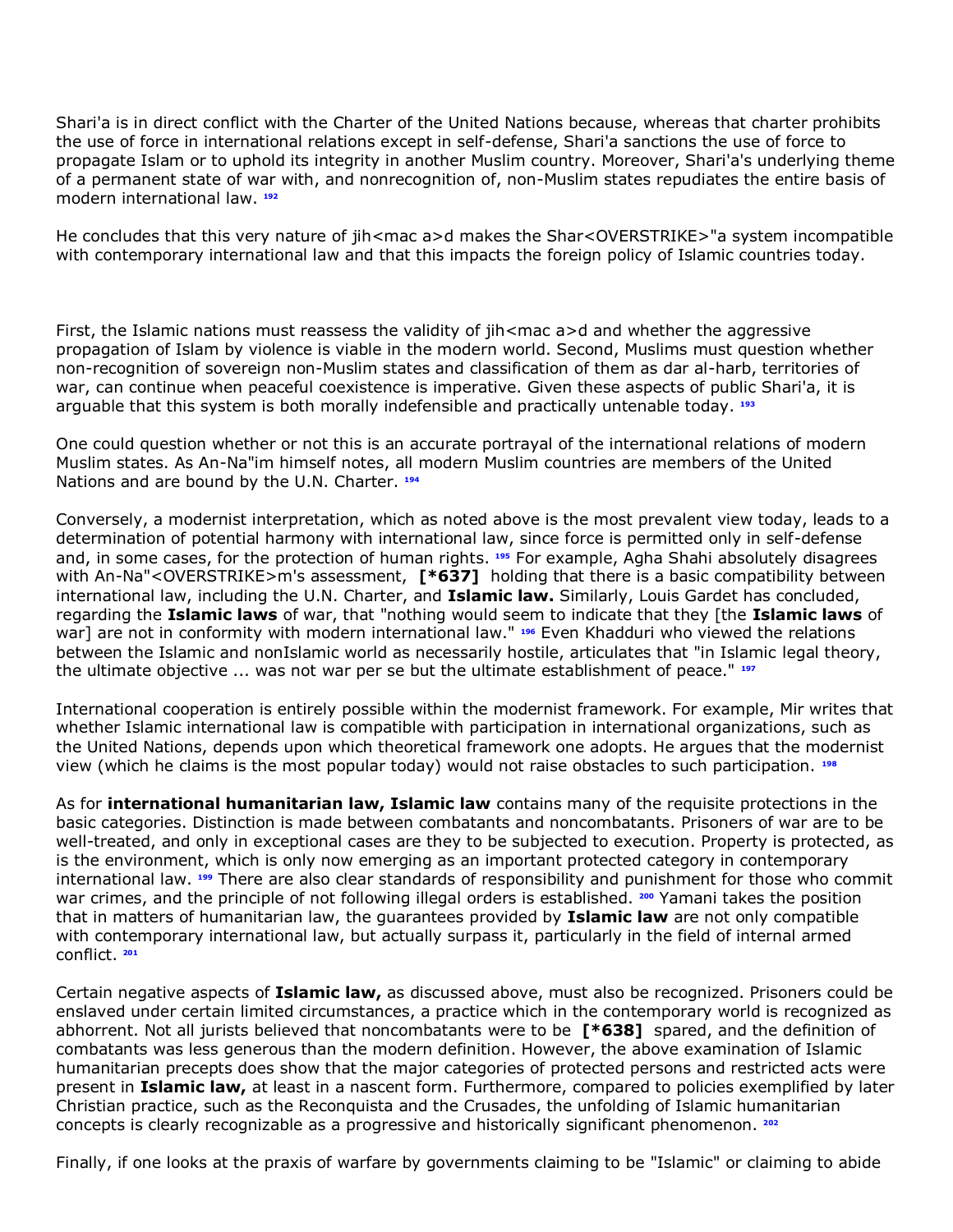by **Islamic law** in modern times, the reality is quite grim and falls far short of the legal ideals. In the past decade alone, over 1,000,000 people - men, women, children, combatants, and noncombatants - were killed in the Iran-Iraq war alone. **[203](http://www.lexis.com/research/retrieve?_m=47973e549231c520dbe09e2cd0971a2c&docnum=1&_fmtstr=FULL&_startdoc=1&wchp=dGLbVzz-zSkAA&_md5=0f232df1e532c2bc94176067a855cfb4&focBudTerms=&focBudSel=all#n203#n203)** This does not invalidate the law itself. In fact, one could point to the similar failure of the Geneva Conventions in the last forty-five years. The huge and terrible gaps between both Islamic and **international humanitarian law,** and the reality of warfare as actually practiced, cry out for active enforcement of both bodies of existing law. **[204](http://www.lexis.com/research/retrieve?_m=47973e549231c520dbe09e2cd0971a2c&docnum=1&_fmtstr=FULL&_startdoc=1&wchp=dGLbVzz-zSkAA&_md5=0f232df1e532c2bc94176067a855cfb4&focBudTerms=&focBudSel=all#n204#n204) [\*639]**

Furthermore, it is important to study the law, regardless of its application, to understand the historical contributions of Islamic jurisprudence to the development of **international humanitarian law** as it exists today.

VII. Conclusion: The Historical Impact of

#### Islamic Humanitarian Law

The Islamic rules of war far predate a similar codification in Europe. **[205](http://www.lexis.com/research/retrieve?_m=47973e549231c520dbe09e2cd0971a2c&docnum=1&_fmtstr=FULL&_startdoc=1&wchp=dGLbVzz-zSkAA&_md5=0f232df1e532c2bc94176067a855cfb4&focBudTerms=&focBudSel=all#n205#n205)** As Kruse concludes, "the positive international law of Europe had more than eight centuries later not yet reached the high degree of humanitarianization with which the **Islamic law** of war was imbued." **[206](http://www.lexis.com/research/retrieve?_m=47973e549231c520dbe09e2cd0971a2c&docnum=1&_fmtstr=FULL&_startdoc=1&wchp=dGLbVzz-zSkAA&_md5=0f232df1e532c2bc94176067a855cfb4&focBudTerms=&focBudSel=all#n206#n206)** Shahi agrees that Islamic theory in this area was far ahead of its time in an era when the Mongols swept across Asia putting whole villages to death. Furthermore, when one considers another historical counterpart, the Christian Crusades, during which Muslims and Jews were routinely massacred, and conquered towns plundered with the apparent blessings of both church and national rulers, the Islamic humanitarian system truly emerges as a positive development. **[207](http://www.lexis.com/research/retrieve?_m=47973e549231c520dbe09e2cd0971a2c&docnum=1&_fmtstr=FULL&_startdoc=1&wchp=dGLbVzz-zSkAA&_md5=0f232df1e532c2bc94176067a855cfb4&focBudTerms=&focBudSel=all#n207#n207)**

Grotius, whom the Europeans consider to be the "father of international law" **[208](http://www.lexis.com/research/retrieve?_m=47973e549231c520dbe09e2cd0971a2c&docnum=1&_fmtstr=FULL&_startdoc=1&wchp=dGLbVzz-zSkAA&_md5=0f232df1e532c2bc94176067a855cfb4&focBudTerms=&focBudSel=all#n208#n208)** did not attempt to codify the law of war until the early **[\*640]** seventeenth century. He did so in mortification over the conduct of European armies, conduct which he, with no sense of irony, admitted that "even the Barbarians would be ashamed of." **[209](http://www.lexis.com/research/retrieve?_m=47973e549231c520dbe09e2cd0971a2c&docnum=1&_fmtstr=FULL&_startdoc=1&wchp=dGLbVzz-zSkAA&_md5=0f232df1e532c2bc94176067a855cfb4&focBudTerms=&focBudSel=all#n209#n209)** In fact, the "Barbarians" as shown above, already had a highly developed system of rules in this area.

"Siyar' was far in advance of contemporary customs and practices of warfare and infinitely more so than those of antiquity which even sanctioned genocide... The treatment of the vanquished in the holy city of Jerusalem by the Caliph Umar, a few years after the death of the Prophet and again by Saladin in the time of the Crusades, stands out in sharp contrast with the behavior of the other conquerors as one between the most civilized and the most cruel treatment of enemy populations. **[210](http://www.lexis.com/research/retrieve?_m=47973e549231c520dbe09e2cd0971a2c&docnum=1&_fmtstr=FULL&_startdoc=1&wchp=dGLbVzz-zSkAA&_md5=0f232df1e532c2bc94176067a855cfb4&focBudTerms=&focBudSel=all#n210#n210)**

Following this logic, it has been posited that the Islamic framework greatly impressed European scholars and fighters alike. There is evidence that they may have actually carried its concepts back from Arab Spain and from the Crusades to Europe, sparking the much later European development of similar concepts. **[211](http://www.lexis.com/research/retrieve?_m=47973e549231c520dbe09e2cd0971a2c&docnum=1&_fmtstr=FULL&_startdoc=1&wchp=dGLbVzz-zSkAA&_md5=0f232df1e532c2bc94176067a855cfb4&focBudTerms=&focBudSel=all#n211#n211)** In the words of one European scholar:

The general importance of Islam for the development of civilization in the Mediterranean basin forces us to admit, that in this domain also, the Muslim world has contributed to the formation of certain institutions and customs of the law of war of the peoples of Europe. The latter found in their chivalrous adversaries from the time of the Crusades, pre-set rules concerning the declaration of war, combatants and noncombatants, the sick and wounded, prisoners of war, distribution of booty, prohibition of certain methods of injuring the enemy, etc... It is natural that these principles were amalgamated with the more or less analogous seeds of law to **[\*641]** form, by the end of the Middle Ages this unwritten code of the law of war which formed the basis of the international legal concepts in this field until the contemporary period. **[212](http://www.lexis.com/research/retrieve?_m=47973e549231c520dbe09e2cd0971a2c&docnum=1&_fmtstr=FULL&_startdoc=1&wchp=dGLbVzz-zSkAA&_md5=0f232df1e532c2bc94176067a855cfb4&focBudTerms=&focBudSel=all#n212#n212)**

Yamani is unequivocal in his view that "Islam was largely responsible for moving humanity from the darkness of Greco-Roman ideas about war to the light in which the enemy was guaranteed certain rights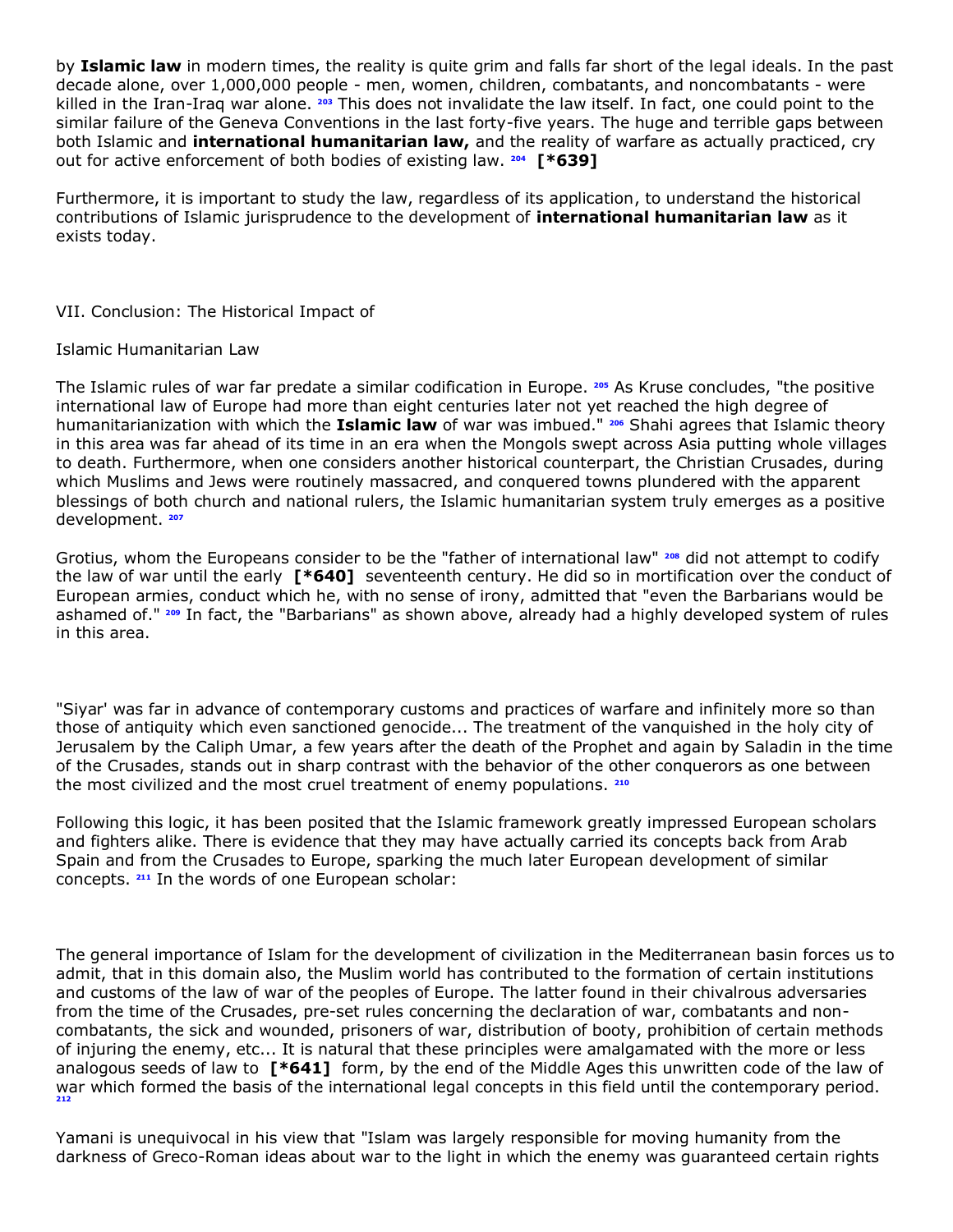and the fighting man was assured of certain protections." **[213](http://www.lexis.com/research/retrieve?_m=47973e549231c520dbe09e2cd0971a2c&docnum=1&_fmtstr=FULL&_startdoc=1&wchp=dGLbVzz-zSkAA&_md5=0f232df1e532c2bc94176067a855cfb4&focBudTerms=&focBudSel=all#n213#n213)** As Hassan points out, "a great deal of what is observed today had already been outlined as rules binding on states in their international relations." **[214](http://www.lexis.com/research/retrieve?_m=47973e549231c520dbe09e2cd0971a2c&docnum=1&_fmtstr=FULL&_startdoc=1&wchp=dGLbVzz-zSkAA&_md5=0f232df1e532c2bc94176067a855cfb4&focBudTerms=&focBudSel=all#n214#n214)**

One of the greatest problems facing both international human rights law and **international humanitarian law** is that they are considered to be Western concepts, descended from Western values, and inspired by the Judeo-Christian tradition alone. **[215](http://www.lexis.com/research/retrieve?_m=47973e549231c520dbe09e2cd0971a2c&docnum=1&_fmtstr=FULL&_startdoc=1&wchp=dGLbVzz-zSkAA&_md5=0f232df1e532c2bc94176067a855cfb4&focBudTerms=&focBudSel=all#n215#n215)** Hassan argues that it is "mostly on account of a lack of such knowledge [that the work of Shaybani preceded Grotius] that the origins of the modern law of nations are only, generally, traced back a few hundred years to a few European writers." **[216](http://www.lexis.com/research/retrieve?_m=47973e549231c520dbe09e2cd0971a2c&docnum=1&_fmtstr=FULL&_startdoc=1&wchp=dGLbVzz-zSkAA&_md5=0f232df1e532c2bc94176067a855cfb4&focBudTerms=&focBudSel=all#n216#n216)** Yet, as shown in this Note, the heritage of Islam in the field of humanitarian law is tremendous.

Ultimately, claiming sole authorship of contemporary **international humanitarian law** is irrelevant and absurd for any legal and cultural tradition. What is crucial is the recognition of the multicultural roots **[217](http://www.lexis.com/research/retrieve?_m=47973e549231c520dbe09e2cd0971a2c&docnum=1&_fmtstr=FULL&_startdoc=1&wchp=dGLbVzz-zSkAA&_md5=0f232df1e532c2bc94176067a855cfb4&focBudTerms=&focBudSel=all#n217#n217) [\*642]** of this body of law and, when judging Islam in the area of humanitarian principles, an appreciation and understanding of its historical contributions. As Hassan eloquently phrases this sentiment:

In terms of contemporary learning it is not of much consequence who is the father of international law; it is important to be aware of the comparative sources from which rules of our modern law may have come. This realization is, to say nothing else, helpful in making the norms of this law more acceptable to numerous nations as truly a law of nations and not merely a contemporary evolution of the last 200 years of the norms of European public law. **[218](http://www.lexis.com/research/retrieve?_m=47973e549231c520dbe09e2cd0971a2c&docnum=1&_fmtstr=FULL&_startdoc=1&wchp=dGLbVzz-zSkAA&_md5=0f232df1e532c2bc94176067a855cfb4&focBudTerms=&focBudSel=all#n218#n218)**

If the vitally important body of contemporary **international humanitarian law** is to find further acceptance and compliance, the contributions to its development made by multiple cultural traditions and the great debt which it owes to the Islamic legal tradition, among others, must be recognized. **[219](http://www.lexis.com/research/retrieve?_m=47973e549231c520dbe09e2cd0971a2c&docnum=1&_fmtstr=FULL&_startdoc=1&wchp=dGLbVzz-zSkAA&_md5=0f232df1e532c2bc94176067a855cfb4&focBudTerms=&focBudSel=all#n219#n219)** Furthermore, the perceived legitimacy of the law is hurt among peoples whose traditions and historical contributions are excluded from official genealogies of contemporary humanitarian law. As Khadduri noted in 1966, "to draw on the experiences ... of other nations is as logical as it is pragmatic, for diversity of experience serves the common interests of an expanding community of nations." **[220](http://www.lexis.com/research/retrieve?_m=47973e549231c520dbe09e2cd0971a2c&docnum=1&_fmtstr=FULL&_startdoc=1&wchp=dGLbVzz-zSkAA&_md5=0f232df1e532c2bc94176067a855cfb4&focBudTerms=&focBudSel=all#n220#n220)** Only **[\*643]** with such an approach can these fundamental humanitarian principles assume their necessary role as global ideals which truly belong to and protect all of humanity. **[221](http://www.lexis.com/research/retrieve?_m=47973e549231c520dbe09e2cd0971a2c&docnum=1&_fmtstr=FULL&_startdoc=1&wchp=dGLbVzz-zSkAA&_md5=0f232df1e532c2bc94176067a855cfb4&focBudTerms=&focBudSel=all#n221#n221)**

# **Legal Topics:**

For related research and practice materials, see the following legal topics:



### **FOOTNOTES:**

n1 As-Salamu Alaykum means "peace be upon you" and is a greeting frequently used in the Arab World.

n2. For analysis of such caricatures of Islam, see, e.g., Asaf Hussain, Western Conflict with Islam: Survey of the Anti-Islamic Tradition (1990); Edward Said, Covering Islam (1981); Edward Said, Orientalism (1978).

n3. Such comparisons between contemporary law and **Islamic law** are by their very nature somewhat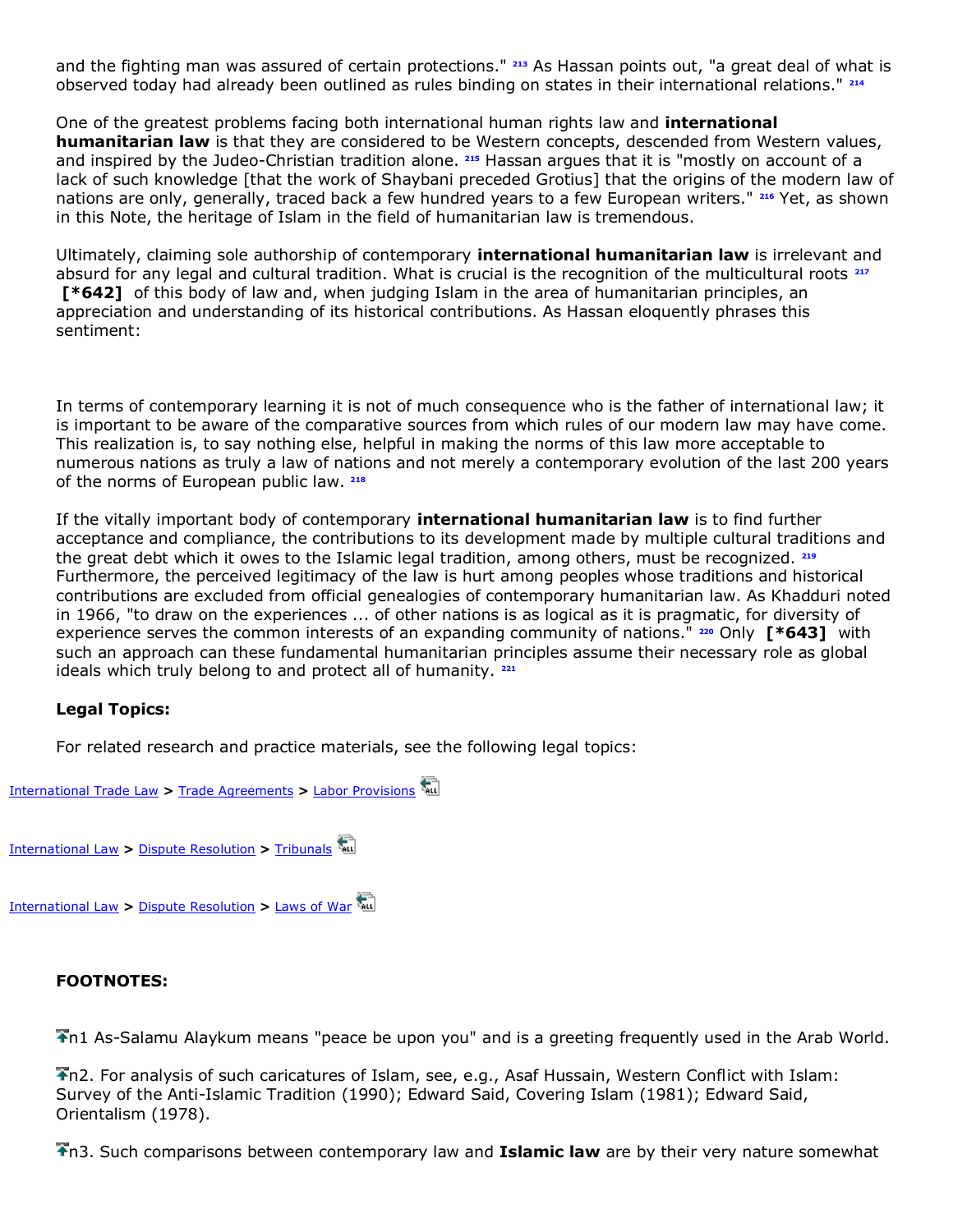ahistorical. Gamal Badr provides an eloquent warning of the methodological dangers in this area:

Differences between mature legal systems become more apparent when they are compared out of temporal context. This is what happens when, as some are wont to do, the doctrine of jih<mac a>d as it was conceived during Islam's age of expansion is compared, not to the corresponding Christian doctrine of crusade, but to the present day principle of nonuse of force and the outlawing of war in the U.N. Charter, still more of an ideal than a reality.

Gamal M. Badr, A Survey of Islamic International Law, 76 Am. Soc'y Int'l L. Proc. 56, 61 (1982). See also Hamed Sultan, The Islamic Concept, in International Dimensions of Humanitarian Law 29, 30 (United Nations Educational, Scientific and Cultural Organization (UNESCO) ed., 1988). Because these are the standards against which the Islamic legal system is measured today, such comparisons between **Islamic law** and contemporary international law can be instructive if made with an awareness of such methodological difficulties. These issues are part of contemporary debates, such as that about the nature of jih<mac a>d, ongoing both in and about the Muslim world. Such a comparative approach has been used by modernist Islamic scholars (whose views will be discussed in greater detail below): "When a [modernist scholar] talks about the **Islamic law** of war and peace, he has in mind one or more independent Islamic States that might well exist today." Mustansir Mir, Jih<mac a>d in Islam, in The Jih<mac a>d and Its Times 113, 121 (Hadia Dajani-Shakeel & Ronald Messier eds., 1991).

n4. For example, Thomas Buergenthal states that "[humanitarian law's] modern development is usually traced to a series of initiatives undertaken by the Swiss in the 19th century." Thomas Buergenthal, International Human Rights in a Nutshell 14 (1988). Sometimes the omission of nonEuropean contributions has been even more blatant. Consider the following: "Public International Law in general, and the Law of War in particular, emerged as an integral part of the Christian civilization of Western Europe. The subsequent movement whereby International Law reached out from Europe to become more truly universal is still in progress today." G.I.A.D. Draper, The Interaction of Christianity and Chivalry in the Historical Development of the Law of War, 46 Int'l Rev. Red Cross 3, 3 (1965) (emphasis added).

n5. This is part of a widespread problem in the teaching of contemporary international law in Europe and the United States. Professor Khadduri noted this in the preface to his translation of Shaybani's Siyar: "Text writers on the modern law of nations, although appreciating the value of comparative method, have drawn almost exclusively on Western experience." Majid Khadduri, The **Islamic Law** of Nations: Shaybani's Siyar xii (1966).

n6. G.I.A.D. Draper, The Development of **International Humanitarian Law,** in International Dimensions of Humanitarian Law, supra note 3, at 67-90. When speaking of Grotius' scholarship on the subject of humanitarian rules of warfare, Draper stresses that "inherent in it are the Christian ideals of justice, love and mercy, and their nexus and harmony with the natural law." Id. at 68 (emphasis added).

n7. For a general introduction to **international humanitarian law,** see Frits Kalshoven, Constraints on the Waging of War (1987); Jean Pictet, Humanitarian Law and the Protection of War Victims (1975); Yoram Dinstein, Human Rights in Armed Conflict: **International Humanitarian Law,** in International Law of Human Rights 345 (Theodor Meron ed., 1984).

n8. Louise Doswald-Beck, **International Humanitarian Law:** Outline of the Course, in **International Humanitarian Law** 1 (International Institute of Human Rights ed., 1989).

n9. Hors de combat means literally, outside or beyond the scope of combat. Attacks on persons or aspects of the environment which are hors de combat are considered violations of humanitarian law. According to the ICRC Basic Rules, "persons hors de combat ... are entitled to respect for their lives and their moral and physical integrity. They shall in all circumstances be protected and treated humanely without any adverse distinction." International Committee of the Red Cross, Basic Rules of the Geneva Conventions and Their Additional Protocols 7 (1983) [hereinafter Basic Rules]. While useful for an academic understanding of the conventions, the ICRC stresses that the summary is not, itself, legally binding.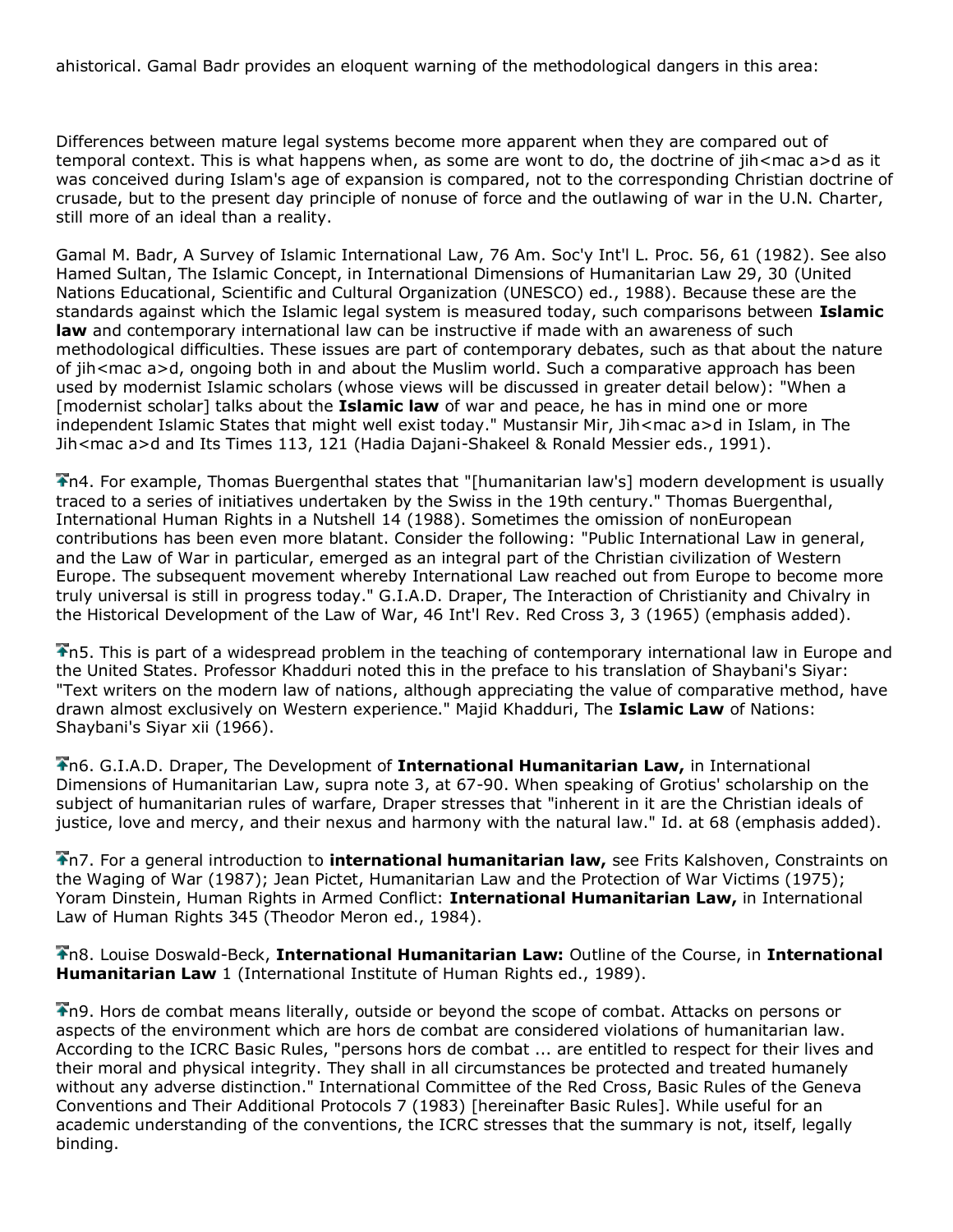n10. Ahmed Z. Yamani, Humanitarian International Law in Islam: A General Outlook, 7 Mich. Y.B. Int'l Legal Stud. 189, 189 (1985).

Th11. Buergenthal, supra note 4, at 190.

n12. Jean Pictet, The Principles of **International Humanitarian Law,** 66 Int'l Rev. Red Cross 455, 462 (1966). It must be noted that this view does not mean that international humanitarian obligations are based on reciprocity. One nation's violations do not justify those of its adversary. Rather, Pictet's statement is a plea for compliance based on the hope of reciprocity.

n13. Convention for the Amelioration of the Conditions of the Wounded and Sick in Armed Forces in the Field, Aug. 12, 1949, [6 U.S.T. 3114,](http://www.lexis.com/research/buttonTFLink?_m=1b4c68542c8bcfbd131f10c2c8299360&_xfercite=%3ccite%20cc%3d%22USA%22%3e%3c%21%5bCDATA%5b15%20Mich.%20J.%20Int%27l%20L.%20605%5d%5d%3e%3c%2fcite%3e&_butType=3&_butStat=2&_butNum=223&_butInline=1&_butinfo=%3ccite%20cc%3d%22USA%22%3e%3c%21%5bCDATA%5b6%20U.S.T.%203114%5d%5d%3e%3c%2fcite%3e&_fmtstr=FULL&docnum=1&_startdoc=1&wchp=dGLbVzz-zSkAA&_md5=4e02433fc35f8cd2c10efbf3ec79e794) 75 U.N.T.S. 31 [hereinafter Geneva I]; Convention for the Amelioration of the Conditions of the Wounded, Sick and Shipwrecked Members of Armed Forces at Sea, Aug. 12, 1949, [6 U.S.T. 3217,](http://www.lexis.com/research/buttonTFLink?_m=1b4c68542c8bcfbd131f10c2c8299360&_xfercite=%3ccite%20cc%3d%22USA%22%3e%3c%21%5bCDATA%5b15%20Mich.%20J.%20Int%27l%20L.%20605%5d%5d%3e%3c%2fcite%3e&_butType=3&_butStat=2&_butNum=224&_butInline=1&_butinfo=%3ccite%20cc%3d%22USA%22%3e%3c%21%5bCDATA%5b6%20U.S.T.%203217%5d%5d%3e%3c%2fcite%3e&_fmtstr=FULL&docnum=1&_startdoc=1&wchp=dGLbVzz-zSkAA&_md5=58ce83218ca03d2fb48e1180fe7e009b) 75 U.N.T.S. 85 [hereinafter Geneva II]; Convention Relative to Treatment of Prisoners of War, Aug. 12, 1949, [6 U.S.T. 3316,](http://www.lexis.com/research/buttonTFLink?_m=1b4c68542c8bcfbd131f10c2c8299360&_xfercite=%3ccite%20cc%3d%22USA%22%3e%3c%21%5bCDATA%5b15%20Mich.%20J.%20Int%27l%20L.%20605%5d%5d%3e%3c%2fcite%3e&_butType=3&_butStat=2&_butNum=225&_butInline=1&_butinfo=%3ccite%20cc%3d%22USA%22%3e%3c%21%5bCDATA%5b6%20U.S.T.%203316%5d%5d%3e%3c%2fcite%3e&_fmtstr=FULL&docnum=1&_startdoc=1&wchp=dGLbVzz-zSkAA&_md5=405b3f9a1808aab610beeabec2050bde) 75 U.N.T.S. 135 [hereinafter Geneva III]; Convention Relative to the Protection of Civilians in Time of War, Aug. 12, 1949, [6 U.S.T. 3516,](http://www.lexis.com/research/buttonTFLink?_m=1b4c68542c8bcfbd131f10c2c8299360&_xfercite=%3ccite%20cc%3d%22USA%22%3e%3c%21%5bCDATA%5b15%20Mich.%20J.%20Int%27l%20L.%20605%5d%5d%3e%3c%2fcite%3e&_butType=3&_butStat=2&_butNum=226&_butInline=1&_butinfo=%3ccite%20cc%3d%22USA%22%3e%3c%21%5bCDATA%5b6%20U.S.T.%203516%5d%5d%3e%3c%2fcite%3e&_fmtstr=FULL&docnum=1&_startdoc=1&wchp=dGLbVzz-zSkAA&_md5=a2deacdfba5c52099f6b1679c01c0ed1) 75 U.N.T.S. 287 [hereinafter Geneva IV].

n14. Protocol Additional to the Geneva Convention of 12 August 1949 Relating to the Protection of Victims of International Armed Conflicts, June 8, 1977, U.N. Doc. A/32/144 Annex I (1977), reprinted in 16 I.L.M. 1391 (1977) [hereinafter Additional Protocol I]; Protocol Additional to the Geneva Convention of 12 August 1949 Relating to the Protection of Victims of Non-International Armed Conflicts, June 8, 1977, U.N. Doc. A/32/144, Annex II (1977), reprinted in 16 I.L.M. 1442 (1977) [hereinafter Additional Protocol II]. For commentary on the protocols, see Michael Bothe, et al., New Rules for Victims of Armed Conflicts: Commentary on the Two 1977 Protocols Additional to the Geneva Conventions of 1949 (1982); Antonio Cassese, The Geneva Protocols of 1977 on the Humanitarian Law of Armed Conflict and Customary International Law, 3 UCLA Pac. Basin L.J. 55 (1984).

n15. See, e.g., Convention Respecting the Laws and Customs of War on Land, Oct. 18, 1907, 36 Stat. 2227 [hereinafter Hague Convention of 1907].

n16. See, e.g., Protocol for the Prohibition of the Use in War of Asphyxiating, Poisonous or Other Gases, and of Bacteriological Methods of Warfare, June 17, 1925, [26 U.S.T. 571,](http://www.lexis.com/research/buttonTFLink?_m=1b4c68542c8bcfbd131f10c2c8299360&_xfercite=%3ccite%20cc%3d%22USA%22%3e%3c%21%5bCDATA%5b15%20Mich.%20J.%20Int%27l%20L.%20605%5d%5d%3e%3c%2fcite%3e&_butType=3&_butStat=2&_butNum=230&_butInline=1&_butinfo=%3ccite%20cc%3d%22USA%22%3e%3c%21%5bCDATA%5b26%20U.S.T.%20571%5d%5d%3e%3c%2fcite%3e&_fmtstr=FULL&docnum=1&_startdoc=1&wchp=dGLbVzz-zSkAA&_md5=4ecf2ac395b0e284bd453a157a43a26c) 94 L.N.T.S. 65; Convention on Prohibitions or Restrictions on the Use of Certain Conventional Weapons Which May be Deemed to be Excessively Injurious or Have Indiscriminate Effects, U.N. Doc. A/CONF. 95/15, Appendix A (1980), reprinted in 19 I.L.M. 1524 (1980).

n17. See Buergenthal, supra note 4, at 190; Doswald-Beck, supra note 8, at 2.

n18. Buergenthal, supra note 4, at 15, 191-97.

Th19. See Basic Rules, supra note 9, at 7.

 $+$ n20. Id.

 $\overline{P}$ n21. Geneva IV, supra note 13, [6 U.S.T. at 3516,](http://www.lexis.com/research/buttonTFLink?_m=1b4c68542c8bcfbd131f10c2c8299360&_xfercite=%3ccite%20cc%3d%22USA%22%3e%3c%21%5bCDATA%5b15%20Mich.%20J.%20Int%27l%20L.%20605%5d%5d%3e%3c%2fcite%3e&_butType=3&_butStat=2&_butNum=232&_butInline=1&_butinfo=%3ccite%20cc%3d%22USA%22%3e%3c%21%5bCDATA%5b6%20U.S.T.%203516%5d%5d%3e%3c%2fcite%3e&_fmtstr=FULL&docnum=1&_startdoc=1&wchp=dGLbVzz-zSkAA&_md5=e9c04b1f0022bf49dab67a3aaaa9a626) 75 U.N.T.S. at 287.

n22. Additional Protocol I, supra note 14, art. 50, 16 I.L.M. at 1413.

 $\bigstar$ n23. Id.

n24. Deportation and mass forcible transfers are prohibited by article 49 of the Fourth Geneva Convention. Geneva IV, supra note 13, art. 49, [6 U.S.T. at 3548,](http://www.lexis.com/research/buttonTFLink?_m=1b4c68542c8bcfbd131f10c2c8299360&_xfercite=%3ccite%20cc%3d%22USA%22%3e%3c%21%5bCDATA%5b15%20Mich.%20J.%20Int%27l%20L.%20605%5d%5d%3e%3c%2fcite%3e&_butType=3&_butStat=2&_butNum=234&_butInline=1&_butinfo=%3ccite%20cc%3d%22USA%22%3e%3c%21%5bCDATA%5b6%20U.S.T.%203516%2cat%203548%5d%5d%3e%3c%2fcite%3e&_fmtstr=FULL&docnum=1&_startdoc=1&wchp=dGLbVzz-zSkAA&_md5=e65ee3f48cc907864ccbc66bec15e4a2) 75 U.N.T.S. at 318. Collective punishments are outlawed by: Geneva III, supra note 13, art. 87, [6 U.S.T. at 3384,](http://www.lexis.com/research/buttonTFLink?_m=1b4c68542c8bcfbd131f10c2c8299360&_xfercite=%3ccite%20cc%3d%22USA%22%3e%3c%21%5bCDATA%5b15%20Mich.%20J.%20Int%27l%20L.%20605%5d%5d%3e%3c%2fcite%3e&_butType=3&_butStat=2&_butNum=235&_butInline=1&_butinfo=%3ccite%20cc%3d%22USA%22%3e%3c%21%5bCDATA%5b6%20U.S.T.%203316%2cat%203384%5d%5d%3e%3c%2fcite%3e&_fmtstr=FULL&docnum=1&_startdoc=1&wchp=dGLbVzz-zSkAA&_md5=dee1e3743582acbc517a4c416cd95e52) 75 U.N.T.S. at 202; Additional Protocol I, supra note 14, art. 75(2)(d), 16 I.L.M. at 1423; Additional Protocol II, supra note 14, art. 4(2)(b), 16 I.L.M. at 1444. See also Buergenthal, supra note 4, at 194.

n25. Theodor Meron, Human Rights in Internal Strife: Their International Protection 69 (1987). See The American Red Cross - Washington College of Law Conference: International Humanitarian and Human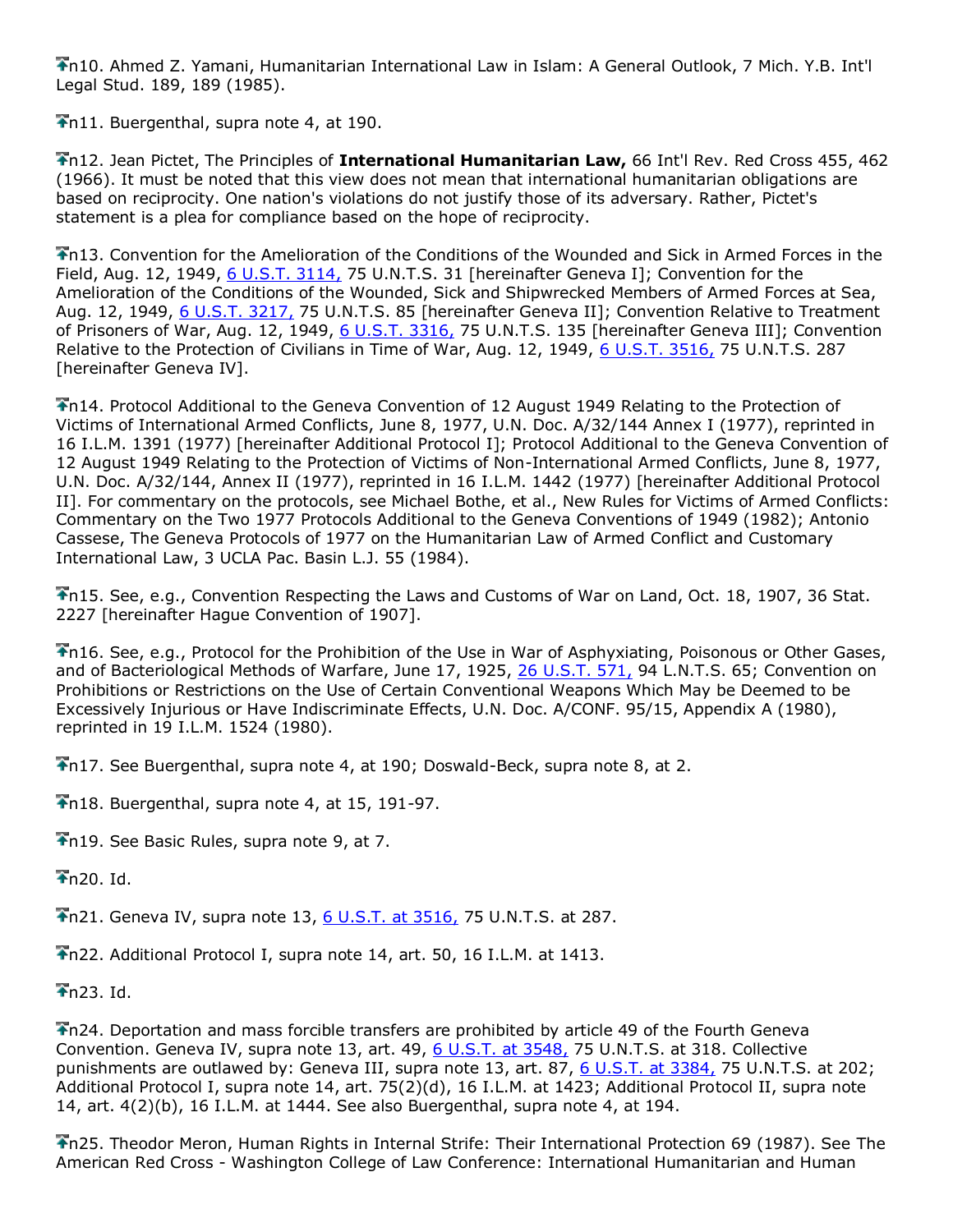Rights Law in Non-International Armed Conflicts, [33 Am. U. L. Rev. 9 \(1983\).](http://www.lexis.com/research/buttonTFLink?_m=1b4c68542c8bcfbd131f10c2c8299360&_xfercite=%3ccite%20cc%3d%22USA%22%3e%3c%21%5bCDATA%5b15%20Mich.%20J.%20Int%27l%20L.%20605%5d%5d%3e%3c%2fcite%3e&_butType=3&_butStat=2&_butNum=238&_butInline=1&_butinfo=%3ccite%20cc%3d%22USA%22%3e%3c%21%5bCDATA%5b33%20Am.%20U.L.%20Rev.%209%5d%5d%3e%3c%2fcite%3e&_fmtstr=FULL&docnum=1&_startdoc=1&wchp=dGLbVzz-zSkAA&_md5=5c3d55c36f64cd486ad4eaed7d8816a9)

n26. Geneva I, supra note 13, art. 3(I), [6 U.S.T. at 3116-18,](http://www.lexis.com/research/buttonTFLink?_m=1b4c68542c8bcfbd131f10c2c8299360&_xfercite=%3ccite%20cc%3d%22USA%22%3e%3c%21%5bCDATA%5b15%20Mich.%20J.%20Int%27l%20L.%20605%5d%5d%3e%3c%2fcite%3e&_butType=3&_butStat=2&_butNum=239&_butInline=1&_butinfo=%3ccite%20cc%3d%22USA%22%3e%3c%21%5bCDATA%5b6%20U.S.T.%203114%2cat%203116%5d%5d%3e%3c%2fcite%3e&_fmtstr=FULL&docnum=1&_startdoc=1&wchp=dGLbVzz-zSkAA&_md5=71a46408e6658b16799d202ea9f5b7bf) 75 U.N.T.S. at 32-34; Geneva II, supra note 13, art. 3(I), [6 U.S.T. at 3220-22,](http://www.lexis.com/research/buttonTFLink?_m=1b4c68542c8bcfbd131f10c2c8299360&_xfercite=%3ccite%20cc%3d%22USA%22%3e%3c%21%5bCDATA%5b15%20Mich.%20J.%20Int%27l%20L.%20605%5d%5d%3e%3c%2fcite%3e&_butType=3&_butStat=2&_butNum=240&_butInline=1&_butinfo=%3ccite%20cc%3d%22USA%22%3e%3c%21%5bCDATA%5b6%20U.S.T.%203217%2cat%203220%5d%5d%3e%3c%2fcite%3e&_fmtstr=FULL&docnum=1&_startdoc=1&wchp=dGLbVzz-zSkAA&_md5=9246b0a6722ec1cff6c0dd4659a6fbe7) 75 U.N.T.S. at 86-88; Geneva III, supra note 13, art. 3(I), 6 [U.S.T. at 3318-20,](http://www.lexis.com/research/buttonTFLink?_m=1b4c68542c8bcfbd131f10c2c8299360&_xfercite=%3ccite%20cc%3d%22USA%22%3e%3c%21%5bCDATA%5b15%20Mich.%20J.%20Int%27l%20L.%20605%5d%5d%3e%3c%2fcite%3e&_butType=3&_butStat=2&_butNum=241&_butInline=1&_butinfo=%3ccite%20cc%3d%22USA%22%3e%3c%21%5bCDATA%5b6%20U.S.T.%203316%2cat%203318%5d%5d%3e%3c%2fcite%3e&_fmtstr=FULL&docnum=1&_startdoc=1&wchp=dGLbVzz-zSkAA&_md5=a93bf0592c75f60295dfc99d2d7d6997) 75 U.N.T.S. at 136-38; Geneva IV, supra note 13, art. 3(I), [6 U.S.T. at 3518-20,](http://www.lexis.com/research/buttonTFLink?_m=1b4c68542c8bcfbd131f10c2c8299360&_xfercite=%3ccite%20cc%3d%22USA%22%3e%3c%21%5bCDATA%5b15%20Mich.%20J.%20Int%27l%20L.%20605%5d%5d%3e%3c%2fcite%3e&_butType=3&_butStat=2&_butNum=242&_butInline=1&_butinfo=%3ccite%20cc%3d%22USA%22%3e%3c%21%5bCDATA%5b6%20U.S.T.%203516%2cat%203518%5d%5d%3e%3c%2fcite%3e&_fmtstr=FULL&docnum=1&_startdoc=1&wchp=dGLbVzz-zSkAA&_md5=76183a6037c476e71d7ab438abe30f6e) 75 U.N.T.S. at 288-90; Additional Protocol I, supra note 14, part IV, 16 I.L.M. at 1412-26; Additional Protocol II, supra note 14, art. 4, 16 I.L.M. at 1444. On this topic, see Buergenthal, supra note 4, at 196-98.

n27. Geneva I, supra note 13, art. 3(I)(a), [6 U.S.T. at 3116,](http://www.lexis.com/research/buttonTFLink?_m=1b4c68542c8bcfbd131f10c2c8299360&_xfercite=%3ccite%20cc%3d%22USA%22%3e%3c%21%5bCDATA%5b15%20Mich.%20J.%20Int%27l%20L.%20605%5d%5d%3e%3c%2fcite%3e&_butType=3&_butStat=2&_butNum=245&_butInline=1&_butinfo=%3ccite%20cc%3d%22USA%22%3e%3c%21%5bCDATA%5b6%20U.S.T.%203114%2cat%203116%5d%5d%3e%3c%2fcite%3e&_fmtstr=FULL&docnum=1&_startdoc=1&wchp=dGLbVzz-zSkAA&_md5=bb93106c40a1b9b0aa5719ba14cc3bd2) 75 U.N.T.S. at 32; Geneva II, supra note 13, art. 3(I)(a), [6 U.S.T. at 3222,](http://www.lexis.com/research/buttonTFLink?_m=1b4c68542c8bcfbd131f10c2c8299360&_xfercite=%3ccite%20cc%3d%22USA%22%3e%3c%21%5bCDATA%5b15%20Mich.%20J.%20Int%27l%20L.%20605%5d%5d%3e%3c%2fcite%3e&_butType=3&_butStat=2&_butNum=246&_butInline=1&_butinfo=%3ccite%20cc%3d%22USA%22%3e%3c%21%5bCDATA%5b6%20U.S.T.%203217%2cat%203222%5d%5d%3e%3c%2fcite%3e&_fmtstr=FULL&docnum=1&_startdoc=1&wchp=dGLbVzz-zSkAA&_md5=9156c575a56ceb0b48a96f24777766a8) 75 U.N.T.S. at 88; Geneva III, supra note 13, art. 3(I)(a), 6 U.S.T. at [3320,](http://www.lexis.com/research/buttonTFLink?_m=1b4c68542c8bcfbd131f10c2c8299360&_xfercite=%3ccite%20cc%3d%22USA%22%3e%3c%21%5bCDATA%5b15%20Mich.%20J.%20Int%27l%20L.%20605%5d%5d%3e%3c%2fcite%3e&_butType=3&_butStat=2&_butNum=247&_butInline=1&_butinfo=%3ccite%20cc%3d%22USA%22%3e%3c%21%5bCDATA%5b6%20U.S.T.%203316%2cat%203320%5d%5d%3e%3c%2fcite%3e&_fmtstr=FULL&docnum=1&_startdoc=1&wchp=dGLbVzz-zSkAA&_md5=4d5e2c71595c671f82f47877f1068290) 75 U.N.T.S. at 138; Geneva IV, supra note 13, art. 3(I)(a), [6 U.S.T. at 3520,](http://www.lexis.com/research/buttonTFLink?_m=1b4c68542c8bcfbd131f10c2c8299360&_xfercite=%3ccite%20cc%3d%22USA%22%3e%3c%21%5bCDATA%5b15%20Mich.%20J.%20Int%27l%20L.%20605%5d%5d%3e%3c%2fcite%3e&_butType=3&_butStat=2&_butNum=248&_butInline=1&_butinfo=%3ccite%20cc%3d%22USA%22%3e%3c%21%5bCDATA%5b6%20U.S.T.%203516%2cat%203520%5d%5d%3e%3c%2fcite%3e&_fmtstr=FULL&docnum=1&_startdoc=1&wchp=dGLbVzz-zSkAA&_md5=a150f43052a39324611da992b572ba32) 75 U.N.T.S. at 290; Additional Protocol II, supra note 14, art. 4(2), 16 I.L.M. at 1444.

 $\overline{\bullet}$ n28. Geneva I, supra note 13, art. 3(I)(b), [6 U.S.T. at 3118,](http://www.lexis.com/research/buttonTFLink?_m=1b4c68542c8bcfbd131f10c2c8299360&_xfercite=%3ccite%20cc%3d%22USA%22%3e%3c%21%5bCDATA%5b15%20Mich.%20J.%20Int%27l%20L.%20605%5d%5d%3e%3c%2fcite%3e&_butType=3&_butStat=2&_butNum=250&_butInline=1&_butinfo=%3ccite%20cc%3d%22USA%22%3e%3c%21%5bCDATA%5b6%20U.S.T.%203114%2cat%203118%5d%5d%3e%3c%2fcite%3e&_fmtstr=FULL&docnum=1&_startdoc=1&wchp=dGLbVzz-zSkAA&_md5=81bd598e2fccd2cee93579c9d86a62a6) 75 U.N.T.S. at 34; Geneva II, supra note 13, art. 3(I)(b), [6 U.S.T. at 3222,](http://www.lexis.com/research/buttonTFLink?_m=1b4c68542c8bcfbd131f10c2c8299360&_xfercite=%3ccite%20cc%3d%22USA%22%3e%3c%21%5bCDATA%5b15%20Mich.%20J.%20Int%27l%20L.%20605%5d%5d%3e%3c%2fcite%3e&_butType=3&_butStat=2&_butNum=251&_butInline=1&_butinfo=%3ccite%20cc%3d%22USA%22%3e%3c%21%5bCDATA%5b6%20U.S.T.%203217%2cat%203222%5d%5d%3e%3c%2fcite%3e&_fmtstr=FULL&docnum=1&_startdoc=1&wchp=dGLbVzz-zSkAA&_md5=291316f1bc90e81d94efd1efb4097d03) 75 U.N.T.S. at 88; Geneva III, supra note 13, art. 3(I)(b), 6 U.S.T. at [3320,](http://www.lexis.com/research/buttonTFLink?_m=1b4c68542c8bcfbd131f10c2c8299360&_xfercite=%3ccite%20cc%3d%22USA%22%3e%3c%21%5bCDATA%5b15%20Mich.%20J.%20Int%27l%20L.%20605%5d%5d%3e%3c%2fcite%3e&_butType=3&_butStat=2&_butNum=252&_butInline=1&_butinfo=%3ccite%20cc%3d%22USA%22%3e%3c%21%5bCDATA%5b6%20U.S.T.%203316%2cat%203320%5d%5d%3e%3c%2fcite%3e&_fmtstr=FULL&docnum=1&_startdoc=1&wchp=dGLbVzz-zSkAA&_md5=b00ee3d7e15cbd5f02d987a1753ad2ce) 75 U.N.T.S. at 138; Geneva IV, supra note 13, art. 3(I)(b), [6 U.S.T. at 3520,](http://www.lexis.com/research/buttonTFLink?_m=1b4c68542c8bcfbd131f10c2c8299360&_xfercite=%3ccite%20cc%3d%22USA%22%3e%3c%21%5bCDATA%5b15%20Mich.%20J.%20Int%27l%20L.%20605%5d%5d%3e%3c%2fcite%3e&_butType=3&_butStat=2&_butNum=253&_butInline=1&_butinfo=%3ccite%20cc%3d%22USA%22%3e%3c%21%5bCDATA%5b6%20U.S.T.%203516%2cat%203520%5d%5d%3e%3c%2fcite%3e&_fmtstr=FULL&docnum=1&_startdoc=1&wchp=dGLbVzz-zSkAA&_md5=f1b4b8849a7cbd84a36c1db5b0423967) 75 U.N.T.S. at 290; Additional Protocol II, supra note 14, art. 4(2), 16 I.L.M. at 1444.

 $\overline{1}$ n29. Geneva I, supra note 13, art. 3(I)(c), [6 U.S.T. at 3118,](http://www.lexis.com/research/buttonTFLink?_m=1b4c68542c8bcfbd131f10c2c8299360&_xfercite=%3ccite%20cc%3d%22USA%22%3e%3c%21%5bCDATA%5b15%20Mich.%20J.%20Int%27l%20L.%20605%5d%5d%3e%3c%2fcite%3e&_butType=3&_butStat=2&_butNum=255&_butInline=1&_butinfo=%3ccite%20cc%3d%22USA%22%3e%3c%21%5bCDATA%5b6%20U.S.T.%203114%2cat%203118%5d%5d%3e%3c%2fcite%3e&_fmtstr=FULL&docnum=1&_startdoc=1&wchp=dGLbVzz-zSkAA&_md5=3583d853788b69ba462a4c6968d4c4ca) 75 U.N.T.S. at 34; Geneva II, supra note 13, art. 3(I)(c), [6 U.S.T. at 3222,](http://www.lexis.com/research/buttonTFLink?_m=1b4c68542c8bcfbd131f10c2c8299360&_xfercite=%3ccite%20cc%3d%22USA%22%3e%3c%21%5bCDATA%5b15%20Mich.%20J.%20Int%27l%20L.%20605%5d%5d%3e%3c%2fcite%3e&_butType=3&_butStat=2&_butNum=256&_butInline=1&_butinfo=%3ccite%20cc%3d%22USA%22%3e%3c%21%5bCDATA%5b6%20U.S.T.%203217%2cat%203222%5d%5d%3e%3c%2fcite%3e&_fmtstr=FULL&docnum=1&_startdoc=1&wchp=dGLbVzz-zSkAA&_md5=a23831b63962bf9826553f3ceecd53a3) 75 U.N.T.S. at 88; Geneva III, supra note 13, art. 3(I)(c), 6 U.S.T. at [3320,](http://www.lexis.com/research/buttonTFLink?_m=1b4c68542c8bcfbd131f10c2c8299360&_xfercite=%3ccite%20cc%3d%22USA%22%3e%3c%21%5bCDATA%5b15%20Mich.%20J.%20Int%27l%20L.%20605%5d%5d%3e%3c%2fcite%3e&_butType=3&_butStat=2&_butNum=257&_butInline=1&_butinfo=%3ccite%20cc%3d%22USA%22%3e%3c%21%5bCDATA%5b6%20U.S.T.%203316%2cat%203320%5d%5d%3e%3c%2fcite%3e&_fmtstr=FULL&docnum=1&_startdoc=1&wchp=dGLbVzz-zSkAA&_md5=8a07d7fa52aa2944d4c0f1ed85951de6) 75 U.N.T.S. at 138; Geneva IV, supra note 13, art. 3(I)(c), [6 U.S.T. at 3520,](http://www.lexis.com/research/buttonTFLink?_m=1b4c68542c8bcfbd131f10c2c8299360&_xfercite=%3ccite%20cc%3d%22USA%22%3e%3c%21%5bCDATA%5b15%20Mich.%20J.%20Int%27l%20L.%20605%5d%5d%3e%3c%2fcite%3e&_butType=3&_butStat=2&_butNum=258&_butInline=1&_butinfo=%3ccite%20cc%3d%22USA%22%3e%3c%21%5bCDATA%5b6%20U.S.T.%203516%2cat%203520%5d%5d%3e%3c%2fcite%3e&_fmtstr=FULL&docnum=1&_startdoc=1&wchp=dGLbVzz-zSkAA&_md5=c6d428872303c8c8e787c40d7cbb1da0) 75 U.N.T.S. at 290; Additional Protocol II, supra note 14, art. (4)(2)(e), 16 I.L.M. at 1444.

 $\overline{1}$  n30. Geneva I, supra note 13, art. 3(I)(d),  $6$  U.S.T. at 3118, 75 U.N.T.S. at 34; Geneva II, supra note 13, art. 3(I)(d), [6 U.S.T. at 3222,](http://www.lexis.com/research/buttonTFLink?_m=1b4c68542c8bcfbd131f10c2c8299360&_xfercite=%3ccite%20cc%3d%22USA%22%3e%3c%21%5bCDATA%5b15%20Mich.%20J.%20Int%27l%20L.%20605%5d%5d%3e%3c%2fcite%3e&_butType=3&_butStat=2&_butNum=261&_butInline=1&_butinfo=%3ccite%20cc%3d%22USA%22%3e%3c%21%5bCDATA%5b6%20U.S.T.%203217%2cat%203222%5d%5d%3e%3c%2fcite%3e&_fmtstr=FULL&docnum=1&_startdoc=1&wchp=dGLbVzz-zSkAA&_md5=e64640bfdaf1a19af434c065546d9157) 75 U.N.T.S. at 88; Geneva III, supra note 13, art. 3(I)(d), 6 U.S.T. at [3320,](http://www.lexis.com/research/buttonTFLink?_m=1b4c68542c8bcfbd131f10c2c8299360&_xfercite=%3ccite%20cc%3d%22USA%22%3e%3c%21%5bCDATA%5b15%20Mich.%20J.%20Int%27l%20L.%20605%5d%5d%3e%3c%2fcite%3e&_butType=3&_butStat=2&_butNum=262&_butInline=1&_butinfo=%3ccite%20cc%3d%22USA%22%3e%3c%21%5bCDATA%5b6%20U.S.T.%203316%2cat%203320%5d%5d%3e%3c%2fcite%3e&_fmtstr=FULL&docnum=1&_startdoc=1&wchp=dGLbVzz-zSkAA&_md5=90ba6f1f586d916ed4b99e78183b99cd) 75 U.N.T.S. at 138; Geneva IV, supra note 13, art. 3(I)(d), [6 U.S.T. at 3520,](http://www.lexis.com/research/buttonTFLink?_m=1b4c68542c8bcfbd131f10c2c8299360&_xfercite=%3ccite%20cc%3d%22USA%22%3e%3c%21%5bCDATA%5b15%20Mich.%20J.%20Int%27l%20L.%20605%5d%5d%3e%3c%2fcite%3e&_butType=3&_butStat=2&_butNum=263&_butInline=1&_butinfo=%3ccite%20cc%3d%22USA%22%3e%3c%21%5bCDATA%5b6%20U.S.T.%203516%2cat%203520%5d%5d%3e%3c%2fcite%3e&_fmtstr=FULL&docnum=1&_startdoc=1&wchp=dGLbVzz-zSkAA&_md5=7f3a9bf34fb3a084dc1abd47ec36d498) 75 U.N.T.S. at 290; Additional Protocol II, supra note 14, art. 6, 16 I.L.M. at 1445.

 $\overline{1}$ n31. Geneva I, supra note 13, art. 3(2), [6 U.S.T. at 3118,](http://www.lexis.com/research/buttonTFLink?_m=1b4c68542c8bcfbd131f10c2c8299360&_xfercite=%3ccite%20cc%3d%22USA%22%3e%3c%21%5bCDATA%5b15%20Mich.%20J.%20Int%27l%20L.%20605%5d%5d%3e%3c%2fcite%3e&_butType=3&_butStat=2&_butNum=265&_butInline=1&_butinfo=%3ccite%20cc%3d%22USA%22%3e%3c%21%5bCDATA%5b6%20U.S.T.%203114%2cat%203118%5d%5d%3e%3c%2fcite%3e&_fmtstr=FULL&docnum=1&_startdoc=1&wchp=dGLbVzz-zSkAA&_md5=0728f97a581c75171987e37bc43225c2) 75 U.N.T.S. at 34; Geneva II, supra note 13, art. 3(2), [6 U.S.T.](http://www.lexis.com/research/buttonTFLink?_m=1b4c68542c8bcfbd131f10c2c8299360&_xfercite=%3ccite%20cc%3d%22USA%22%3e%3c%21%5bCDATA%5b15%20Mich.%20J.%20Int%27l%20L.%20605%5d%5d%3e%3c%2fcite%3e&_butType=3&_butStat=2&_butNum=266&_butInline=1&_butinfo=%3ccite%20cc%3d%22USA%22%3e%3c%21%5bCDATA%5b6%20U.S.T.%203217%2cat%203222%5d%5d%3e%3c%2fcite%3e&_fmtstr=FULL&docnum=1&_startdoc=1&wchp=dGLbVzz-zSkAA&_md5=04e2163c342c85ea9b9b5b39135a2277) at 3222, 75 U.N.T.S. at 88; Geneva III, supra note 13, art. 3(2), 6 U.N.T.S. at 3320, 75 U.N.T.S. at 138; Geneva IV, supra note 13, art. 18, [6 U.S.T. at 3520,](http://www.lexis.com/research/buttonTFLink?_m=1b4c68542c8bcfbd131f10c2c8299360&_xfercite=%3ccite%20cc%3d%22USA%22%3e%3c%21%5bCDATA%5b15%20Mich.%20J.%20Int%27l%20L.%20605%5d%5d%3e%3c%2fcite%3e&_butType=3&_butStat=2&_butNum=267&_butInline=1&_butinfo=%3ccite%20cc%3d%22USA%22%3e%3c%21%5bCDATA%5b6%20U.S.T.%203516%2cat%203520%5d%5d%3e%3c%2fcite%3e&_fmtstr=FULL&docnum=1&_startdoc=1&wchp=dGLbVzz-zSkAA&_md5=7ce169222077953913f16e87935efd06) 75 U.N.T.S. at 290; see also Basic Rules, supra note 9, at 52-53.

n32. See Basic Rules, supra note 9, at 53. It is important to note, however, that Additional Protocol II only applies, according to article 1(1), if dissident forces are under "responsible command" and "exercise such control over a part of [the High Contracting Party's] territory as to enable them to carry out sustained and concerted military operations and to implement this Protocol." Additional Protocol II, supra note 14, art. 1(1), 16 I.L.M. at 1443.

n33. Starvation is prohibited as a method of internal warfare by article 14. Additional Protocol II, supra note 14, art. 14, 16 I.L.M. at 1447.

n34. Id. art. 13(2), 16 I.L.M. at 1447.

n35. Malcolm N. Shaw, International Law 583 (1986).

n36. An example of such a situation would be recurring riots. This may involve a great deal of force but still fail to trigger the protections of common article three or Protocol II. In fact, article 1(2) of Additional Protocol II specifically states that "this Protocol shall not apply to situations of internal disturbances and tensions, such as riots, isolated and sporadic acts of violence and other acts of a similar nature, as not being armed conflicts." Additional Protocol II, supra note 14, art. 1(2), 16 I.L.M. at 1443. International human rights law is supposed to cover this realm but the specific dangers of an internal crisis are often beyond its scope. See, e.g., Asbj<um o>rn Eide, Internal Disturbances and Tension, in The International Dimensions of Humanitarian Law, supra note 3, at 241. Furthermore, in time of crisis, derogations are permitted from certain human rights responsibilities, weakening existing protections. Id. at 244.

 $\overline{\text{In}}$  37. Shaw, supra note 35, at 583.

n38. For a discussion of contemporary international law precepts on the use of force, see Shaw, supra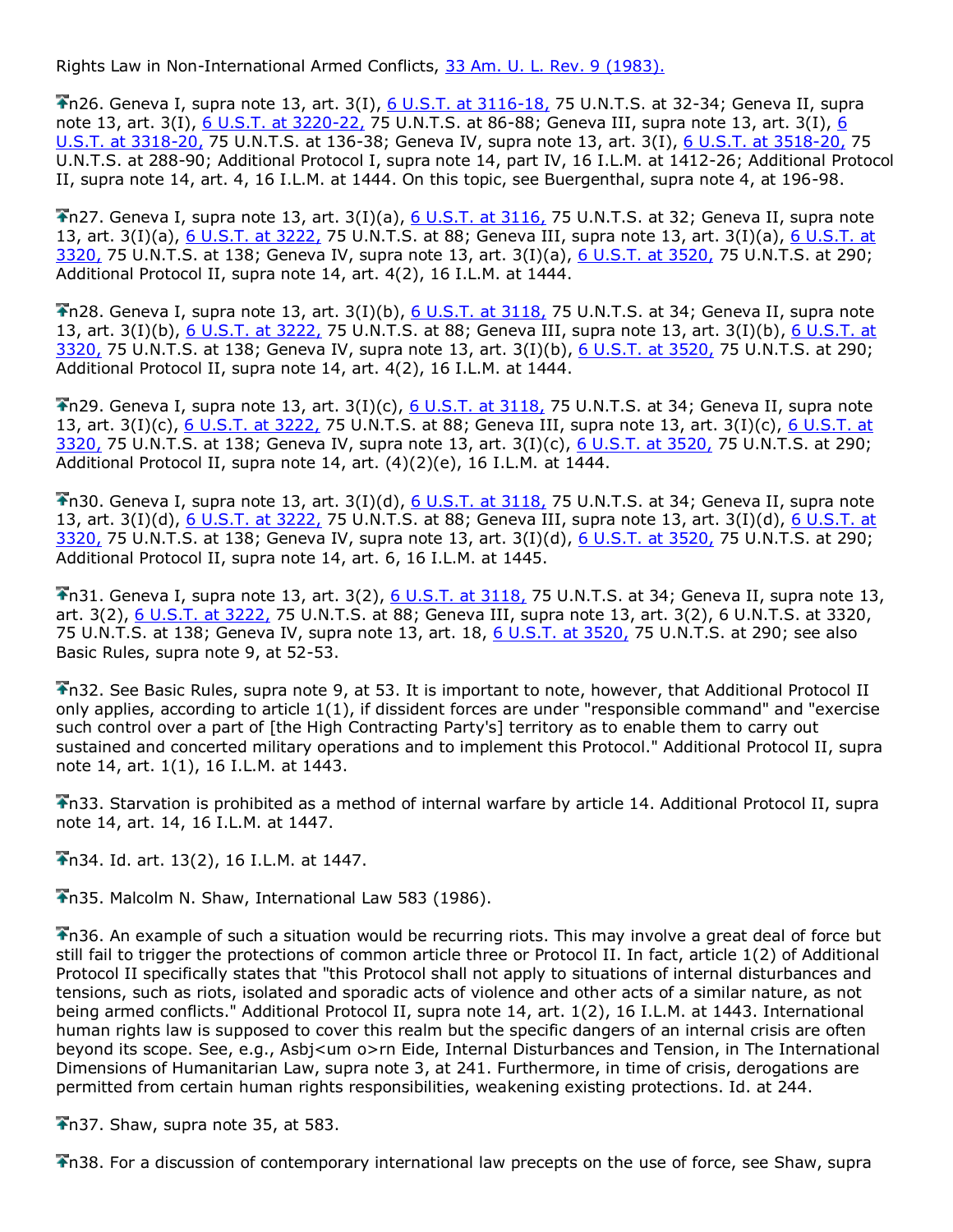note 35, at 539-76.

n39. Article 2(4) of the United Nations Charter states that "all members shall refrain in their international relations from the threat or use of force against the territorial integrity or political independence of any state, or in any other manner inconsistent with the Purposes of the United Nations." U.N. Charter art. 2, P4.

n40. Id. art. 51.

 $\bigstar$ n41. Id. ch. VII.

n42. Hans Kruse, The Foundation of Islamic International Law 4 (1956). Sarakhsi (d. 483/1101) defined siyar as follows:

It describes the conduct of the believers in their relations with the unbelievers of enemy territory as well as with the people with whom the believers had made treaties, who may have been temporarily (musta'mins) or permanently (Dhimmis) in Islamic lands; with apostates, who were the worst of the unbelievers, since they abjured after they accepted [Islam]; and with rebels (baghis), who were not counted as unbelievers, though they were ignorant and their understanding [of Islam] was false.

Khadduri, supra note 5, at 40 (citing Sarakhsi, Mabsut vol. X, at 2).

n43. "Essentially, the siyar formed an **Islamic law** of nations, not a law binding on all nations in the modern sense of the term." Khadduri, supra note 5, at 41. See also Sultan, supra note 3, at 29.

n44. Khadduri, supra note 5, at 6.

 $\Gamma$ n45. Some elaboration of these sources may be helpful. The Qur' < mac a>n is the word of Allah as revealed to his Prophet Muhammad (circa A.D. 570-A.D. 632); the Sunna are compilations of the sayings, deeds, and customs of the Prophet Muhammad as laid down by scholars, the most important of whom are al-Bukh<mac a>ri and Muslim; Ijm<mac a>" represents consensus among Muslim legal scholars on specific legal issues; and Oyas is reasoning by analogy. The third source, Ijm<mac a>", is no longer technically available since under the Abbasid dynasty a "closing of the door" was declared. Many scholars view this as a cause of stagnation in Muslim legal thinking.

On sources of **Islamic Law,** see Sayed H. Amin, **Islamic Law** in the Contemporary World 8-14 (1985); John L. Esposito, Islam: The Straight Path 79-86 (1988); M. Cherif Bassiouni, Islam: Concept, Law and World Habeas Corpus, 1 Rut.-Cam. L.J. 163 (1969) [hereinafter Bassiouni, Islam]; M. Cherif Bassiouni, Protection of Diplomats Under **Islamic Law,** [74 Am. J. Int'l L. 609, 609 n.3 \(1980\)](http://www.lexis.com/research/buttonTFLink?_m=1b4c68542c8bcfbd131f10c2c8299360&_xfercite=%3ccite%20cc%3d%22USA%22%3e%3c%21%5bCDATA%5b15%20Mich.%20J.%20Int%27l%20L.%20605%5d%5d%3e%3c%2fcite%3e&_butType=3&_butStat=2&_butNum=273&_butInline=1&_butinfo=%3ccite%20cc%3d%22USA%22%3e%3c%21%5bCDATA%5b74%20A.J.I.L.%20609%5d%5d%3e%3c%2fcite%3e&_fmtstr=FULL&docnum=1&_startdoc=1&wchp=dGLbVzz-zSkAA&_md5=caf2decfdf96c34f930f40ca800e45da) [hereinafter Bassiouni, Protection of Diplomats]; Farooq A. Hassan, The Sources of **Islamic Law,** 76 Am. Soc'y Int'l L. Proc. 65, 71 (1982). These sources are given varying weights by different schools of thought within the Islamic tradition. See infra note 136. For general introductions to **Islamic law,** see Herbert Liebesny, The Law of the Near & Middle East (1975); Joseph Schacht, An Introduction to **Islamic Law** (1964).

n46. See Albert Hourani, A History of the Arab Peoples 65-69 (1991). Nayar Hornarvar describes the Shar"a as follows: "The Canon law of Islam is known as the Shari'at; it embraces all human activities. The Shari'at is more than just "law' in its modern sense; it is a code of ethics and duties. Its tendency is toward a religious evaluation of all human conduct." Nayer Hornarvar, Beyond the Veil: Women's Rights in Islamic Societies, 6 J.L. & Rel. 355, 362 (1988).

n47. The Caliphs were the Prophet's successors to the religious and political leadership of the Islamic community.

n48. Majid Khadduri, War and Peace in the Law of Islam 47 (1955).

n49. For the definitive list of such sources, see Statute of the International Court of Justice, June 26, 1945, art. 38, 59 Stat. 1055, 1060: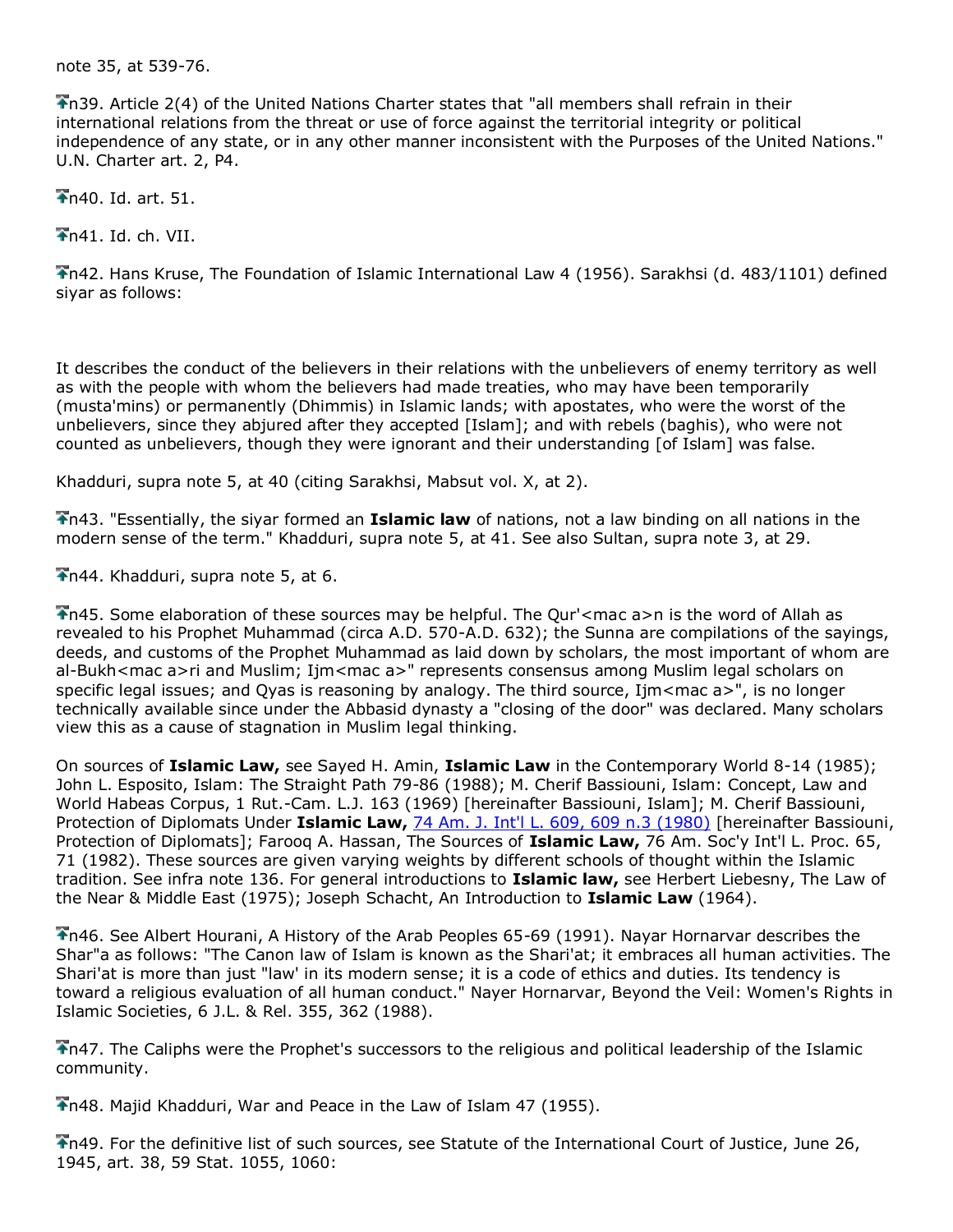The Court ... shall apply: a. international conventions, whether general or particular, establishing rules expressly recognized by the contesting states; b. international custom, as evidence of a general practice accepted as law; c. the general principles of law recognized by civilized nations; d... judicial decisions and the teachings of the most highly qualified publicists of the various nations, as subsidiary means for the determination of rules of law.

n50. Khadduri, supra note 48, at 47-48.

n51. See generally Mir, supra note 3. Mir gives a thorough examination of the varying trends within modern Islamic legal scholarship on the subject of jihad. He characterizes these as neoclassical, modernist, and apologist. Id. at 117. See also Mahmud Maqbal al-Bukra, Mashruyat al-Harb Fi al-Shariat al-Islamiyat, 45 Egyptian Rev. Int'l L. 71, 87-89 (1979).

n52. Clearly, such an interpretation is not always accidental, nor is it without serious consequences. This connection is made clear in the following passage:

The association of Islam with holy war, and of Muslims with the propagation of violence, seems to be endemic to Western awareness of Muslim faith ... When a member of the American military was interviewed on television [during the Gulf War of 1991] and said that if they want to get to their Allah he didn't mind speeding up the process, he was ... expressing an overt lack of reverence for Muslim life and Islamic faith.

Yvonne Haddad, Operation Desert Shield/Desert Storm: The Islamist Perspective, in Beyond the Storm: A Gulf Crisis Reader 248, 256 (Phyllis Bennis & Michel Moushabeck eds., 1991).

n53. See The Hans Wehr Dictionary of Modern Written Arabic 142 (J. Milton Cowan ed., 3d ed. 1976).

n54. Abdullah An-Na"im, Toward an Islamic Reformation 145 (1990) (citing Al-Kaya Al-Harasiy, Akhan Al-Qur'<mac a>n 1:89 (1983)).

n55. Id. See also A. Shahi, The Role of Islam in Contemporary International Relations, in L'Islam Dans Les Relations Internationales 18 (1986).

 $N56.$  Shahi, supra note 55, at 19.

n57. This term is used here as used by Mir to denote the earliest school of Islamic legal interpretation on this point. The classical doctrine makes use of the abrogation principle, under which scholars resolve the inconsistencies in pronouncements on jih<mac a>d by holding that later precepts, which are more permissive in permitting hostilities, abrogate the earlier rules. See Mir, supra note 3, at 114-16.

 $\bigtriangledown$ n58. Three criteria were to be applied in deciding if a territory was to be considered part of d<mac a>r al-harb: 1) the law applied there was apparently nonMuslim; 2) the territory in question bordered Muslimcontrolled lands, creating a likelihood of aggression; and 3) no Muslim or dhimmi (protected person under Muslim law) would be safe in such a country, except through a special agreement. Abdullahi Ahmed An-Na"im, **Islamic Law,** International Relations, and Human Rights: Challenge and Response, 20 Cornell Int'l L.J. 317, 324 n.37, 325 (1987) (citing Abu Zahrah, Nazaria't Al-Harb Fi Al-Islam, 14 Revue Egyptienne Du Droit Int'l 1, 17 (1958)). According to An-Na"im, recognizing the negative consequences of the categorization of d<mac a>r al-harb, Muslim jurists set these stringent guidelines and applied them vigorously in making such a determination. Id. at 324-25. See also Ibrahim Shihata, **Islamic Law** and the World Community, 4 Harv. Int'l L.J. 101, 107 (1962).

n59. An-Na"im, supra note 58, at 323-24. See also Khadduri, supra note 5, at 14-17.

n60. Mir cites the basic formulation of this position from Mawdudi: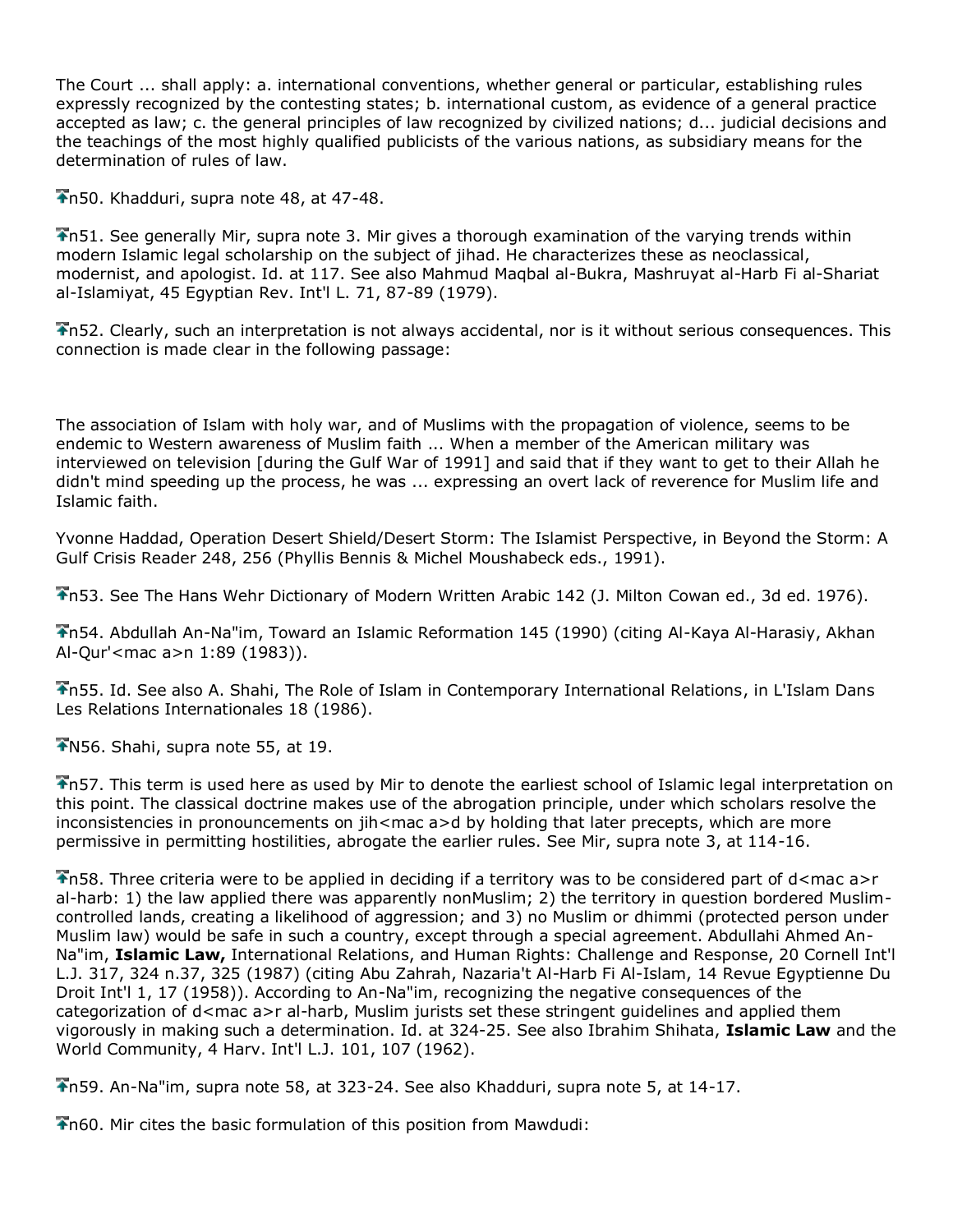So, just as it is incorrect to say that Islam uses the sword to convert people, it is equally wrong to say that the sword has played no part in propagating Islam. The truth lies in between the two, namely, that the call to Islam ... and the sword have both contributed to the propagation of Islam, just as is the case with any other civilization.

Mir, supra note 3, at 118.

n61. Khadduri, supra note 48, at 75. Using the nuances characteristic of a neoclassical argument, Khadduri concedes that a literal interpretation of the jih<mac a>d as a constant violent conflict was not correct.

The jihad did not always mean war, since Islam's objective might be achieved by peaceful as well as violent means. Thus the jihad may be regarded as an intensive religious propaganda which took the form of a continuous process of warfare, psychological and political, no less than strictly military. From a legal viewpoint it meant a permanent state of war between Islam and enemy territory. But this state of war should not be construed as actual hostilities; it was rather equivalent, in Western legal terminology, to non-recognition.

Majid Khadduri, Islam and the Modern Law of Nations, 50 Am. J. Int'l L. 358, 359 (1956) (emphasis added).

n62. Khadduri, supra note 48, at 76-79.

n63. The term scripturaries or ahl al-kit<mac a>b (people of the book) refers primarily to the adherents of the other major monotheistic faiths based on scripture, i.e., Christians and Jews, but also includes peoples of other faiths which possess some type of scripture, such as Zoroastrians and Sabians. Polytheists could not usually obtain dhimmi status, although as a rare exception they might. See id. at 175-77. See also Edmond Rabbath, Pour Une Theorie du Droit International Musulman, 6 Revue Egyptienne de Droit International 1, 20 (1950).

n64. Khadduri, supra note 48, at 80.

n65. Shahi, supra note 55, at 23.

n66. For an overview of the modernists, see Mir, supra note 3, at 119-22.

n67. Id. at 123.

n68. See id. at 119; T. Rahman, Doctrinal Position of Islam Concerning Inter-State and International Relations, in L'Islam Dans Les Relations Internationales, supra note 55, at 118. See also Saed Muhammad Ahmad Banajah, Al-Mabadi' Al-Siyasiyah 13-16 (1985).

n69. K. Ahmad, Islam's Contributions to International Political Thought, in L'Islam Dans Les Relations Internationales, supra note 55, at 64.

 $\blacktriangleright$ n70. The Holy Qur' < mac a>n, 59:23.

n71. The Holy Qur'<mac a>n 7:56. For comment on this verse, see Shahi, supra note 55, at 17.

 $\overline{\bullet}$ n72. The Holy Qur'<mac a>n 109:6.

n73. See, e.g., Hassan, The Concept of State and Law in Islam 204 (1981). See also Mohammed Draz, Le Droit International Public et L'Islam, I Revue Internationale de la Croix Rouge 194, 199 (1952).

n74. See, e.g., An-Na"im, supra note 58, at 322-24. Mir describes this methodology as follows: "No less than the classical jurists, the modernists are concerned with establishing that the Qur'<mac a>n is free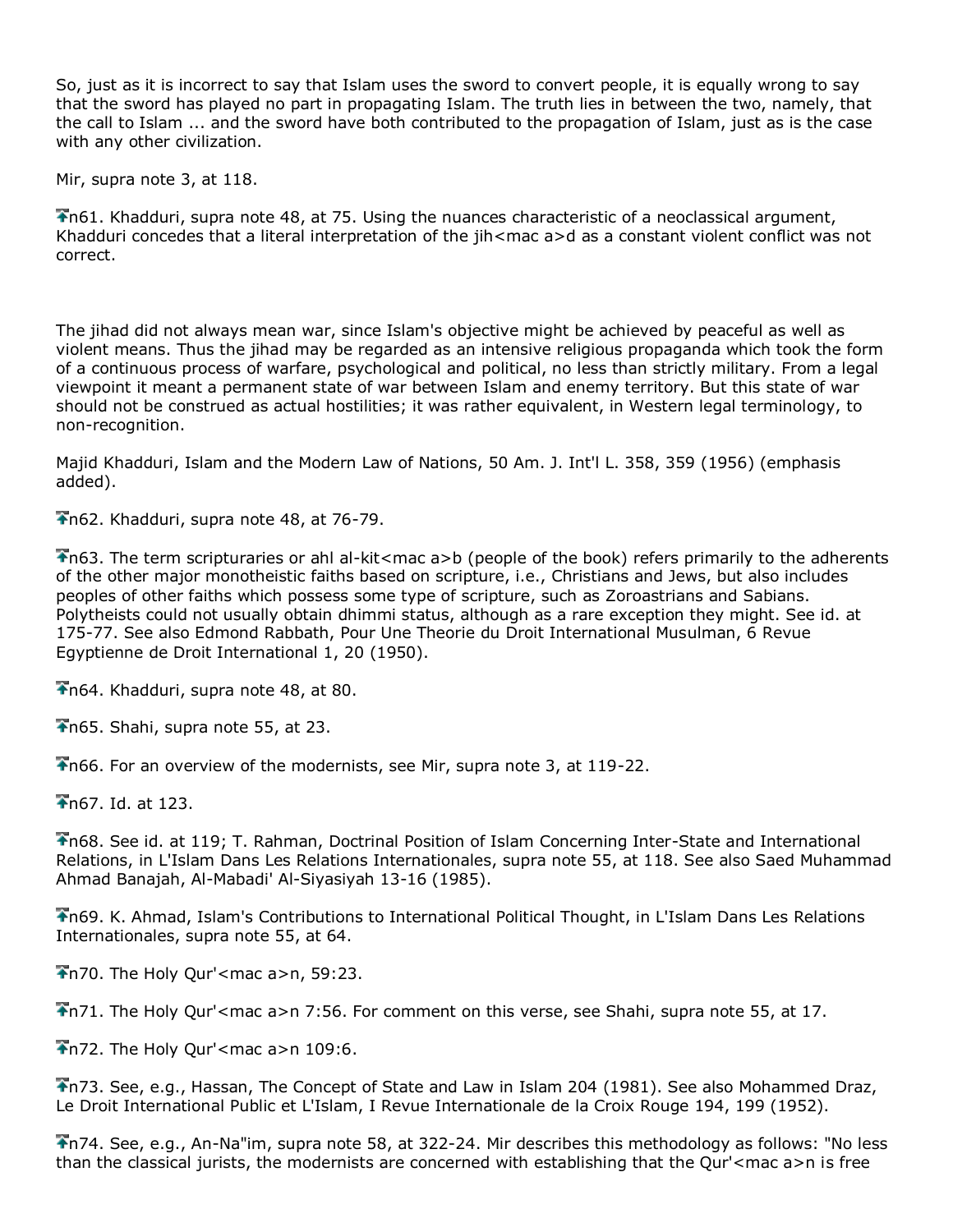from inconsistency. But, unlike the classical writers, who use the principle of abrogation to that end, the modernists invoke the principle of contextualized interpretation of the Qur'<mac a>n." Mir, supra note 3, at 120 (citations omitted).

n75. See Shahi, supra note 55, at 19 (citing Mahdudi and Hamidullah).

n76. Khadduri does recognize the exigencies of State building as a factor in shaping Islamic international law. However, his reading is that the doctrine created thereby represents the law itself. "The classical theory of the **Islamic law** of nations is found neither in the Qur'<mac a>n nor in the Prophet's utterances, although its basic assumptions were derived from these authoritative sources; it was rather the product of Islamic juridical speculation at the height of Islamic power." Khadduri, supra note 5, at 19. For further discussion by Khadduri of the historical development of the **Islamic law** of nations, see Majid Khadduri, The Evolution of Modern Sovereignty and Collective Security in the Middle East, in Major Middle Eastern Problems in International Law 1-3 (Majid Khadduri ed., 1972).

n77. See An-Na"im, supra note 58, at 325.

 $\overline{\text{In78}}$ . Shahi, supra note 55, at 23.

 $\bigtriangledown$ n79. Hassan, supra note 73, at 207.

n80. Kruse, supra note 42, at 6.

 $\overline{1}$ n81. Id. at 15.

n82. See, e.g., Badr, supra note 3, at 57.

n83. Shahi, supra note 55, at 20-21. See also Draz, supra note 73, at 200-01.

n84. Shahi, supra note 55, at 20-22, 24.

n85. Waheed-uz-Zaman, Doctrinal Position of Islam Concerning Inter-State and International Relations, in L'Islam Dans Les Relations Internationales, supra note 55, at 133. On the historical background to the Treaty, see Hourani, supra note 46, at 17-19.

n86. See Kruse, supra note 42, at 17-23; Banajah, supra note 68, at 17-18. Khadduri notes that the third division, d<mac a>r al-sulh (territory of peaceful arrangement) also known as the d<mac a>r alahad (territory of covenants) was created by Shafi"i jurists and not recognized by all schools of Islamic legal thought. See Khadduri, supra note 5, at 12.

n87. The concept of aman forms the basis of diplomatic immunity in **Islamic law.** See Bassiouni, Protection of Diplomats, supra note 45, at 609-10.

n88. This status was legally to be maintained even during time of war when such persons became "enemy aliens." See Louis Massignon, Le Respect de la Personne Humaine en Islam, et la Priorite du Droit d'Asile sur le Devoir de Juste Guerre [The Respect for the Person in Islam and the Priority of Asylum Law in Regards to Just Warfare], 2 Revue Internationale de la Croix Rouge 467 (1952).

n89. Pacta sunt servanda, the recognition of the binding nature of treaties, was clearly recognized in **Islamic law** as it is in contemporary international law. It was first established through the treaty concluded by the Prophet Muhammad with the Jewish tribes of Yathrib-Medina in A.D. 625 and by the subsequent Treaty of Hudaibiya. On this point see Bassiouni, Protection of Diplomats, supra note 45, at 611, 614-15 n.18. See generally Mohammad Talaat al-Ghunaimi, The Muslim Conception of International Law and the Western Approach (1968); Ibn Khaldun, Muqaddimat 126 (1858). Bassiouni cites a hadth of the Prophet Muhammad where he is reported to have said that "the Muslims are bound by their obligations, except an obligation that renders lawful the unlawful, and the unlawful lawful." Bassiouni, Protection of Diplomats, supra note 45, at 165.

n90. See Kruse, supra note 42, at 19-23. See also Draz, supra note 73, at 204-09.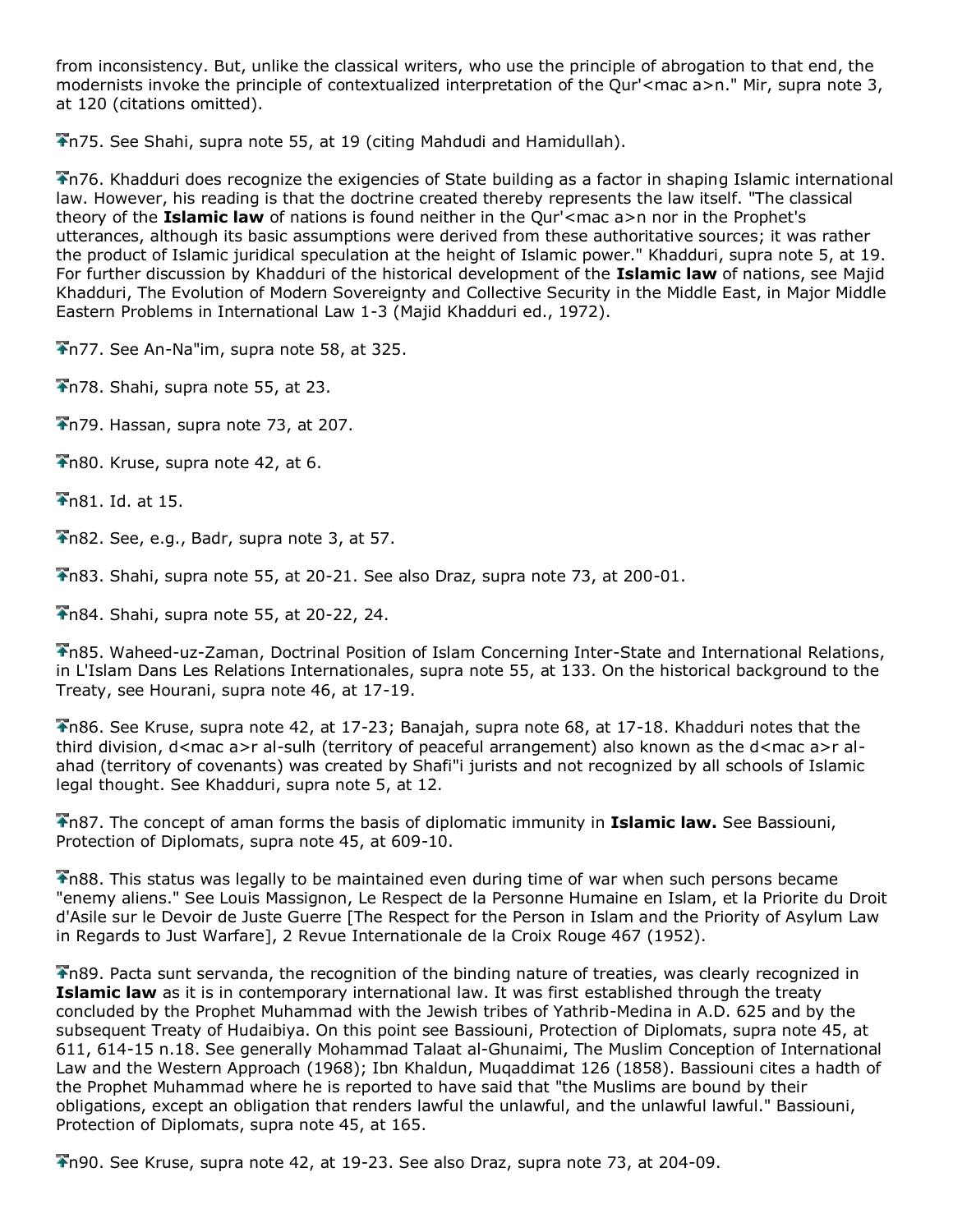$\bigtriangledown$ n91. The arguments of the modernist scholars have failed to convince proponents of other interpretations. See, e.g., An-Na"im's conclusion that "these [modernist] scholars fail, however, to take account of verses of the Our'<mac a>n that suggest aggressive jihad. Sunna and the actual practice of the early Muslims also support the idea of jih<mac a>d as aggressive war." An-Na"im, supra note 58, at 325.

n92. For further discussion of the compatibility of Islamic international law and contemporary international law based on the meaning of jih<mac a>d, see infra notes 189-204 and accompanying text.

n93. Khadduri, supra note 48, at 54.

 $\overline{\text{A}}$ n94. Mir, supra note 3, at 114.

n95. Shahi, supra note 55, at 119. Such a concept is clearly different from the early Christian idea of "just war" in which most practices were legal, with restraints placed only on those parties deemed to be fighting an unjust war. See Draper, supra note 4, at 4.

 $\bigtriangledown$ n96. Yamani, supra note 10, at 191.

**The 14** This is certainly not to argue that fighting "in the name of God" is today an inherently progressive concept, as this justification has been used in recent years by parties ranging from Islamic fundamentalists who murdered Algerian and Egyptian intellectuals, to both sides in the Iran-Iraq war. Thus, Islamic legal constructs have been abused by both Western observers, as well as some leaders and rebels who call themselves "Muslims." See, e.g., Maryam Elahi, The Rights of the Child Under **Islamic Law:** The Prohibition of the Child Soldier, 19 Colum. Hum. Rts. L. Rev. 259, 277-79 (1988) (outlining violations of children's rights on the Iranian side during the Iran-Iraq war, including using children as cannon fodder and mine sweepers); Flora Lewis, The War on Arab Intellectuals N.Y. Times, Sept. 7, 1993, at A15 (lists Algerian and Egyptian intellectuals assassinated in the last several years by Muslim fundamentalists). This reality further demonstrates the importance of promoting awareness of Islamic humanitarian precepts.

The point here is to underline this process as a historically positive development, one which involved making combat subject to the precepts of religion and thus to the rule of law. On the historical and progressive role of the codification of **Islamic law** in the context of the seventh century, see Sultan, supra note 3, at 30.

n98. An-Na"im, supra note 58, at 326. Furthermore, the protections found in the rules extended to nonMuslims as well as Muslims. Such a view is preferable to that found in the later Christian Code of Chivalry, under which opponents had to meet "standards" of class, race, and religion to merit protection. Draper has argued, for example, that in the views of the Crusaders, chivalry did not apply during the Crusades because they were fought "against people who were neither noble nor Christian." Draper, supra note 4, at 18.

n99. Uz-Zaman, supra note 85, at 131.

n100. In light of this element of Islamic humanitarian precepts, it is interesting to note that Draper cites as "the seminal contribution of Grotius to the law of war ... [the] enunciat[ion of] the doctrine that the "justness' or otherwise of the cause for which one or other belligerent had resorted to war was irrelevant to the duty of observing the rules of warfare by those belligerents." Draper, supra note 6, at 67. As outlined by Islamic legal scholars, the Islamic humanitarian precepts were supposed to be applied "whenever fighting was in progress." See Khadduri, supra note 5, at 13. Thus, Grotius' concept is at least foreshadowed by Islamic teaching, if not predated by it. This observation supports a theory forwarded by Farooq Hassan that the principles of State conduct which Grotius believed should be followed in warfare were inspired by the teachings of Islamic civilization. See Hassan, supra note 45, at 74; infra notes 187- 94 and accompanying text.

 $\bigtriangledown$ n101. Kruse, supra note 42, at 17.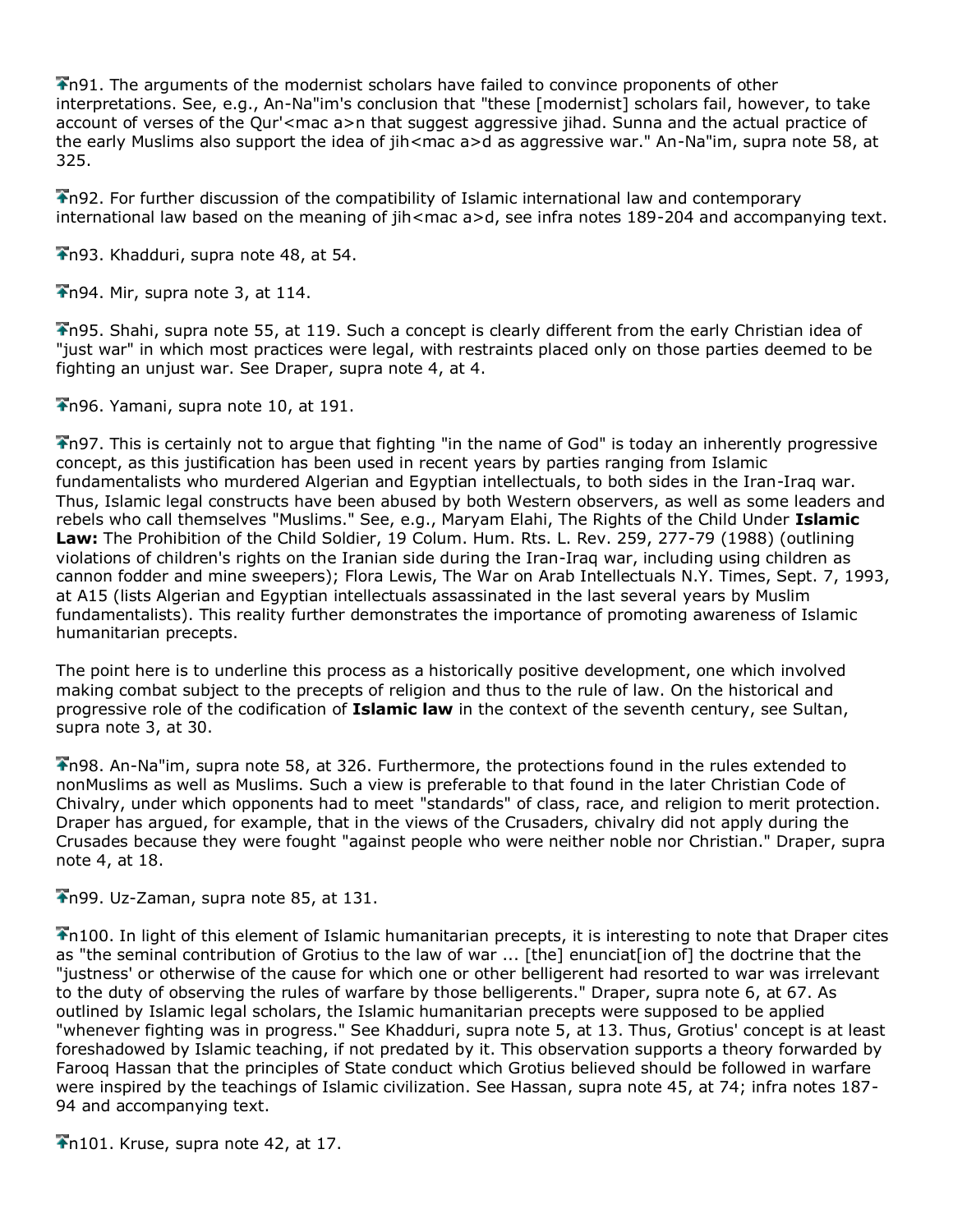$\bigtriangledown$ n102. Ahmad, supra note 69, at 64.

n103. Muhammad Umar Chapra, Objectives of the Islamic Economic Order, in Islam: Its Meaning and Message 173, 194 (Kurshid Ahmad ed., 1976).

n104. Id. (citing The Holy Qur'<mac a>n 2:205).

n105. Id. See infra notes 126, 127, 132 and accompanying text.

 $\bigtriangledown$ n106. The Holy Qur' < mac a > n 2:190.

Th107. See Sultan, supra note 3, at 33.

 $\overline{\bullet}$ n108. Draz, supra note 73, at 201-02.

n109. In contemporary **international humanitarian law,** the environment is only now beginning to receive serious consideration as a special category in need of protection in the wake of the Gulf War of 1991. See, e.g., Bernard H. Oxman, Environmental Warfare, 22 Ocean Dev. & Int'l L. 433 (1991) (reviewing international protection of the environment in light of the Gulf War); Rex J. Zedalis, Burning of the Kuwaiti Oilfields and the Laws of War, 24 Vand. J. Transnat'l L. 711 (1991) (discussing the legality of Iraq's burning of Kuwaiti oil fields). On earlier international provisions protecting the environment in time of war, see Kalshoven, supra note 7, at 96.

 $\bigtriangledown$ n110. Khadduri, supra note 5, at 6.

n111. For information on names and dates in Islamic history, see Leyden, The Encyclopedia of Islam (1934).

n112. Muhammad Hamidullah, The Muslim Conduct of State 313 (1953).

n113. A. Rahman I Doi, Non-Muslims Under Shari'ah 94-95 (1983) (citing Sahih Muslim 2:32).

 $\overline{\bullet}$ n114. Hassan, supra note 73, at 203.

n115. Rudolf Peters, Islam and Colonialism 20 (1979).

The 116. Khadduri, supra note 48, at 106.

n117. Yamani, supra note 10, at 201. On the origin of Shi ism, see infra note 131. For an overview of the major schools of Islamic legal thought, see infra note 136.

 $\bigstar$ n118. Id.

n119. Ruses of war are specifically not prohibited by contemporary international law. Permissible acts are defined in article 37 as those "which are intended to mislead an adversary or to induce him to act recklessly but which infringe no rule of international law applicable in armed conflict ...." Additional Protocol I, supra note 14, art. 37, 16 I.L.M. at 1409. Such tactics are distinguished from those tactics which are considered perfidious and are prohibited. Id.

n120. As noted above, Pacta sunt servanda was a clearly established and respected principle of the **Islamic law** of nations. See supra note 89.

 $\frac{1}{2}$ n121. The Holy Our' < mac a>n 16:91.

n122. Umar ibn al-Khattab was nominated Caliph in A.D. 634.

 $\overline{\bullet}$ n123. Yamani, supra note 10, at 202.

n124. See Additional Protocol 1, supra note 14, art. 37, 16 I.L.M. at 1409.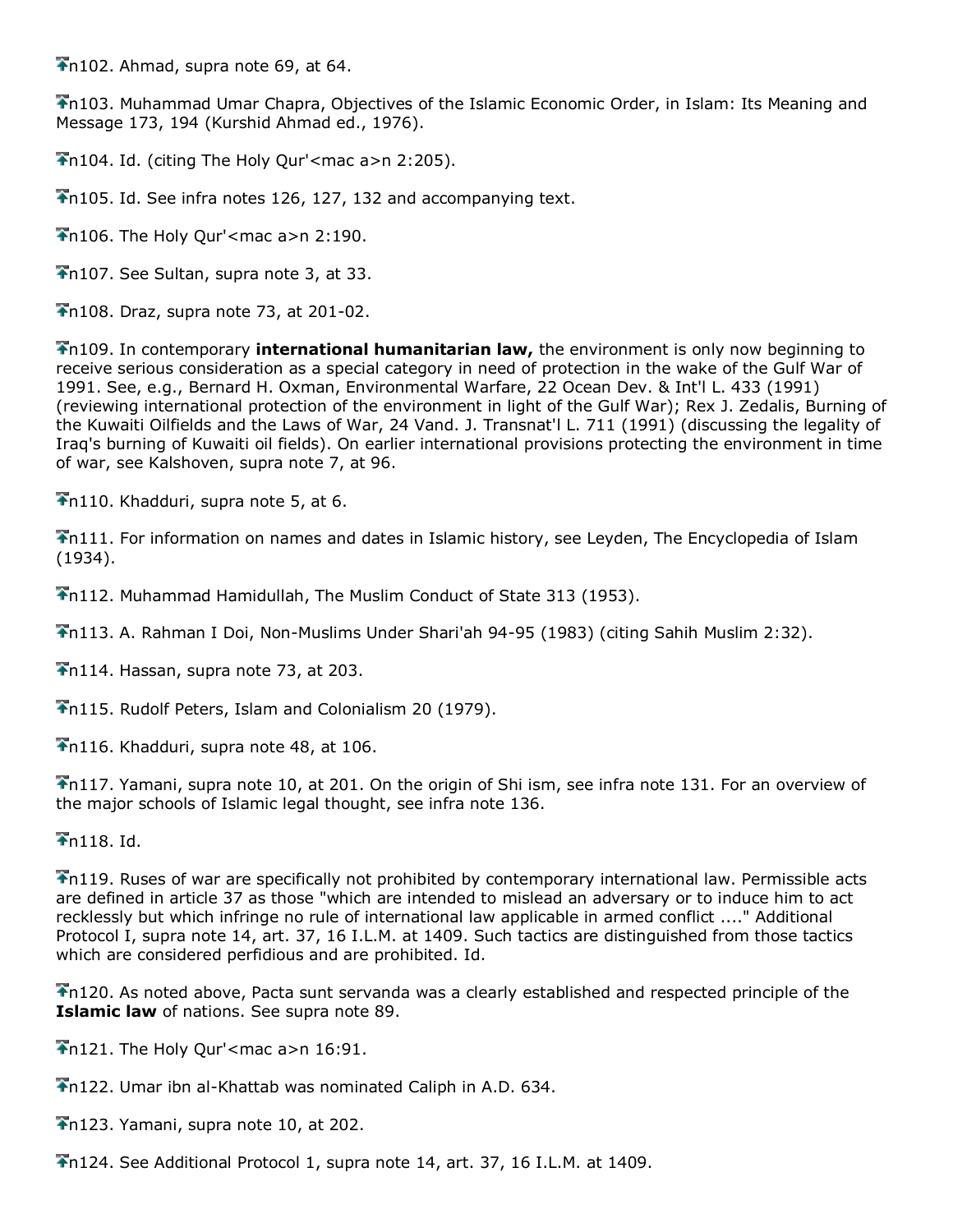$\sum_{i=1}^{n}$  Abu Bakr was elected Caliph in A.D. 632 after the death of the Prophet Muhammad. He was very close to the Prophet, who had been married to his daughter Aisha.

n126. See Khadduri, supra note 48, at 102.

 $\overline{\bullet}$ n127. Doi, supra note 113, at 95.

n128. Hamidullah, supra note 112, at 316.

 $\bigtriangledown$ n129. Yamani, supra note 10, at 198.

n130. Id. Khalid ibn al-Wald and "Amr ibn al-"As lived at the same time as the Prophet and converted to Islam while the Prophet was in Medina. They were among the most successful military commanders in early Islamic history.

n131. "Ali ibn Abu Talib, cousin of the Prophet Muhammad, was the last orthodox Caliph picked in A.D. 656. He was challenged and his reign led to internal troubles, including a civil war and a bizarre arbitration which brought an end to his Caliphate in A.D. 658. The Muslim world was thereafter divided into Sunnis (those who accepted the results of the arbitrations and nomination of Mu'awiyah as Caliph) and Shi ites (those who were unconditional supporters of "Ali). The civil war brought the Banu Hashim clan of the Quraish tribe into a military conflict with the rival clan of Bani Umayya. See Hourani, supra note 46, at 25- 26.

 $\bigstar$ n132. Yamani, supra note 10, at 195.

 $\bigtriangledown$ n133. Doi, supra note 113, at 95.

 $\bigtriangledown$ n134. The Holy Qur' < mac a > n 4:90.

n135. For example, article 40 of Additional Protocol I states that "it is prohibited to order that there shall be no survivors, to threaten an adversary therewith or to conduct hostilities on this basis." Additional Protocol I, supra note 14, art. 40, 16 I.L.M. at 1409. Furthermore, in **international humanitarian law,** surrender places a person hors de combat. Id. art. 41(2)(b), 16 I.L.M. at 1410.

n136. There are four primary legal schools which dominate Islamic jurisprudence. They are named after Im<mac a>m Shafi (d. A.H. 204/A.D. 820), Malik ibn Anas (d. A.H. 179/A.D. 795), Abu Hanifa (d. A.H. 15O/A.D. 767), and Ahmad ibn Hanbal (d. A.D. 855). The Hanifi school is the oldest, the most liberal, and that with the most followers in the contemporary Muslim world. This school stresses the making of law via qiyas or analogies to resolve issues not specifically addressed by a norm in the other three major sources of fiqh. The M<mac a>liki school relies most heavily on sources other than qiyas, though it does not reject this method outright. In this school, the importance of ijm<mac a>" (lawmaking via consensus among legal scholars) is stressed. The Shafi"i school is exemplified by the great work of its namesake, Risala, whose methodology involves the use of science or usul to lay down the methods of juristic reasoning, while keeping an eclectic approach to traditional doctrines. The fourth or Hanbali school was strictly guided by hadth and thus stands as the most traditional view of **Islamic law.** See Hassan, supra note 45, at 69- 70.

n137. Yamani, supra note 10, at 198.

 $\overline{\bullet}$ n138. Khadduri, supra note 48, at 104.

 $\overline{\bullet}$ n139. Shahi, supra note 55, at 27.

n140. Yamani, supra note 10, at 199.

n141. The Battle of Hunayn was fought in A.H. 8/A.D. 630 after the conquest of Mecca.

n142. Khadduri, supra note 48, at 104.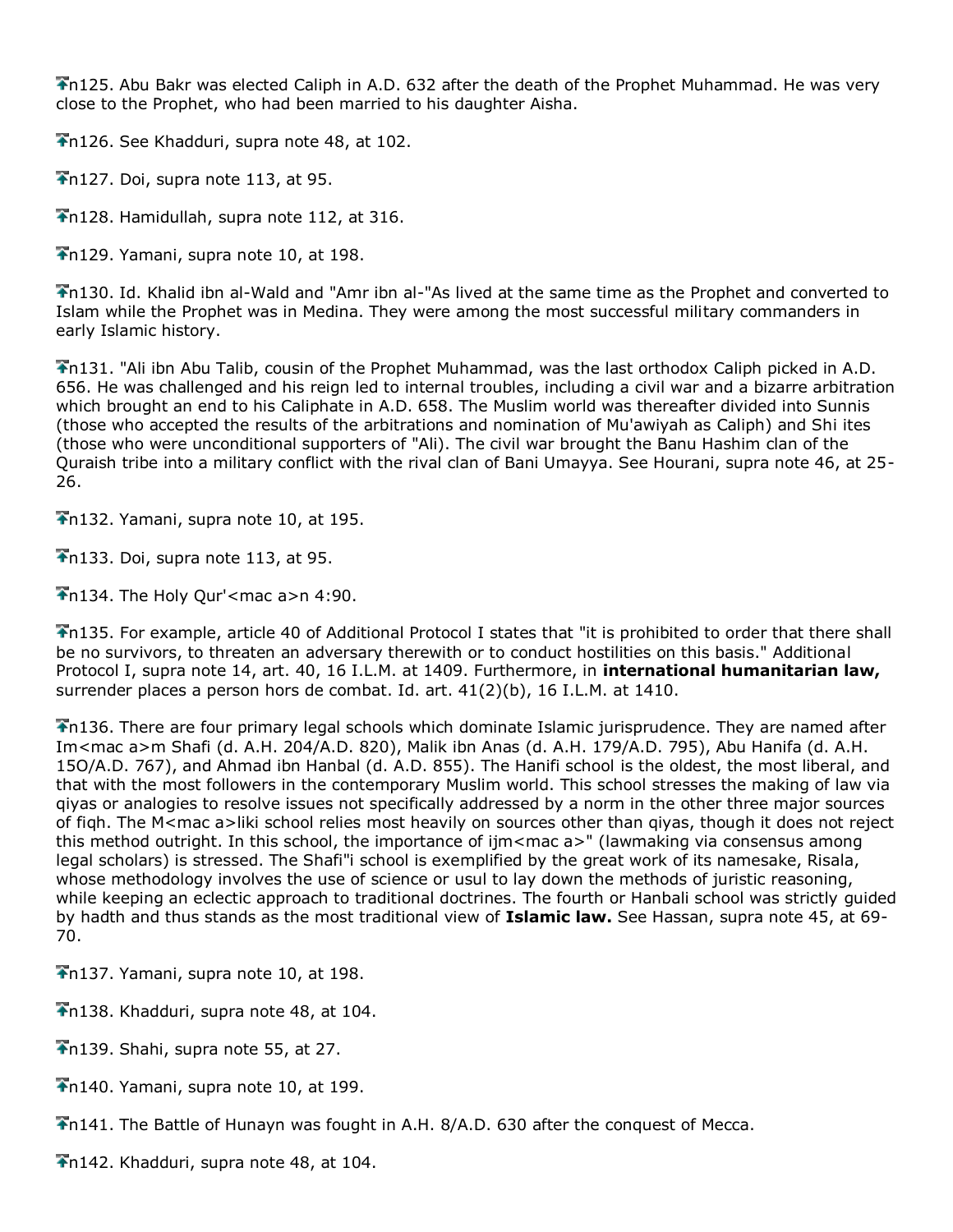n143. Mecca was occupied by the forces of the Prophet Muhammad in A.D. 630. Shahi, supra note 55, at 21. The concept of forgiveness here is meant to be an extension of the ideal of peacetime human relations in Islam. The Muslim legal scholar Faruki writes of the Islamic ideal that "the commands of God are allembracing and take into account the need for active sympathy with the problems of other human beings and indeed of all living things, in due proportions." Kemal A. Faruki, Islamic Jurisprudence 17 (1962).

 $\bigtriangledown$ n144. See supra notes 74-81 and accompanying text.

n145. Khadduri, supra note 48, at 103.

 $\overline{\bullet}$ n146. Id.

Th147. The Kh<mac a>rijis were one of the earliest sects of Islam. They undertook a number of military conquests. See Khadduri, supra note 48, at 104, n.5.

n148. Khadduri, supra note 48, at 103-04. See also Draz, supra note 73, at 201.

n149. Yamani, supra note 10, at 199-200.

n150. Khadduri, supra note 48, at 104.

 $\overline{\bullet}$ n151. See, e.g., Rabbath, supra note 63, at 17.

n152. Khadduri, supra note 48, at 105-06.

n153. See supra notes 111-17 and accompanying text.

n154. Yamani, supra note 10, at 199.

 $\bigstar$ n155. Id.

n156. Yamani notes that "when Malik was asked whether or not Muslims should kill enemy women and children who stand on the ramparts and throw stones at the Muslims and cause confusion in their ranks, he answered, "The Prophet has forbidden the slaying of women and children.' " Id. at 207.

 $\overline{\bullet}$ n157. Id. at 207.

 $\bigtriangledown$ n158. Draz, supra note 73, at 202.

 $\overline{1}$ n159. See, e.g., Geneva I, supra note 13, art. 13(2)(b), [6 U.S.T. at 3124,](http://www.lexis.com/research/buttonTFLink?_m=1b4c68542c8bcfbd131f10c2c8299360&_xfercite=%3ccite%20cc%3d%22USA%22%3e%3c%21%5bCDATA%5b15%20Mich.%20J.%20Int%27l%20L.%20605%5d%5d%3e%3c%2fcite%3e&_butType=3&_butStat=2&_butNum=284&_butInline=1&_butinfo=%3ccite%20cc%3d%22USA%22%3e%3c%21%5bCDATA%5b6%20U.S.T.%203114%2cat%203124%5d%5d%3e%3c%2fcite%3e&_fmtstr=FULL&docnum=1&_startdoc=1&wchp=dGLbVzz-zSkAA&_md5=ce9a1ad45f1f5943fef1202946550128) 75 U.N.T.S. at 40, which mandates that the convention's protections apply only to those "having a fixed distinctive sign recognizable at a distance ...." See also Geneva III, supra note 13, art. 4(2)(b), [6 U.S.T. at](http://www.lexis.com/research/buttonTFLink?_m=1b4c68542c8bcfbd131f10c2c8299360&_xfercite=%3ccite%20cc%3d%22USA%22%3e%3c%21%5bCDATA%5b15%20Mich.%20J.%20Int%27l%20L.%20605%5d%5d%3e%3c%2fcite%3e&_butType=3&_butStat=2&_butNum=285&_butInline=1&_butinfo=%3ccite%20cc%3d%22USA%22%3e%3c%21%5bCDATA%5b6%20U.S.T.%203316%2cat%203320%5d%5d%3e%3c%2fcite%3e&_fmtstr=FULL&docnum=1&_startdoc=1&wchp=dGLbVzz-zSkAA&_md5=00c51e166de93a7945a977cfa9596b0c) 3320, 75 U.N.T.S. at 138, which grants P.O.W. status based, in part, on the prisoner having a fixed distinctive sign recognizable at a distance. In an attempt to afford more protection in situations of guerrilla warfare, this concept has been somewhat altered. See Additional Protocol I, supra note 14, art. 44(3), 16 I.L.M. at 1410. However, this protocol stresses that combatants should always attempt to distinguish themselves from the civilian population, reiterating that it is not intended to change the "generally accepted practice of States with respect to the wearing of the uniform by combatants assigned to the regular, uniformed armed units of a Party to the conflict." Id. art. 44(7), 16 I.L.M. at 1411.

n160. This battle has a special significance in Muslim history. Attacked by the Meccans and their allies, the Muslims succeeded in routing the enemy, despite the latter's numerical superiority.

n161. Yamani, supra note 10, at 199.

n162. See supra text accompanying notes 21-24.

n163. Rahman, supra note 68, at 128. Deportation from occupied territory is absolutely forbidden under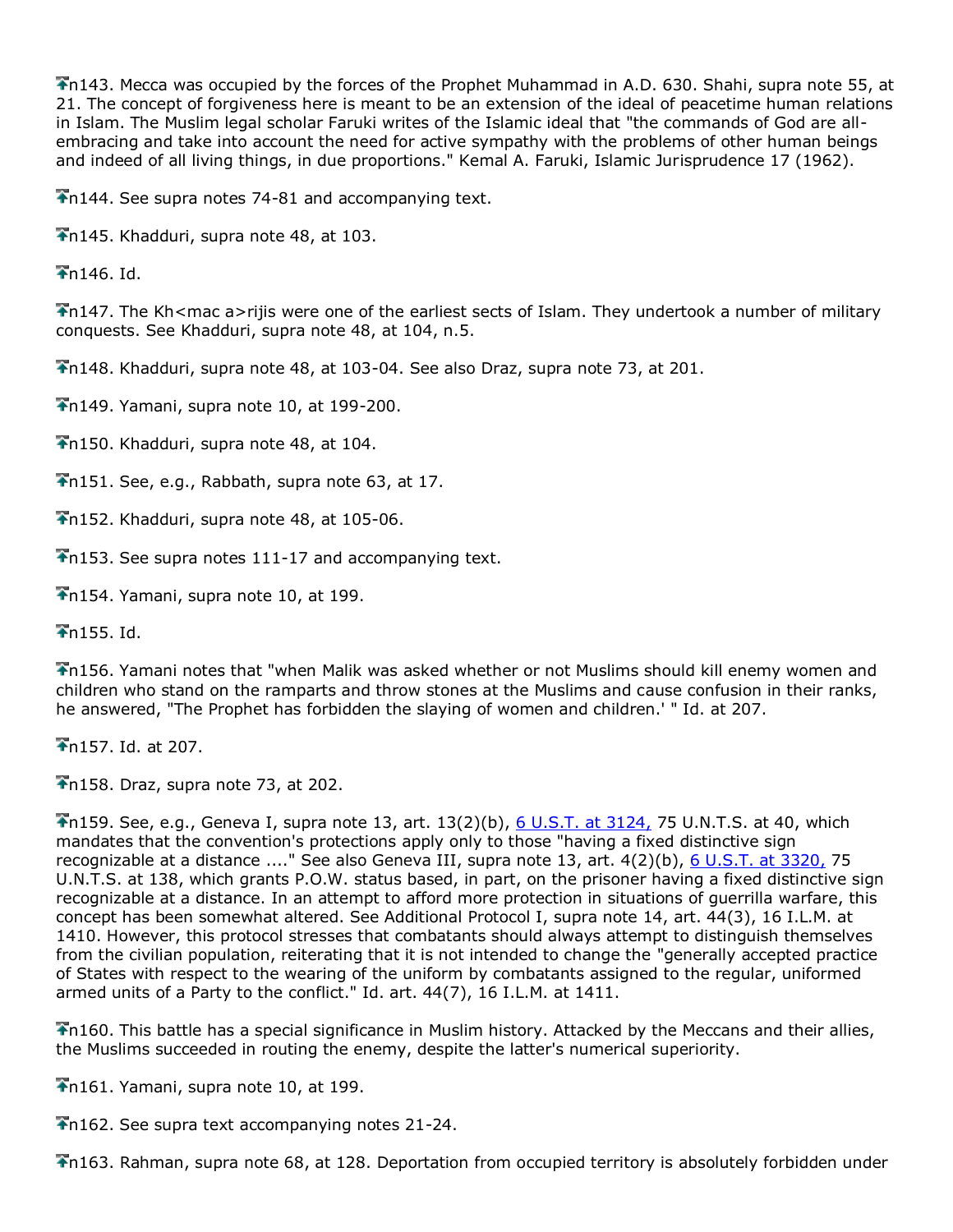contemporary law. See supra text accompanying note 24.

 $\overline{\bullet}$ n164. Rahman, supra note 68, at 128.

n165. Such corporal punishment of a civilian in occupied territory is analogous to behavior prohibited today under the Fourth Geneva Convention. See supra text accompanying notes 21-24.

n166. Muhammad Qutb, Islam and the Crisis of the Modern World, in Islam: Its Meaning and Message, supra note 103, at 258.

 $\Gamma$ n167. Yamani, supra note 10, at 205 (citing The Holy Our' < mac a>n 53:38).

**Th** 168. Id. at 203.

n169. Khadduri, supra note 48, at 119.

n170. See Rahman, supra note 68, at 128. One must remember, as Massignon notes, that Islam preceded Christianity in legal attempts to restore the human rights of slaves. Massignon, supra note 88, at 453.

n171. Khadduri, supra note 48, at 119.

n172. See Rabbath, supra note 63, at 17. On this point, it is instructive to remember the poor treatment of Muslim captives by Christian crusaders discussed infra at note 207.

n173. Doi, supra note 113, at 96. See Anwar A. Qadri, Islamic Jurisprudence in the Modern World 278- 79 (2d ed. 1973).

 $\bigtriangledown$ n174. Doi, supra note 113, at 95.

n175. Yamani, supra note 10, at 213-14. The Prophet is reported to have said to fighters: "Recommend to one another that prisoners be well treated." Yamani cites examples of Muslims feeding their captives with the best food available after the Battle of Badr. Salah al-Din al-Ayyubi, commander of the Muslim forces which repelled the crusaders, also reportedly freed large numbers of Christian crusaders because he did not have enough provisions to feed them. Id. at 214.

The 176. Yamani, supra note 10, at 210.

n177. On P.O.W. visitation by the ICRC, see David P. Forsythe, Humanitarian Politics: The International Committee of the Red Cross 132-67 (1977).

 $\bigtriangledown$ n178. The Holy Our' < mac a>n 47:4.

 $\bigcap$  179. The Holy Qur'<mac a>n 47:4; Mir, supra note 3, at 121.

n180. "Although, on the whole, the Qur'<mac a>n seems to be disinclined to allow enslavement, the very fact that it did not categorically prohibit it left the matter to be decided situationally: if the enemy enslaves Muslim prisoners, Muslims might enslave enemy prisoners; otherwise not." Mir, supra note 3, at 121. While this evidence that Muslims practiced slavery under such circumstances may seem to contradict the nonreciprocal philosophy of Islamic humanitarian law discussed above, the practice may be distinguished from the other examples discussed on the basis that it is not clearly prohibited by the Qur'<mac a>n.

n181. Khadduri, supra note 48, at 127. The term "im<mac a>m" is defined variously as the head of State, the leader in prayer, or the head of a school of **Islamic law.** Majid Khadduri, The Islamic Conception of Justice 241 (1984).

 $\bigstar$ n182. Mir, supra note 3, at 121.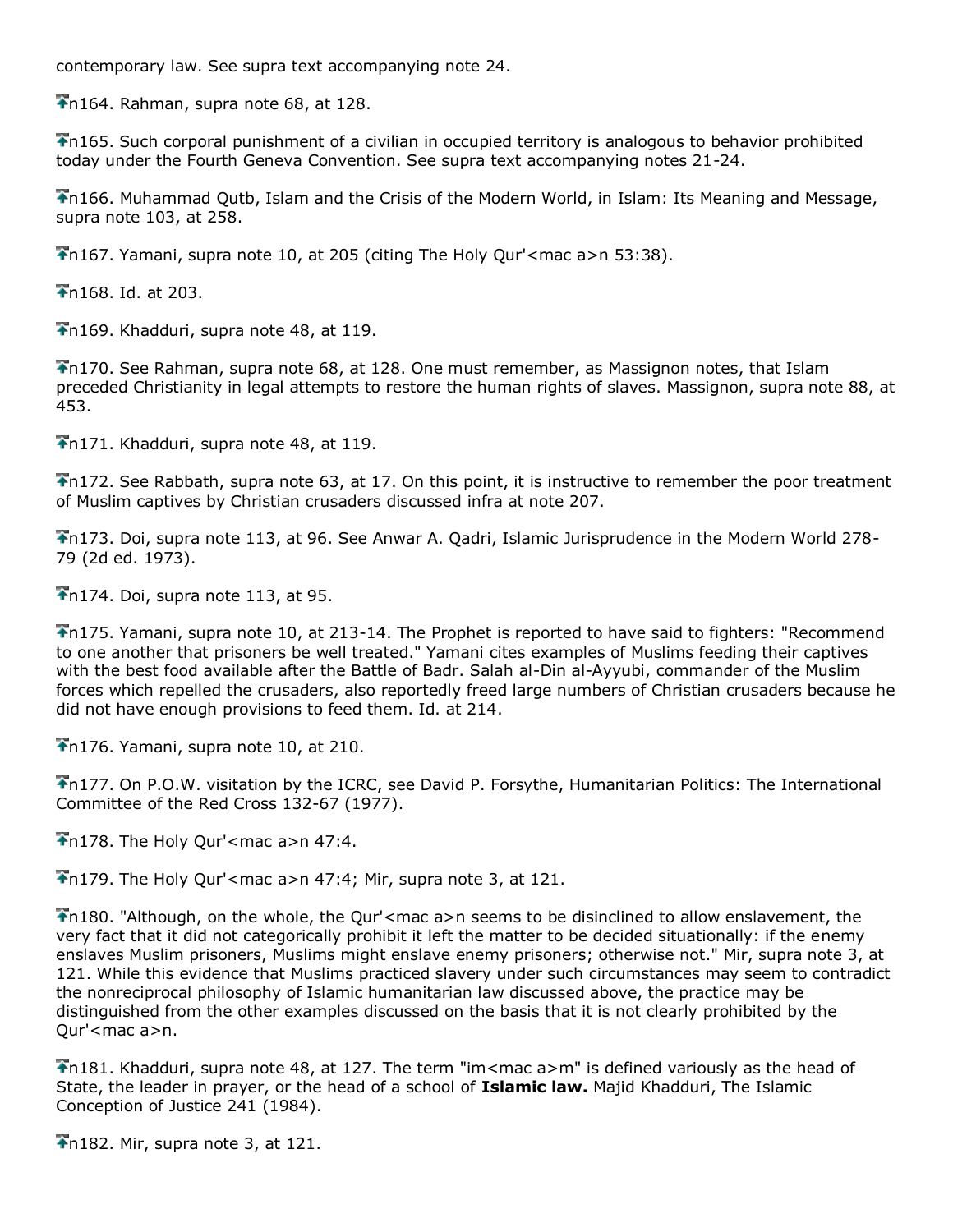n183. Khadduri, supra note 48, at 131.

 $\overline{\text{In}}184$ . Doi, supra note 113, at 95.

n185. Id. at 96 (citing Sahih al-Bukh<mac a>ri, ch. 40:7).

n186. Id. at 96.

 $\bigstar$ n187. Id.

n188. Yamani, supra note 10, at 213. On modern prosecution of war criminals, see Igor Blishchenko, Responsibility in Breaches of **International Humanitarian Law,** in The International Dimensions of Humanitarian Law, supra note 3, at 283.

n189. See supra notes 7-41 and accompanying text. For an interpretation of the impact of Islamic doctrine in the contemporary world, see James Piscatori, Islam in a World of Nation-States (1986).

 $\bigtriangledown$ n190. See supra notes 51-92 and accompanying text.

 $\bigtriangledown$ n191. Draz, supra note 73, at 197.

 $\bigtriangledown$ n192. An-Na"m, supra note 54, at 151.

 $\bigtriangledown$ n193. An-Na"m, supra note 58, at 327.

n194. Id. at 327 n. 59. Furthermore, when Muslim countries have signed onto treaties which they believe to contradict the Shar"a, they have usually made reservations to that effect. See, for example, reservations made by Egypt and Iraq when ratifying the Convention on the Elimination of All Forms of Discrimination Against Women, which were made specifically with regard to possible conflict with the Shar"a. Convention on Elimination of All Forms of Discrimination Against Women, U.N. GAOR, 34th sess., 107th plen. mtg., U.N. Doc. A/RES/34/180 (1980), reprinted in 19 I.L.M. 33 (1980). This issue is discussed in Theodor Meron, Human Rights Law Making in the United Nations 77-79 (1986). Thus, if no reservations were made to the U.N. Charter, as is the case, it is possible to presume that Muslim nations believed the two sets of obligations, those under **Islamic law** and those under the U.N. Charter, did not contravene one another in significant ways.

n195. Mir's conclusion is that "on the modernist interpretation, the Islamic prescriptions concering [sic] war and peace would seem to have not a few points of contact, or even agreement, with modern international law." Mir, supra note 3, at 121-22 (citations omitted).

n196. "Rien ne semble s'opposer a ce qu'elles se conforment aux lois internationales modernes." Mir, supra note 3, at 12 (translated by author).

n197. Khadduri, supra note 48, at 141.

 $\overline{\bullet}$ n198. Mir, supra note 3, at 123.

n199. This is clearly superior to the track record of Western law which routinely allowed military despoliation until the early 1900s. On the emerging norm of the environment as a protected category in time of war, see supra, text accompanying note 109.

n200. See Yamani, supra note 10, at 215.

n201. Hamed Sultan takes the same position arguing that in the Islamic conception there are no distinctions made between internal and external conflicts with regard to rules governing the conduct of hostilities. Sultan, supra note 3, at 32. This contrasts with the vast disparity present in modern law, as discussed above. See supra text accompanying notes 25-35.

n202. Note, for example, the mass expulsion and forced conversion of Muslims and Jews from Spain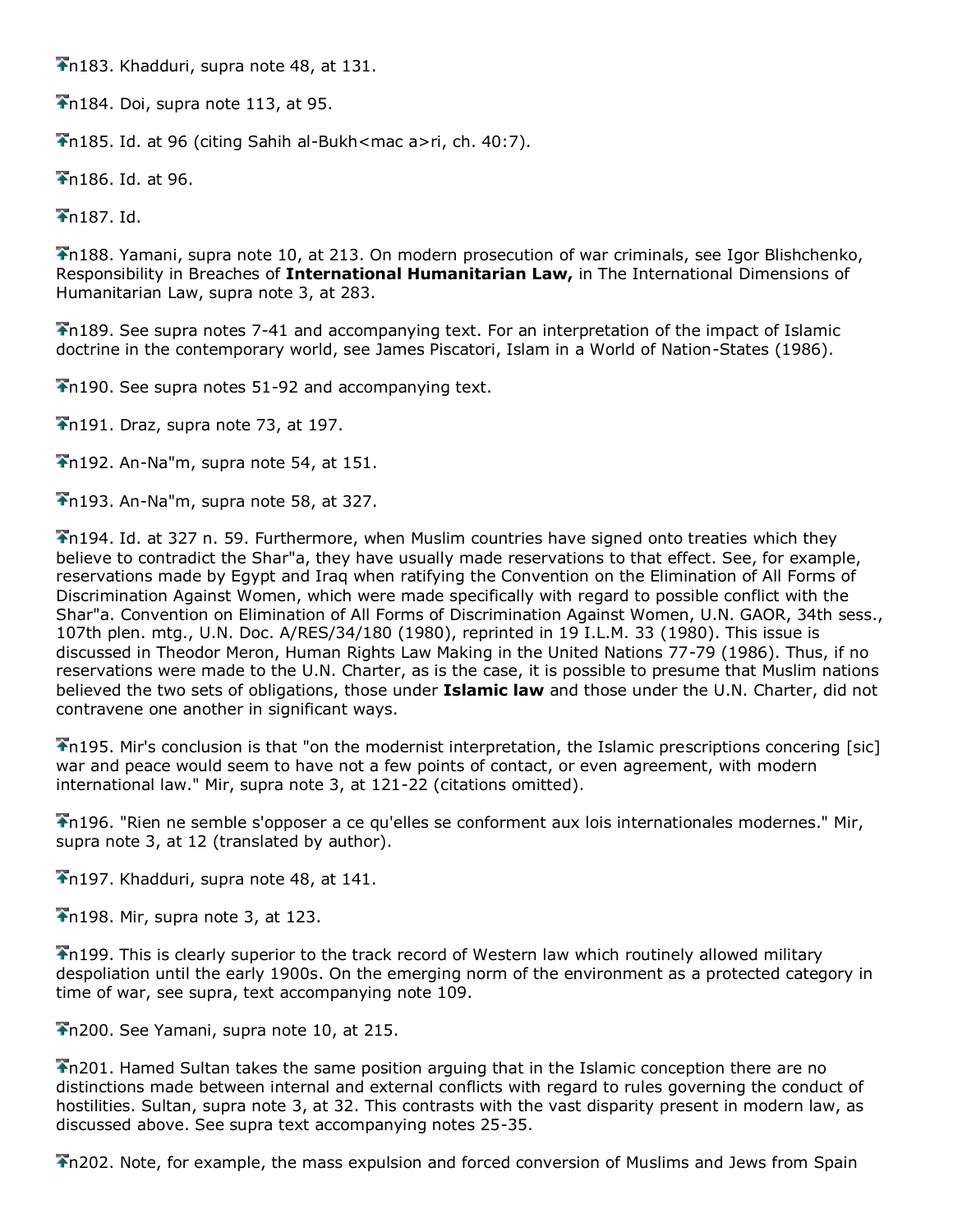after the Reconquista, despite a promise not to take punitive action against the conquered people. See Hourani, supra note 46, at 85. On the misery inflicted on civilians by the Crusaders, see id. at 85-86; Amin Maalouf, The Crusades Through Arab Eyes (1984). Draper describes the massacre in Jerusalem of both Jews and Muslims who had sought refuge, in their holy places, from the Crusaders. See Draper, supra note 4, at 11.

n203. See Elahi, supra note 97, at 278 (detailing grisly practices during the Iran-Iraq war by the Iranian regime which employed children as "soldiers," sometimes sending them unarmed to detect minefields at the frontlines. Though this is clearly prohibited by **Islamic law,** a fatwa, issued by the Ayatollah Khomeini was used to justify the practice). On the Iran-Iraq war, see Dilip Hiro, The Longest War (1991). Iraq is also reported to have used chemical weapons and committed numerous other violations of humanitarian law during the bloody conflict. See Flora Lewis, Victory for the Weary, N.Y. Times, July 31, 1988, at E25.

n204. When considering this issue, it is vital to stress that Islamic humanitarian law is not the only body of law which is sometimes manipulated to cover egregious violations. For example, while the United States claimed that the Gulf War was a vindication of international law, facts on the ground told a different story, showing what the U.N. Assistant-Secretary General himself found to be "near-apocalyptic" conditions. See, e.g., Report to the Secretary General on Humanitarian Needs in Kuwait and Iraq in the Immediate Post-Crisis Environment by a Mission to the Area Led by Mr. Martti Ahtisaari, Under-Secretary General for Administration and Management, U.N. SCOR, U.N. Doc. s/22366 (1991) (reporting "near apocalyptic" conditions in post-war Iraq); Chris af Jochnick & Roger Normand, The Legitimation of Violence: A Critical History of the Laws of War, 35 Harv. Int'l L.J (forthcoming Winter 1994) (outlines that, while widely touted as a triumph of international law, the war and sanctions against Iraq produced catastrophic results for civilians); Ramsey Clark, The Fire This Time: U.S. War Crimes in the Gulf (1992); Eric Hoskins, Making the Desert Glow: U.S. Uranium Shells Used in the Gulf War May Be Killing Iraqi Children, N.Y. Times, Jan. 21, 1993, at A25; Burns Weston, Security Council Resolution 678 and Persian Gulf Decision-Making: Precarious Legitimacy, [85 Am. J. Int'l L. 516 \(1991\)](http://www.lexis.com/research/buttonTFLink?_m=1b4c68542c8bcfbd131f10c2c8299360&_xfercite=%3ccite%20cc%3d%22USA%22%3e%3c%21%5bCDATA%5b15%20Mich.%20J.%20Int%27l%20L.%20605%5d%5d%3e%3c%2fcite%3e&_butType=3&_butStat=2&_butNum=289&_butInline=1&_butinfo=%3ccite%20cc%3d%22USA%22%3e%3c%21%5bCDATA%5b85%20A.J.I.L.%20516%5d%5d%3e%3c%2fcite%3e&_fmtstr=FULL&docnum=1&_startdoc=1&wchp=dGLbVzz-zSkAA&_md5=07c9ee975f15588b5f8246149197ef6a) (questioning the minor U.N. oversight of U.N. sponsored military actions taken during the Gulf War); Louise Cainkar, The Gulf War, Sanctions and the Lives of Iraqi Women, Arab Stud. Q., Spring 1993, at 15 (recounting the difficult health and sanitation conditions facing Iraqi women due to the Gulf War and U.N. Sanctions); Harvard Study Team, Public Health in Iraq After the Gulf War (May 1991).

n205. While Shaybani wrote in the 8th century A.D., Grotius' scholarship dates from the early 17th century. On Grotius, see Shaw, supra note 35, at 22-23. On Shaybani, see infra text accompanying note 208.

 $\overline{\bullet}$ n206. Kruse, supra note 42, at 17.

n207. Consider, for example, the following account of the fall of Jerusalem to the Crusaders on July 15, A.D. 1099 (A.H. 492):

The exiles still trembled when they spoke of the fall of the city: they stared into space as though they could still see the fair-haired and heavily armoured warriors spilling through the streets, swords in hand, slaughtering men, women, and children, plundering houses, sacking mosques.

Two days later, when the killing stopped, not a single Muslim was left alive within the city walls. Some had taken advantage of the chaos to slip away, escaping through gates battered down by the attackers. Thousands of others lay in pools of blood on the door-steps of their homes or alongside the mosques. Among them were many imams, ulama, and Sufi ascetics who had forsaken their countries of origin for a life of pious retreat in these holy places. The last survivors were forced to perform the worst tasks: to heave the bodies of their own relatives, to dump them in vacant, unmarked lots, and then to set them alight, before being themselves massacred or sold into slavery.

Maalouf, supra note 202, at xiv. Such an account is corroborated by Draper, supra note 4, at 11.

n208. Hassan questions this distinction, citing the Muslim scholar al-Shaybani's (d. A.H. 189/A.D. 804) monumental work al-Siyar al-Kabir. This work, which codified the **Islamic law** of nations and was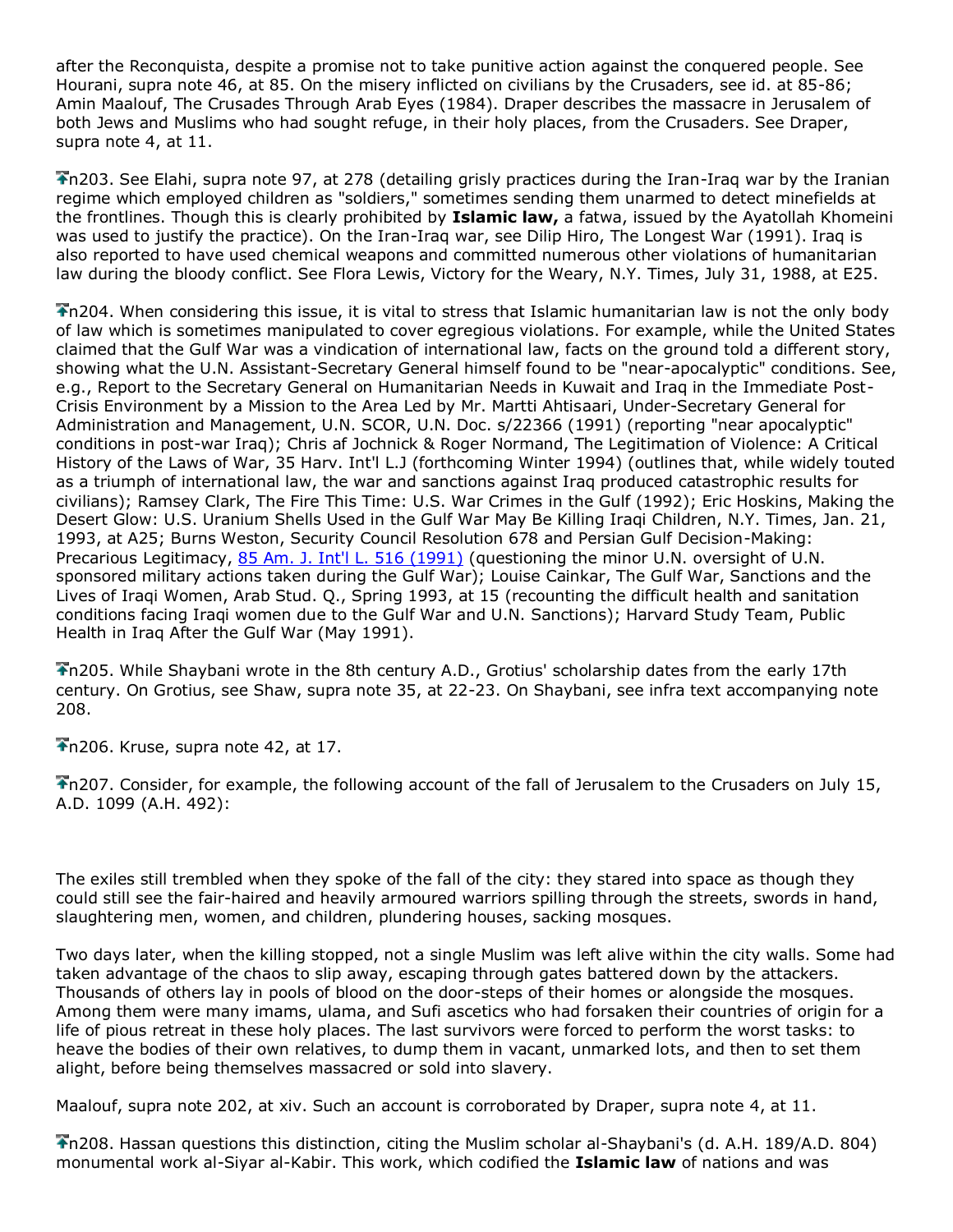"considered by some to be the first and foremost work of international law in human history since the beginning of the Christian calendar" preceded Grotius by nearly 800 years. See Hassan, supra note 45, at 71. Al-Siyar Al-Kabir appears in translation in Khadduri, supra note 5, at 75-292. For information on Shaybani's life and scholarship, see the Translator's Introduction in id. at 22-57.

n209. Shahi, supra note 55, at 20. See also Draper, supra note 6, at 68 (highlighting what Draper calls Grotius' "Christian shame"). Draper shares Grotius' unintentional irony when he relays the comment of the historian Niceta, that "even the Saracens would have been more merciful" than the Christian Crusaders were. Draper, supra note 4, at 13 (emphasis added).

n210. Shahi, supra note 55, at 19.

n211. 0n this point, see Kruse, supra note 42, at 32-35; Hassan, supra note 45, at 74. Draper may unintentionally confirm such a view when he remarks that in the Crusades "little was seen of the virtues of chivalry except, surprising to relate, on the part of Saladin and his Emirs." Draper, supra note 4, at 10. Had he been aware of **Islamic law,** Draper might have been somewhat less surprised.

n212. Rabbath, supra note 63, at 22 (citing Lecture by Baron M. de Taube at the Academy of International Law in the Hague given in 1926) (translated by author). See also id. at 22-23.

n213. Yamani, supra note 10, at 189-90.

n214. Hassan, supra note 45, at 71. See also Draz, supra note 73, at 196 (arguing that public international law generally has important roots in **Islamic law** and practice); Massignon, supra note 88, at 450; Rabbath, supra note 63, at 22-23.

n215. There is a certain growing awareness of this problem in some Western international legal circles. See, e.g., Philip C. Jessup, Foreward, in Khadduri, supra note 5, at vii.

The appearance of this text of Shaybani's teachings is particularly timely because there is now so much interest in the debate over the question whether the international law of which Hugo Grotius is often called the father is so completely Western-European in inspiration and outlook as to make it unsuitable for universal application in these days of a much wider and more varied international community of states.

Id. Draper puts this dilemma in more patronizing terms: "Some jurists have seen much of the stress and strain in contemporary international relations as the direct consequence of extending a regime of legal rules, born in the specifically Christian tradition of Western Europe, to other civilizations nurtured in a wholly different set of values and ideas." Draper, supra note 4, at 3-4 (emphasis added). It may be argued that the problem is not that humanitarian law is too European in orientation, but rather that its nonEuropean roots are not acknowledged and it is widely touted as being purely Western in origin.

n216. Hassan, supra note 45, at 71.

n217. Such recognition of the multicultural roots of legal principles is occurring elsewhere in historical and legal studies. One such debate is that over the Native American, and particularly Iroquois, roots of the U.S. Constitution. On this debate, see David E. Stannard, American Holocaust: Columbus and the Conquest of the New World 28, 291-92 nn. 31-32 (1992).

 $\overline{\text{A}}$ n218. Hassan, supra note 45, at 74.

n219. On diverse cultural approaches to humanitarian law, see generally Emmanuel G. Bello, African Customary Humanitarian Law (1980); Sumio Adachi, The Asian Concept, in The International Dimensions of Humanitarian Law, supra note 3, at 13; W.S. Armour, Customs of Warfare in Ancient India, 8 Transactions of the Grotius Soc'y 71 (1922); Emmanuel G. Bello, Shared Legal Concepts Between African Customary Norms and International Conventions on Humanitarian Law, 23 Revue de Droit Penal Militaire et de Droit de la Guerre 285 (1984); Yolande Diallo, African Traditions and Humanitarian Law (1976); A. Ibrahim, Traditional Asian Approaches: A Malaysian View, 9 Austl. Y.B. Int'l Law 217 (1985); Adamou